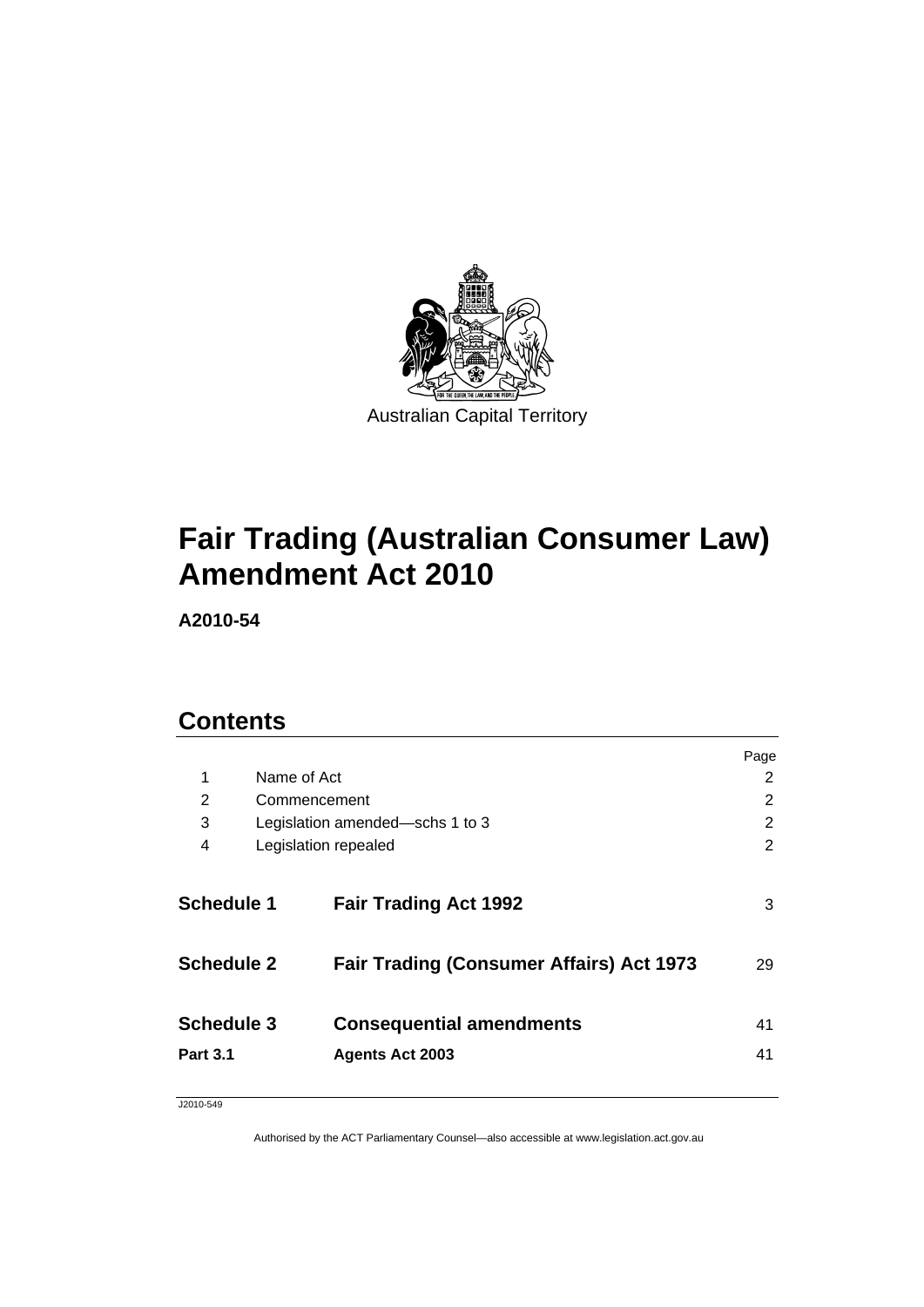#### **Contents**

|                  |                                                                                                        | Page |
|------------------|--------------------------------------------------------------------------------------------------------|------|
| <b>Part 3.2</b>  | <b>Cemeteries and Crematoria Act 2003</b>                                                              | 42   |
| <b>Part 3.3</b>  | Civil Law (Sale of Residential Property) Act 2003                                                      | 42   |
| <b>Part 3.4</b>  | Civil Law (Wrongs) Act 2002                                                                            | 43   |
| <b>Part 3.5</b>  | <b>Competition Policy Reform Act 1996</b>                                                              | 44   |
| <b>Part 3.6</b>  | <b>Crimes (Child Sex Offenders) Regulation 2005</b>                                                    | 45   |
| <b>Part 3.7</b>  | <b>Fair Trading Regulation 2009</b>                                                                    | 46   |
| <b>Part 3.8</b>  | Fair Trading (Motor Vehicle Repair Industry) Act 2010                                                  | 47   |
| <b>Part 3.9</b>  | <b>Financial Management Act 1996</b>                                                                   | 49   |
| <b>Part 3.10</b> | <b>Government Procurement Act 2001</b>                                                                 | 49   |
| <b>Part 3.11</b> | Health Act 1993                                                                                        | 50   |
| <b>Part 3.12</b> | <b>Insurance Authority Act 2005</b>                                                                    | 50   |
| Part 3.13        | Jurisdiction of Courts (Cross-vesting) Act 1993                                                        | 51   |
| Part 3.14        | <b>Leases (Commercial and Retail) Act 2001</b>                                                         | 51   |
| <b>Part 3.15</b> | <b>Legislation Act 2001</b>                                                                            | 52   |
| Part 3.16        | Liquor Act 2010                                                                                        | 52   |
| <b>Part 3.17</b> | <b>Magistrates Court (Agents Infringement Notices)</b><br><b>Regulation 2003</b>                       | 53   |
| <b>Part 3.18</b> | <b>Magistrates Court (Sale of Residential Property</b><br><b>Infringement Notices) Regulation 2004</b> | 54   |
| Part 3.19        | <b>Magistrates Court (Security Industry Infringement</b><br><b>Notices) Regulation 2003</b>            | 54   |
| <b>Part 3.20</b> | Racing Act 1999                                                                                        | 55   |
| <b>Part 3.21</b> | Road Transport (Public Passenger Services) Act 2001                                                    | 55   |
| <b>Part 3.22</b> | Sale of Motor Vehicles Act 1977                                                                        | 56   |
| <b>Part 3.23</b> | <b>Second-hand Dealers Regulation 2002</b>                                                             | 57   |
| <b>Part 3.24</b> | <b>Security Industry Act 2003</b>                                                                      | 57   |
| Part 3.25        | <b>Security Industry Regulation 2003</b>                                                               | 58   |
|                  |                                                                                                        |      |

contents 2 Fair Trading (Australian Consumer Law) Amendment Act 2010

A2010-54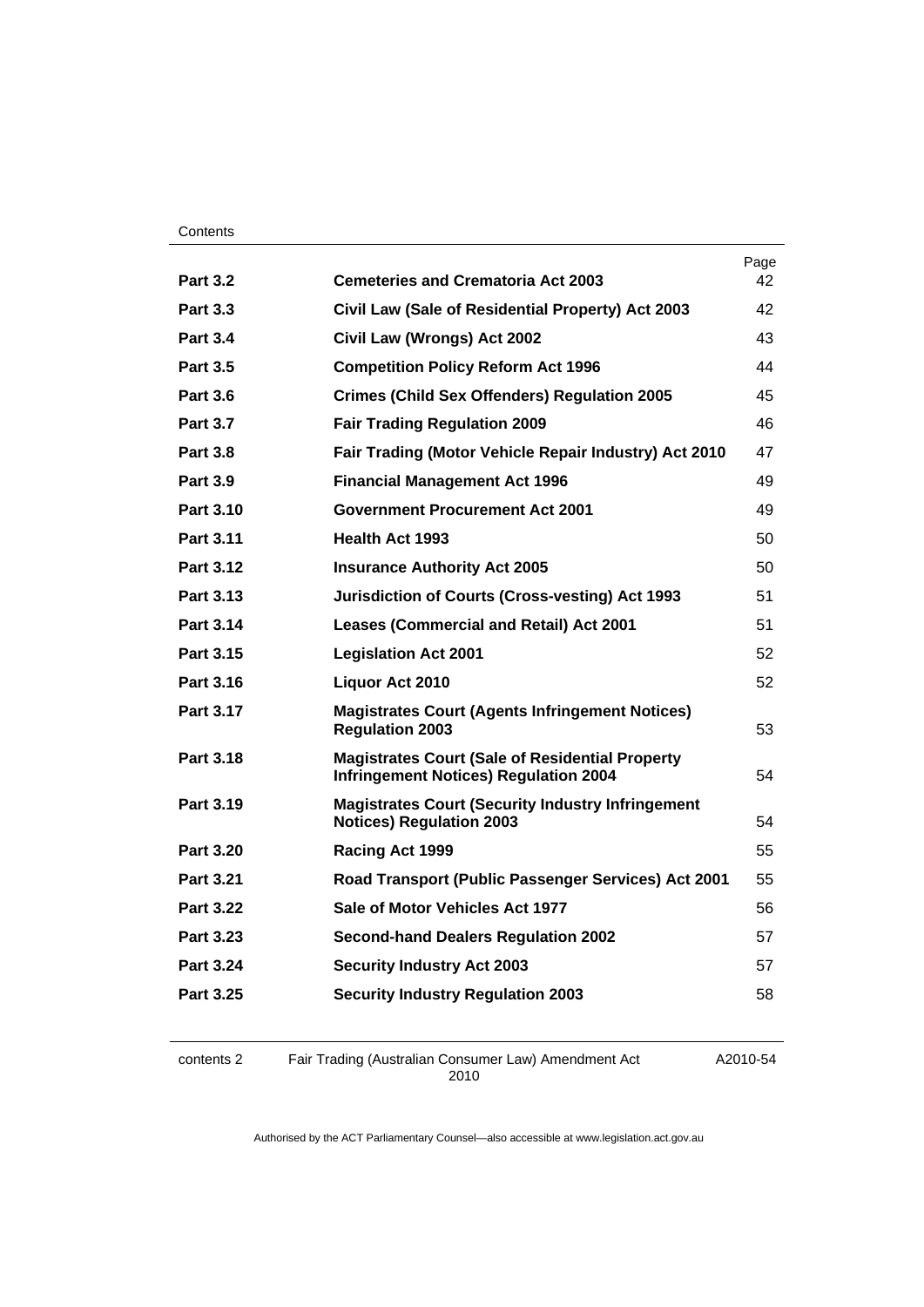**Contents** 

|                  |                                   | Page |
|------------------|-----------------------------------|------|
| <b>Part 3.26</b> | <b>Territory Records Act 2002</b> | 58   |
| <b>Part 3.27</b> | Utilities Act 2000                | 58   |

A2010-54

Fair Trading (Australian Consumer Law) Amendment Act 2010

contents 3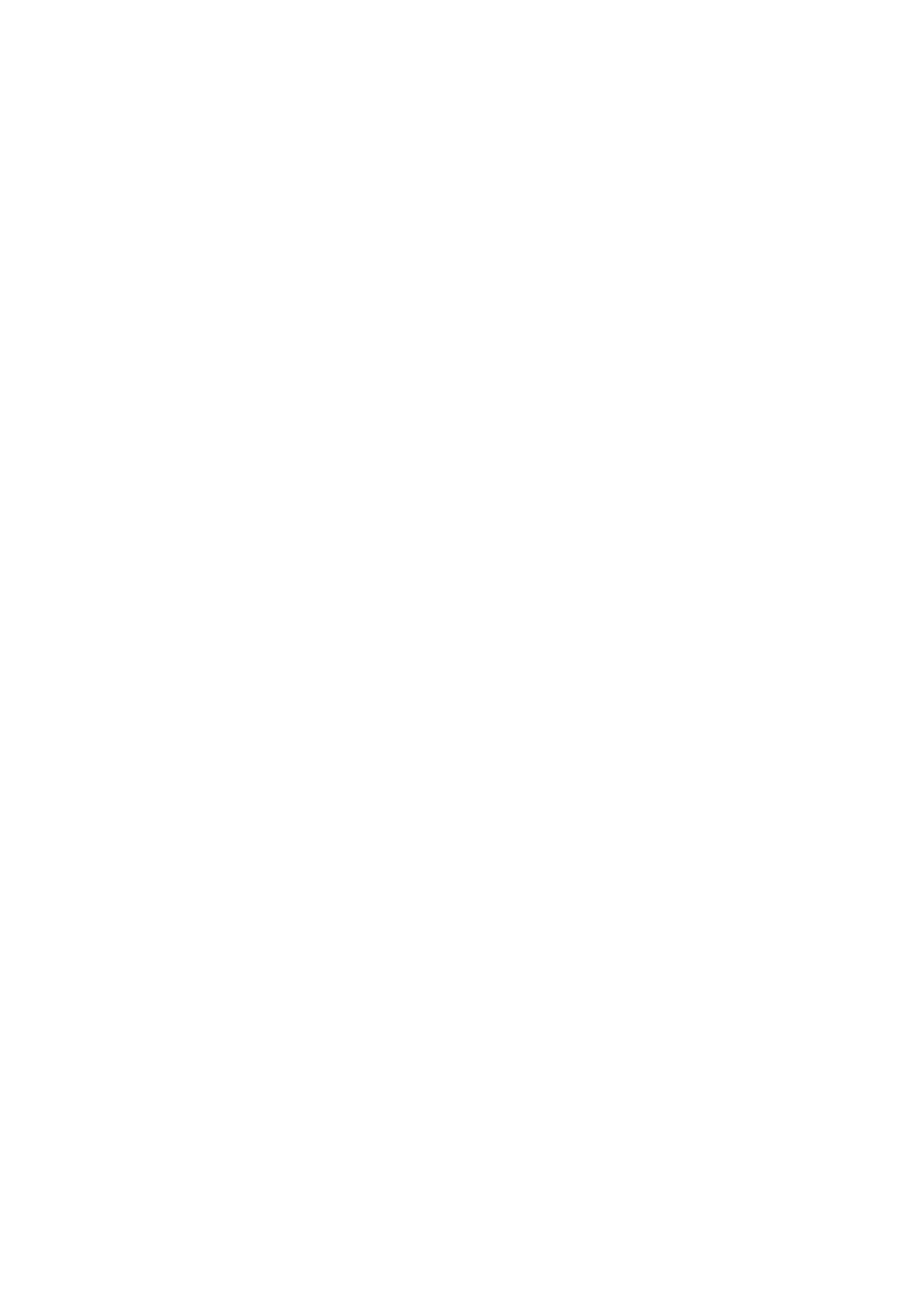<span id="page-4-0"></span>

# **Fair Trading (Australian Consumer Law) Amendment Act 2010**

**A2010-54** 

Ī

An Act to amend the *Fair Trading Act 1992* to apply the Australian Consumer Law as a law of the Territory and to make amendments consequential on the application of that Law, and for other purposes

The Legislative Assembly for the Australian Capital Territory enacts as follows:

J2010-549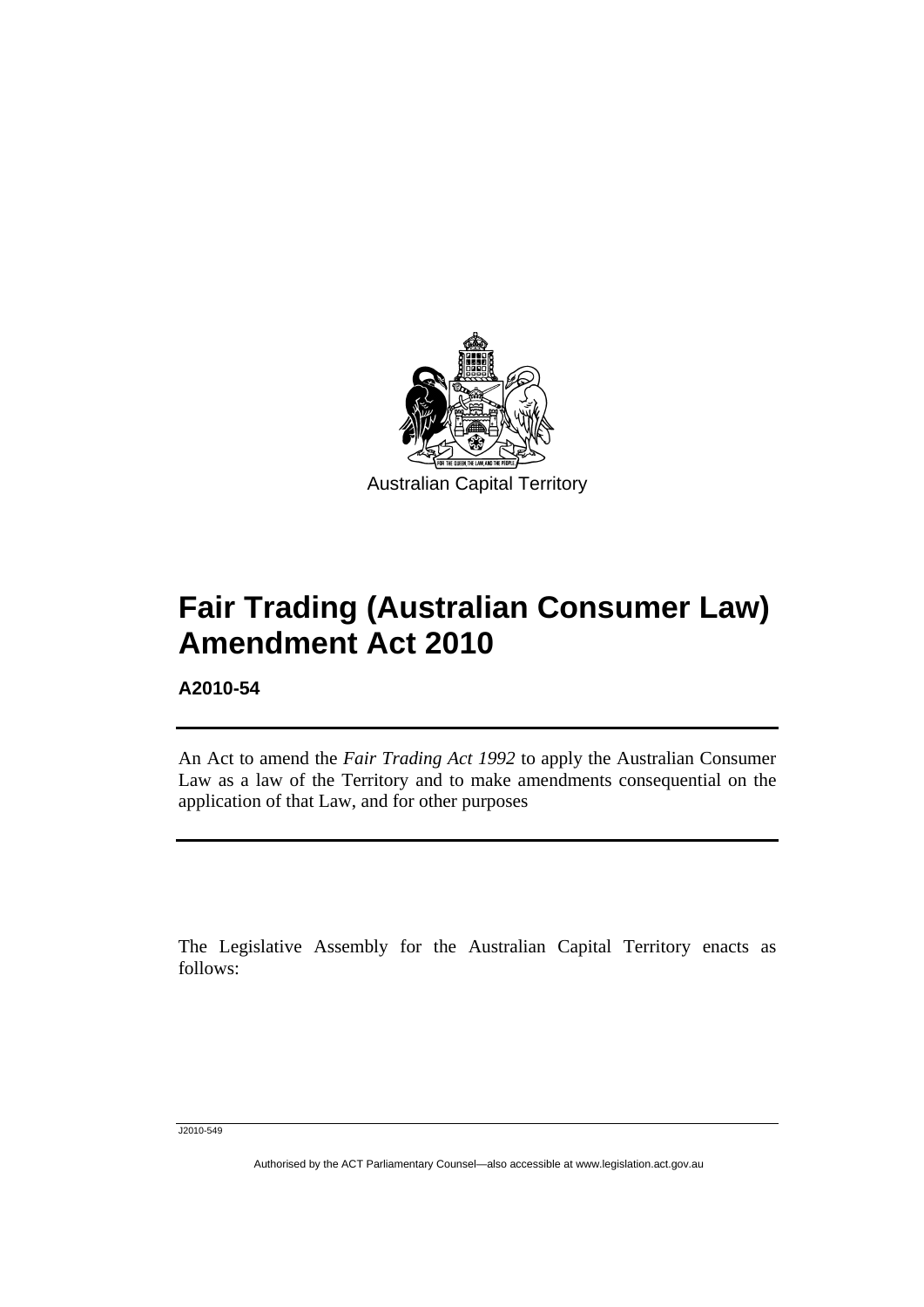<span id="page-5-0"></span>

| 1              | <b>Name of Act</b>                                                                                                                                                                                                                                                                                                                                                                                                         |
|----------------|----------------------------------------------------------------------------------------------------------------------------------------------------------------------------------------------------------------------------------------------------------------------------------------------------------------------------------------------------------------------------------------------------------------------------|
|                | This Act is the Fair Trading (Australian Consumer Law)<br>Amendment Act 2010.                                                                                                                                                                                                                                                                                                                                              |
| $\overline{2}$ | <b>Commencement</b>                                                                                                                                                                                                                                                                                                                                                                                                        |
| (1)            | This Act (other than schedule 1, amendment 1.42) commences on<br>1 January 2011.                                                                                                                                                                                                                                                                                                                                           |
|                | The naming and commencement provisions automatically commence on<br><b>Note</b><br>the notification day (see Legislation Act, $s$ 75 (1)).                                                                                                                                                                                                                                                                                 |
| (2)            | Schedule 1, amendment 1.42 commences on the later of-                                                                                                                                                                                                                                                                                                                                                                      |
|                | the commencement of the Plastic Shopping Bags Ban<br>(a)<br>Act 2010, section 3; and                                                                                                                                                                                                                                                                                                                                       |
|                | 1 January 2011.<br>(b)                                                                                                                                                                                                                                                                                                                                                                                                     |
| $\mathbf{3}$   | Legislation amended-schs 1 to 3                                                                                                                                                                                                                                                                                                                                                                                            |
|                | This Act amends the legislation mentioned in schedules 1 to 3.                                                                                                                                                                                                                                                                                                                                                             |
| 4              | <b>Legislation repealed</b>                                                                                                                                                                                                                                                                                                                                                                                                |
| (1)<br>(2)     | The following legislation is repealed:<br>Door-to-Door Trading Act 1991 (A1991-7)<br>Door-to-Door Trading Regulation 2009 (SL2009-49)<br>Fair Trading (Consumer Affairs) Act 1973 (A1973-17)<br>Fair Trading (Consumer Product Standards) Regulation 2009<br>$(SL2009-19)$<br>Lay-by Sales Agreements Act 1963 (A1963-9).<br>All other legislative instruments under the Acts mentioned in<br>subsection (1) are repealed. |
| page 2         | Fair Trading (Australian Consumer Law) Amendment Act<br>A2010-54<br>2010                                                                                                                                                                                                                                                                                                                                                   |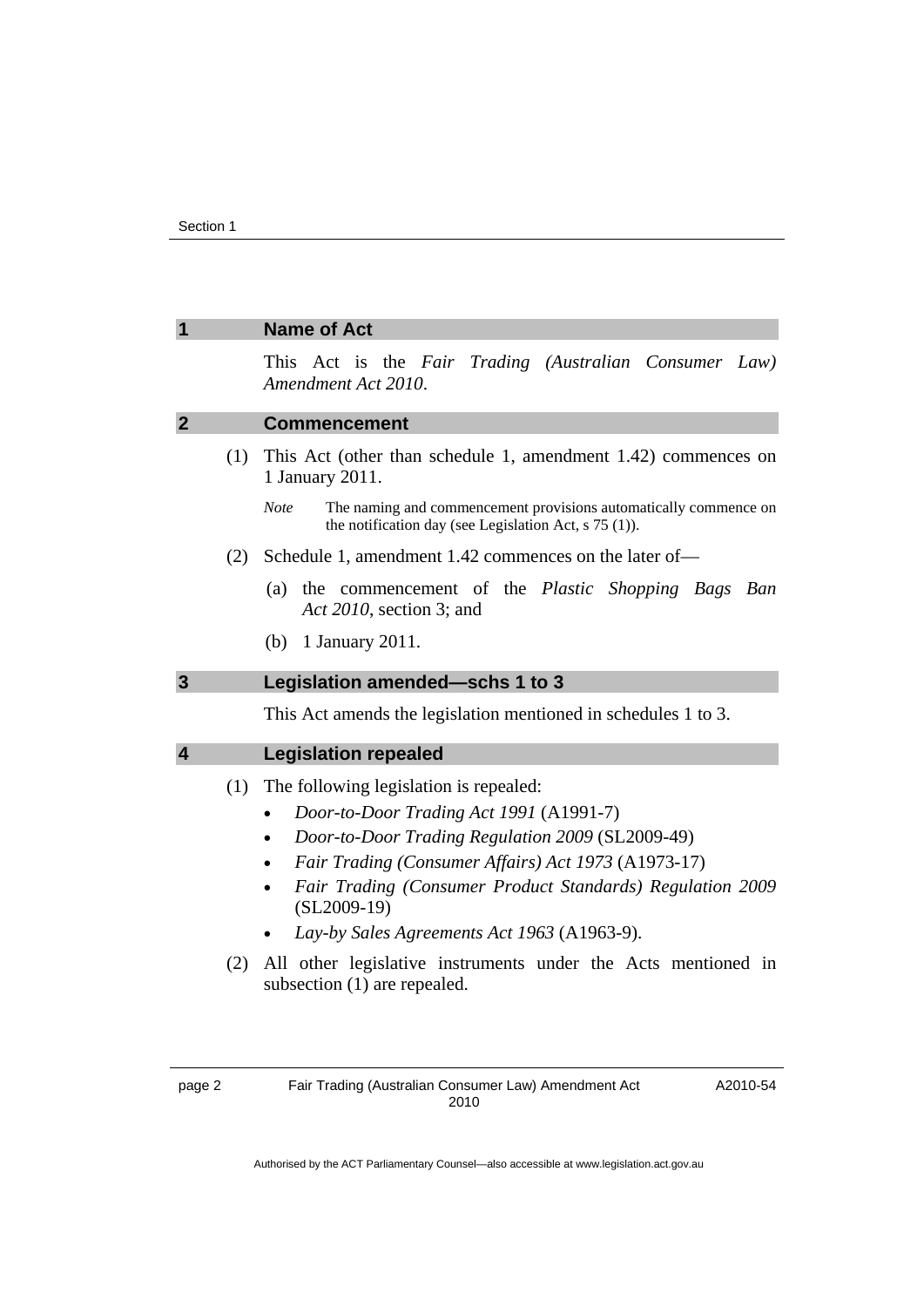<span id="page-6-0"></span>(see s 3)

| [1.1] | <b>Long title</b> |                                                                                                                                                                                                                   |
|-------|-------------------|-------------------------------------------------------------------------------------------------------------------------------------------------------------------------------------------------------------------|
|       | substitute        |                                                                                                                                                                                                                   |
|       | purposes.         | An Act about fair trading and consumer protection, and for other                                                                                                                                                  |
| [1.2] | <b>Section 1</b>  |                                                                                                                                                                                                                   |
|       | substitute        |                                                                                                                                                                                                                   |
| 1     |                   | Name of Act                                                                                                                                                                                                       |
|       |                   | This Act is the Fair Trading (Australian Consumer Law) Act 1992.                                                                                                                                                  |
| [1.3] |                   | Section 2, note 1                                                                                                                                                                                                 |
|       | substitute        |                                                                                                                                                                                                                   |
|       | Note 1            | The dictionary at the end of this Act defines certain terms used in this<br>Act, and includes references (signpost definitions) to other terms<br>defined elsewhere.                                              |
|       |                   | For example, the signpost definition 'consumer-see the Australian<br><i>Consumer Law (ACT)</i> , section 2 (1).' means that the term 'consumer' is<br>defined in that law and the definition applies to this Act. |
| [1.4] |                   | <b>New section 4</b>                                                                                                                                                                                              |
|       | insert            |                                                                                                                                                                                                                   |
| 4     |                   | <b>Offences against Act—application of Criminal Code etc</b>                                                                                                                                                      |
|       |                   | Other legislation applies in relation to offences against this Act.                                                                                                                                               |
|       | Note 1            | Criminal Code                                                                                                                                                                                                     |
|       |                   | The Criminal Code, ch 2 applies to all offences against this Act (see<br>Code, pt 2.1), except the following offences:                                                                                            |

•  $s 37 (4)$ 

A2010-54 Fair Trading (Australian Consumer Law) Amendment Act 2010 page 3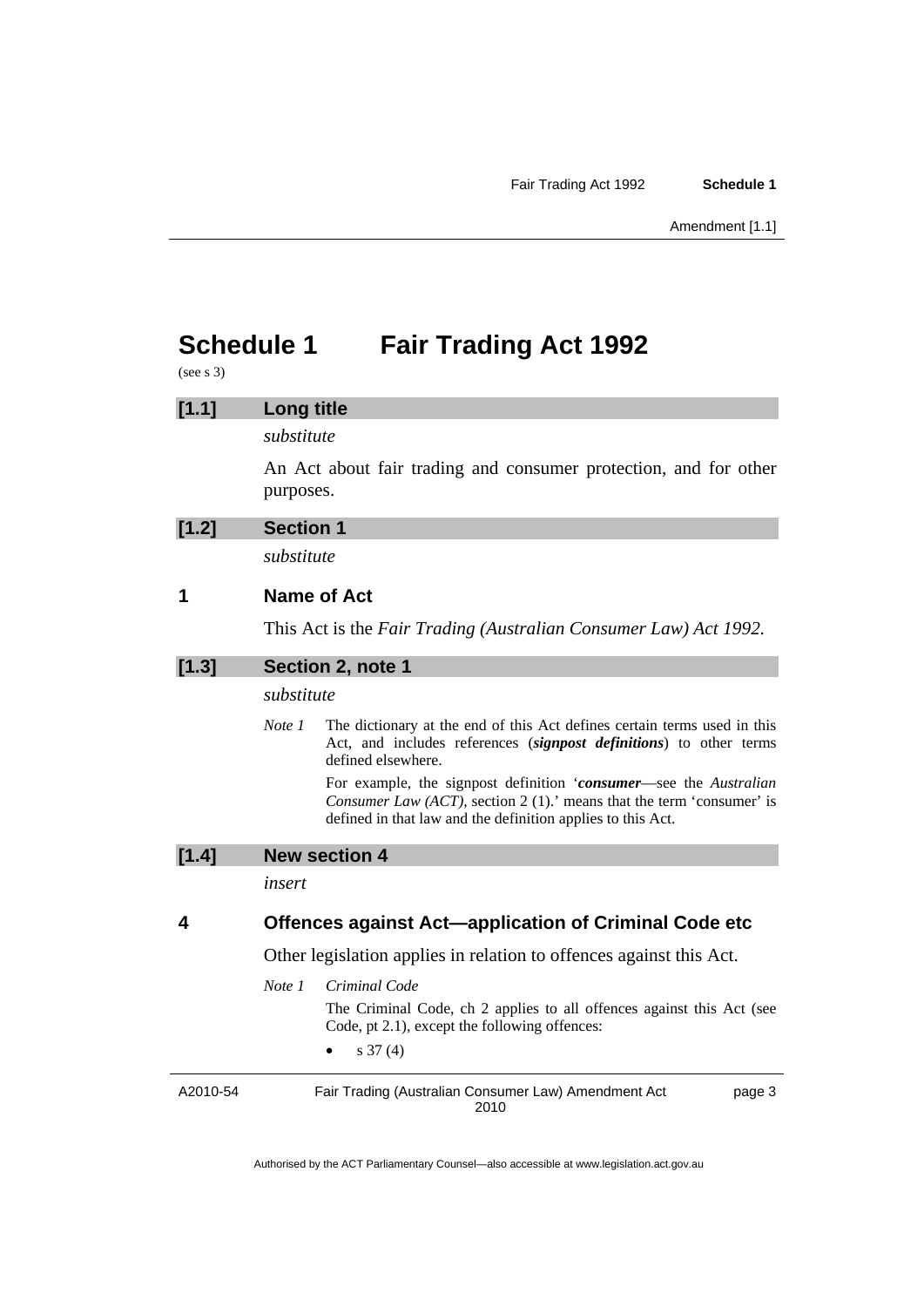- s 43 (2)
- $s$  45 (6)
- s 52 (2).

The chapter sets out the general principles of criminal responsibility (including burdens of proof and general defences), and defines terms used for offences to which the Code applies (eg *conduct*, *intention*, *recklessness* and *strict liability*).

#### *Note 2 Penalty units*

The Legislation Act, s 133 deals with the meaning of offence penalties that are expressed in penalty units.

| [1.5] | Sections 5 to 10 |
|-------|------------------|
|       | omit             |
| [1.6] | Part 2           |
|       | substitute       |

# **Part 2 The Australian Consumer Law**

# **Division 2.1 Definitions**

# **5 Definitions—pt 2**

(1) In this part:

*application law* means—

- (a) a law of a participating jurisdiction that applies the Australian Consumer Law, either with or without modifications, as a law of the participating jurisdiction; or
- (b) any regulations or other legislative instrument made under a law described in paragraph (a); or
- (c) the Australian Consumer Law, applying as a law of the participating jurisdiction, either with or without modifications.

page 4 Fair Trading (Australian Consumer Law) Amendment Act 2010

A2010-54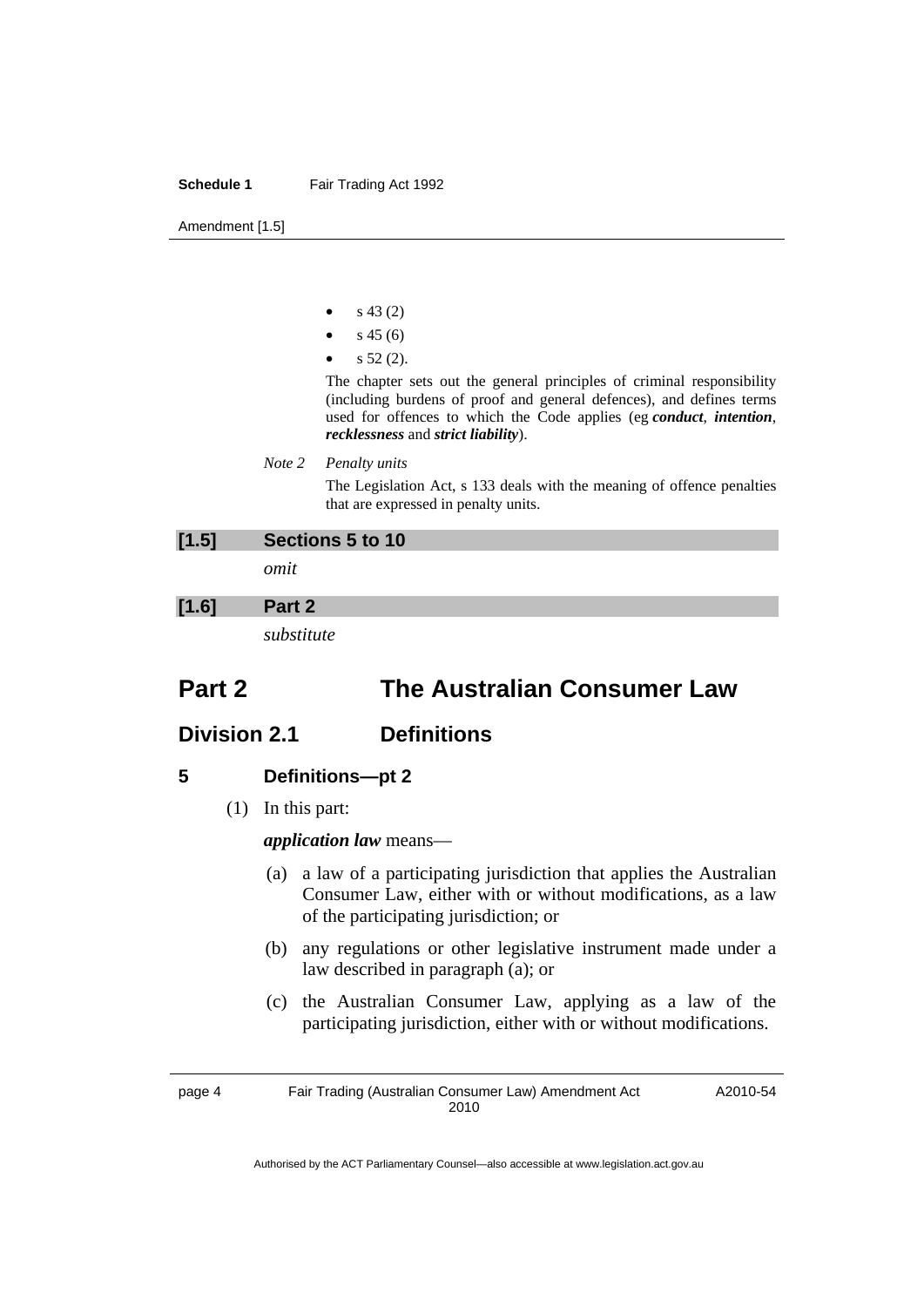*Australian Consumer Law* means (according to the context)—

- (a) the Australian Consumer Law text; or
- (b) the Australian Consumer Law text, applying as a law of a participating jurisdiction, either with or without modifications.

*Australian Consumer Law text* means the text described in section 6.

*instrument* means any document, including the following:

- (a) an Act or an instrument made under an Act;
- (b) a law of this jurisdiction or an instrument made under that law;
- (c) an award or other industrial determination or order, or an industrial agreement;
- (d) any other order (whether executive, judicial or otherwise);
- (e) a notice, certificate or licence;
- (f) an agreement;
- (g) an application made, information or complaint laid, affidavit sworn, or warrant issued, for any purpose;
- (h) an indictment, presentment, summons or writ;
- (i) any other pleading in, or process issued in connection with, a legal or other proceeding.

*Intergovernmental Agreement* means the Intergovernmental Agreement for the Australian Consumer Law made on 2 July 2009 between the Commonwealth, the State of New South Wales, the State of Victoria, the State of Queensland, the State of Western Australia, the State of South Australia, the State of Tasmania, the Australian Capital Territory and the Northern Territory of Australia, as in force for the time being.

*jurisdiction* means a State or the Commonwealth.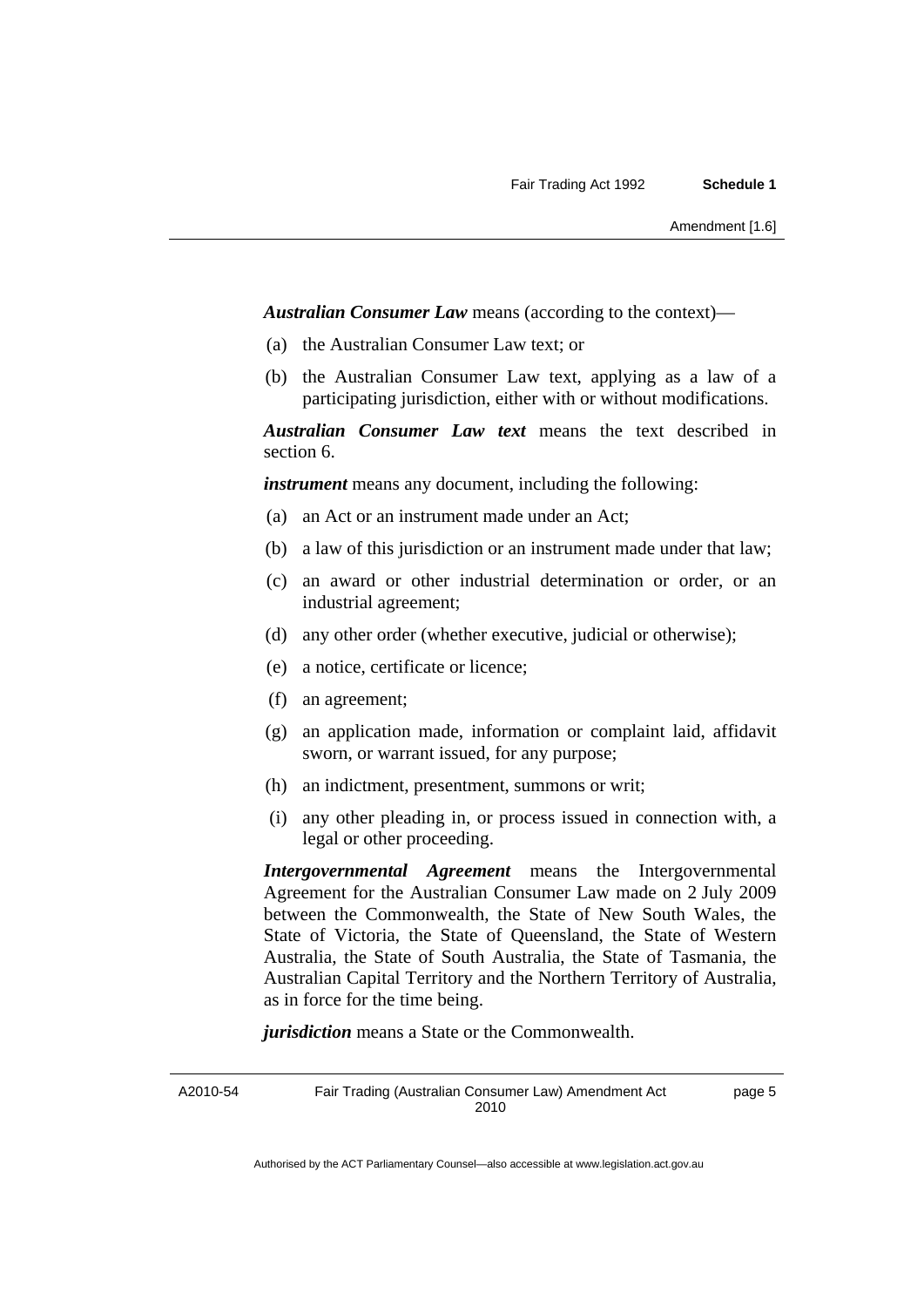Amendment [1.6]

*law*, in relation to a Territory, means a law of, or in force in, that Territory.

*modifications* includes additions, omissions and substitutions.

*month* means a period commencing at the beginning of a day of one of the 12 months of the year and ending immediately before the beginning of the corresponding day of the next month or, if there is no corresponding day, ending at the expiration of the next month.

*participating jurisdiction* means a jurisdiction that is a party to the Intergovernmental Agreement and applies the Australian Consumer Law as a law of the jurisdiction, either with or without modifications.

*State* includes a Territory.

*Territory* means the Australian Capital Territory or the Northern Territory.

*this jurisdiction* means the Australian Capital Territory.

- (2) Terms used in this part and also in the *Australian Consumer Law (ACT)* have the same meanings in this part as they have in that law.
- (3) For this part—
	- (a) a jurisdiction is taken to have applied the Australian Consumer Law as a law of the jurisdiction if a law of the jurisdiction substantially corresponds to the provisions of the Australian Consumer Law text, as in force from time to time; and
	- (b) that corresponding law is taken to be the Australian Consumer Law, or the Australian Consumer Law text, applying as a law of that jurisdiction.

A2010-54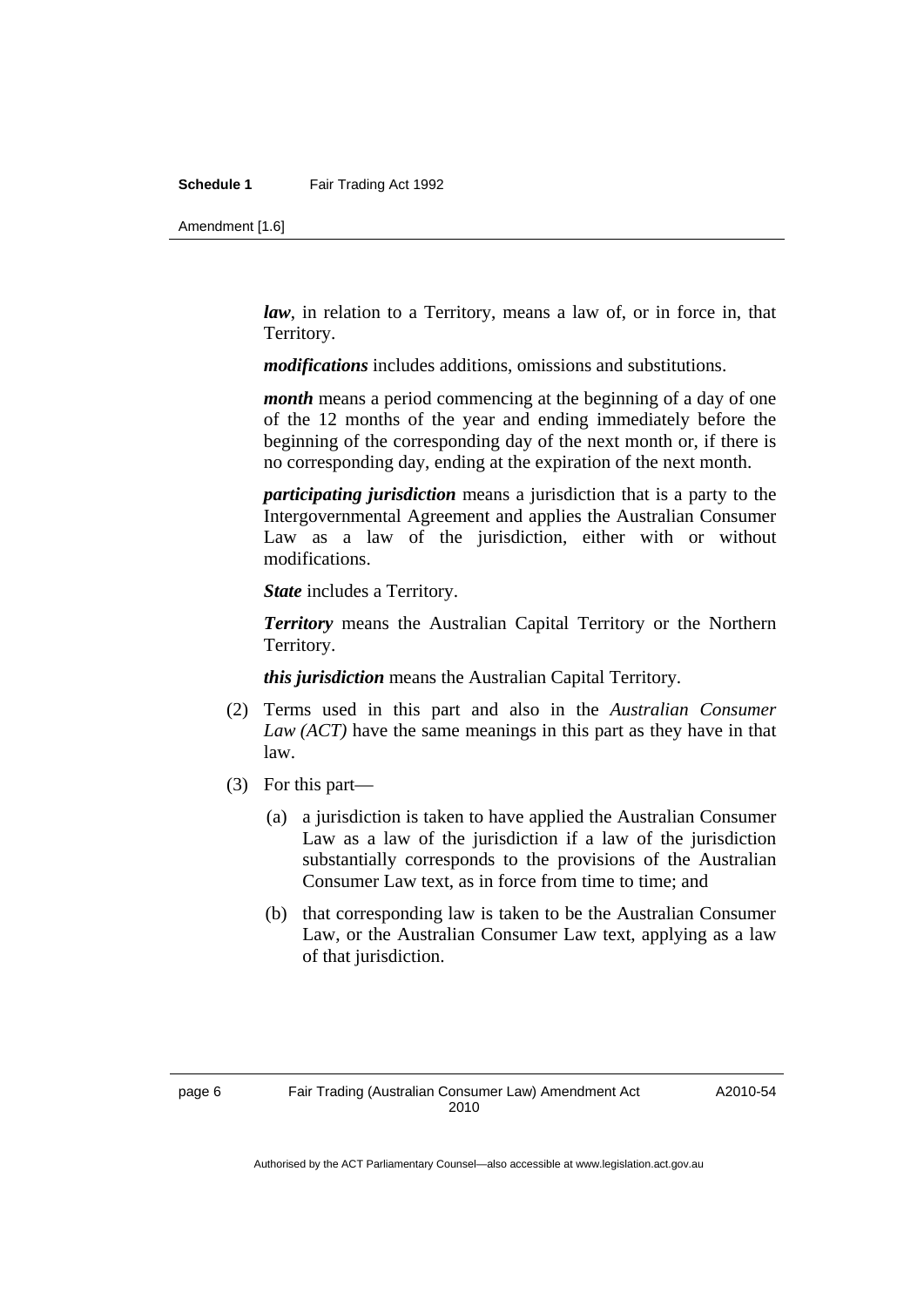# **Division 2.2 Application of Australian Consumer Law**

## **6 The Australian Consumer Law text**

The Australian Consumer Law text consists of—

- (a) the *Competition and Consumer Act 2010* (Cwlth), schedule 2; and
- (b) the regulations under that Act, section 139G.

*Note* The Australian Consumer Law text is accessible at www.comlaw.gov.au.

## **7 Application of Australian Consumer Law**

- (1) The Australian Consumer Law text, as in force from time to time—
	- (a) applies as a law of this jurisdiction; and
	- (b) as so applying may be referred to as the *Australian Consumer Law (ACT)*; and
	- (c) as so applying is a part of this Act.
- (2) This section has effect subject to section 8, section 9 and section 10.

## **8 Future modifications of Australian Consumer Law text**

- (1) A modification made by a Commonwealth law to the Australian Consumer Law text after the commencement of this section does not apply under section 7, if the modification is declared by regulation under this Act to be excluded from the operation of that section.
	- *Note* A regulation must be notified, and presented to the Legislative Assembly, under the Legislation Act.
- (2) A regulation under subsection (1) has effect only if it is notified not later than 3 months after the date of the modification.
- (3) Subsection (1) ceases to apply to the modification if a further regulation under this Act so provides.

A2010-54 Fair Trading (Australian Consumer Law) Amendment Act 2010 page 7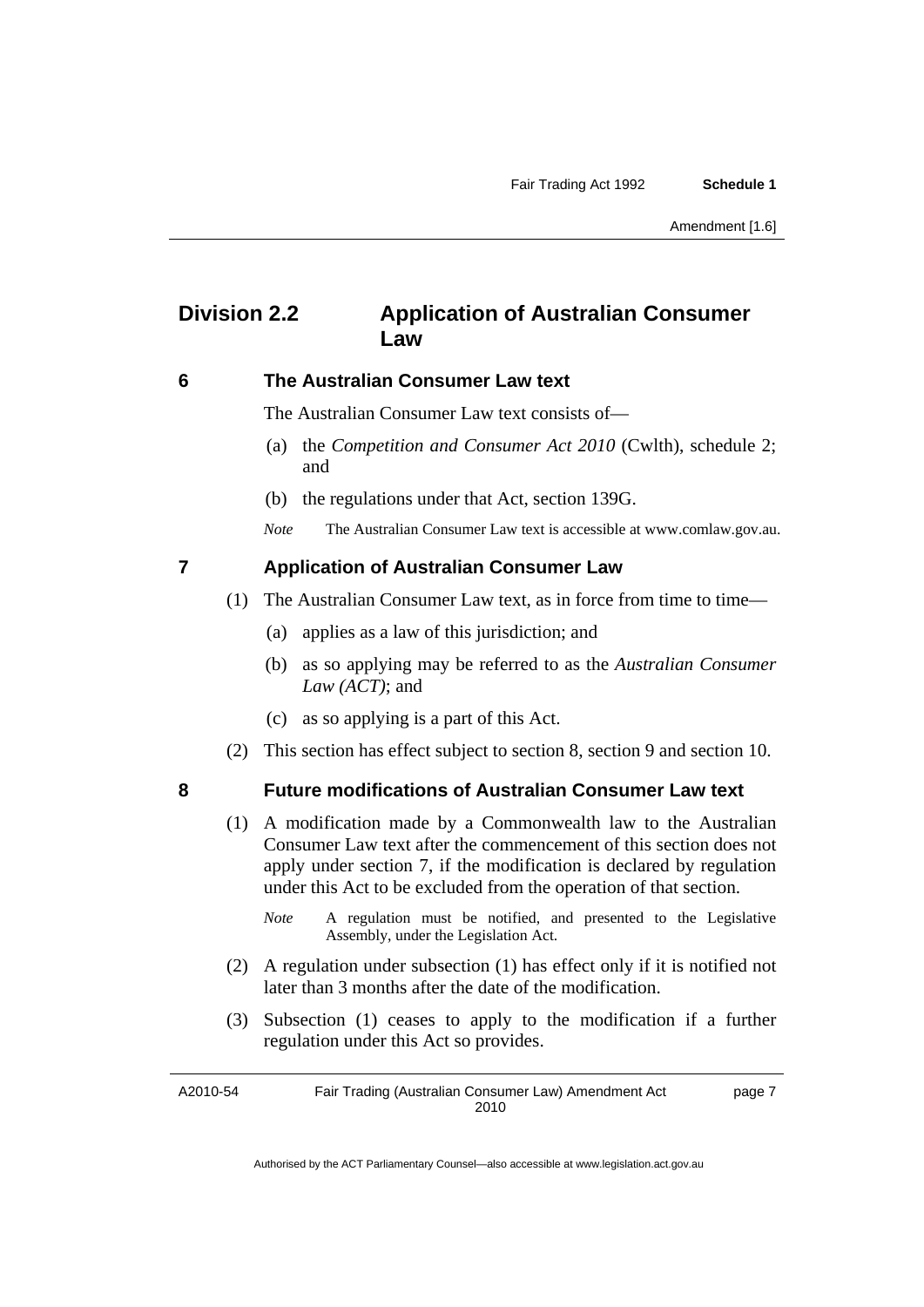Amendment [1.6]

 (4) For this section, the date of the modification is the date on which the Commonwealth Act effecting the modification receives the Royal Assent or the regulation effecting the modification is registered under the *Legislative Instruments Act 2003* (Cwlth).

# **9 Meaning of generic terms in Australian Consumer Law for purposes of this jurisdiction**

In the *Australian Consumer Law (ACT)*:

*court* includes the ACAT.

*regulator* means the commissioner for fair trading.

## **10 Interpretation of Australian Consumer Law**

- (1) The *Acts Interpretation Act 1901* (Cwlth) applies as a law of this jurisdiction to the *Australian Consumer Law (ACT)*.
- (2) For subsection (1), the Commonwealth Act mentioned in that subsection applies as if—
	- (a) the statutory provisions in the *Australian Consumer Law (ACT)* were a Commonwealth Act; and
	- (b) the regulations in the *Australian Consumer Law (ACT)* or instruments under that law were regulations or instruments under a Commonwealth Act.
- (3) The Legislation Act does not apply to—
	- (a) the *Australian Consumer Law (ACT)*; or
	- (b) any instrument under that law.

# **11 Application of Australian Consumer Law**

- (1) The *Australian Consumer Law (ACT)* applies to and in relation to—
	- (a) people carrying on business within this jurisdiction; or

page 8 Fair Trading (Australian Consumer Law) Amendment Act 2010

A2010-54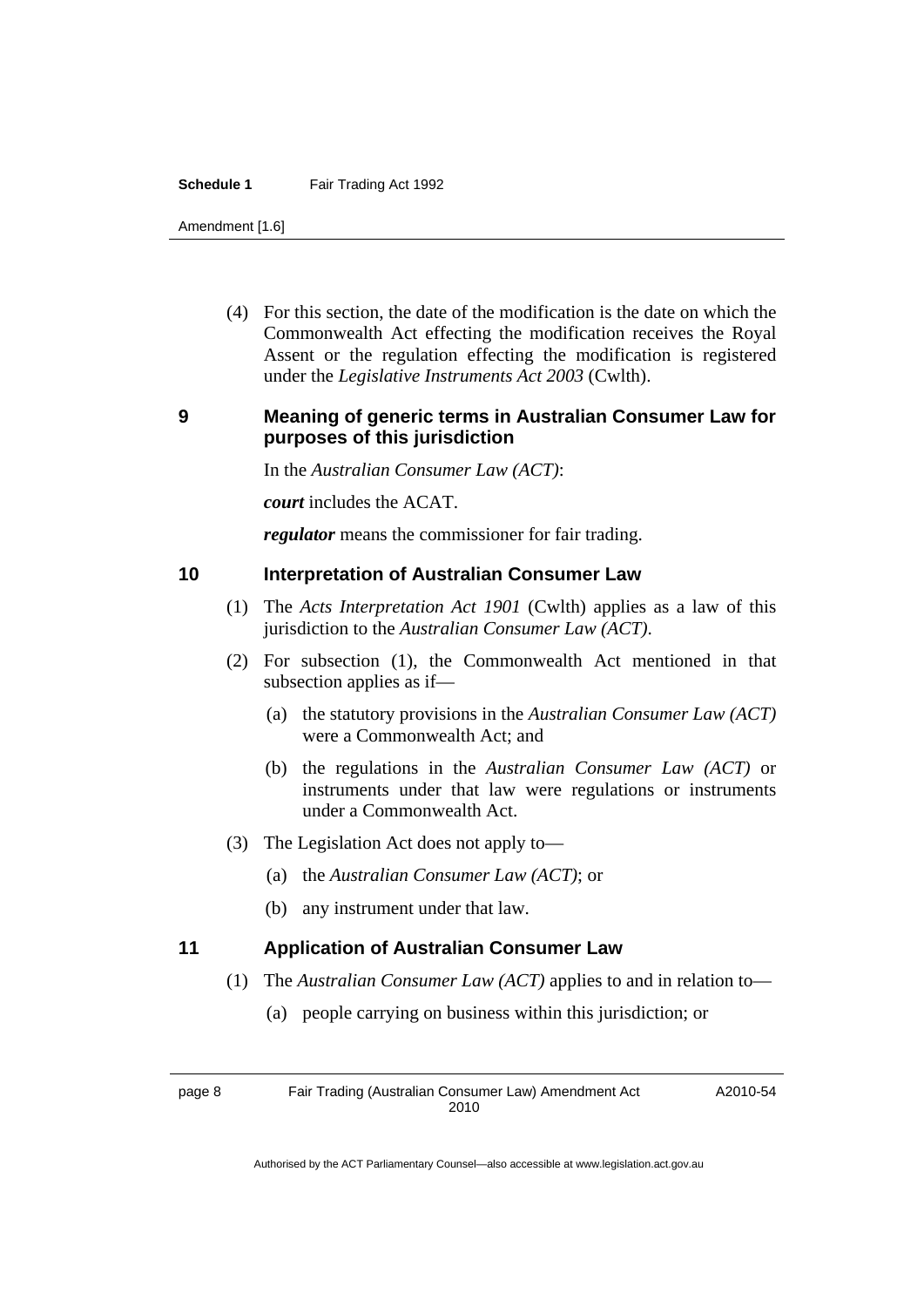- (b) bodies corporate incorporated or registered under the law of this jurisdiction; or
- (c) people ordinarily resident in this jurisdiction; or
- (d) people otherwise connected with this jurisdiction.
- (2) Subject to subsection (1), the *Australian Consumer Law (ACT)* extends to conduct, and other acts, matters and things, occurring or existing outside or partly outside this jurisdiction (whether within or outside Australia).

# **Division 2.3 References to Australian Consumer Law**

## **12 References to Australian Consumer Law**

- (1) A reference in any instrument to the Australian Consumer Law is a reference to the Australian Consumer Law of any or all of the participating jurisdictions.
- (2) Subsection (1) has effect except so far as the contrary intention appears in the instrument or the context of the reference otherwise requires.

## **13 References to Australian Consumer Law of other jurisdictions**

- (1) This section has effect for an Act, a law of this jurisdiction or an instrument under an Act or such a law.
- (2) If a law of a participating jurisdiction other than this jurisdiction provides that the Australian Consumer Law text as in force for the time being applies as a law of that jurisdiction, the Australian Consumer Law of that jurisdiction is the Australian Consumer Law text, applying as a law of that jurisdiction.

A2010-54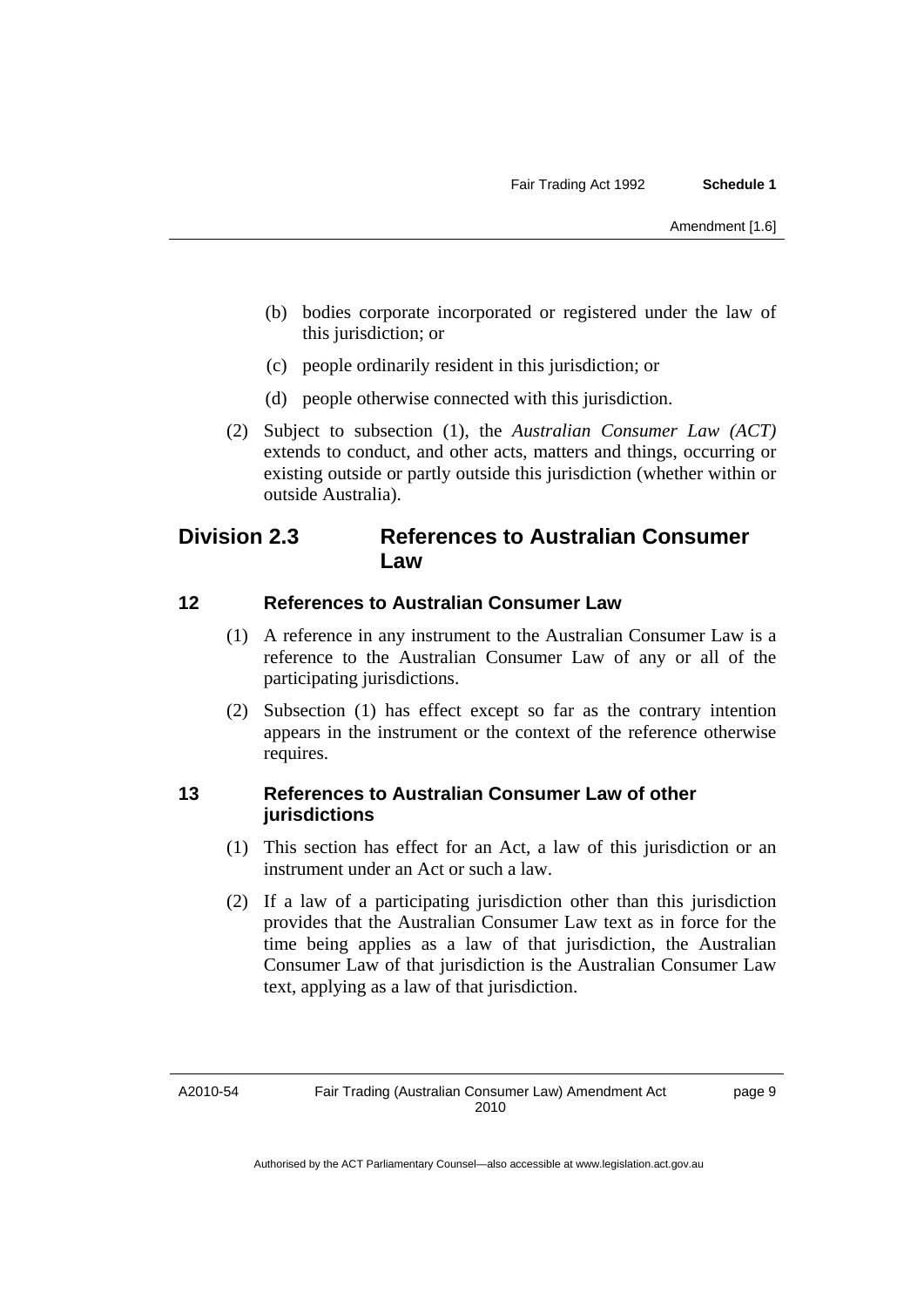Amendment [1.6]

# **Division 2.4 Application of Australian Consumer Law to jurisdictions**

### **14 Division does not apply to Commonwealth**

In this division, *participating jurisdiction* or *other jurisdiction* does not include the Commonwealth.

#### **15 Application law of this jurisdiction**

The application law of this jurisdiction binds (so far as the legislative power of the Legislative Assembly allows) each participating jurisdiction, so far as the jurisdiction carries on a business, either directly or by an authority of the jurisdiction concerned.

#### **16 Application law of other jurisdictions**

- (1) The application law of each participating jurisdiction other than this jurisdiction binds this jurisdiction, so far as this jurisdiction carries on a business, either directly or by an authority of this jurisdiction.
- (2) If, because of this part, a provision of the law of another participating jurisdiction binds this jurisdiction, this jurisdiction is subject to that provision despite any prerogative right or privilege.

#### **17 Activities that are not business**

- (1) For section 15 and section 16, the following do not amount to carrying on a business:
	- (a) imposing or collecting—
		- (i) taxes; or
		- (ii) levies; or
		- (iii) fees for authorisations;

page 10 Fair Trading (Australian Consumer Law) Amendment Act 2010

A2010-54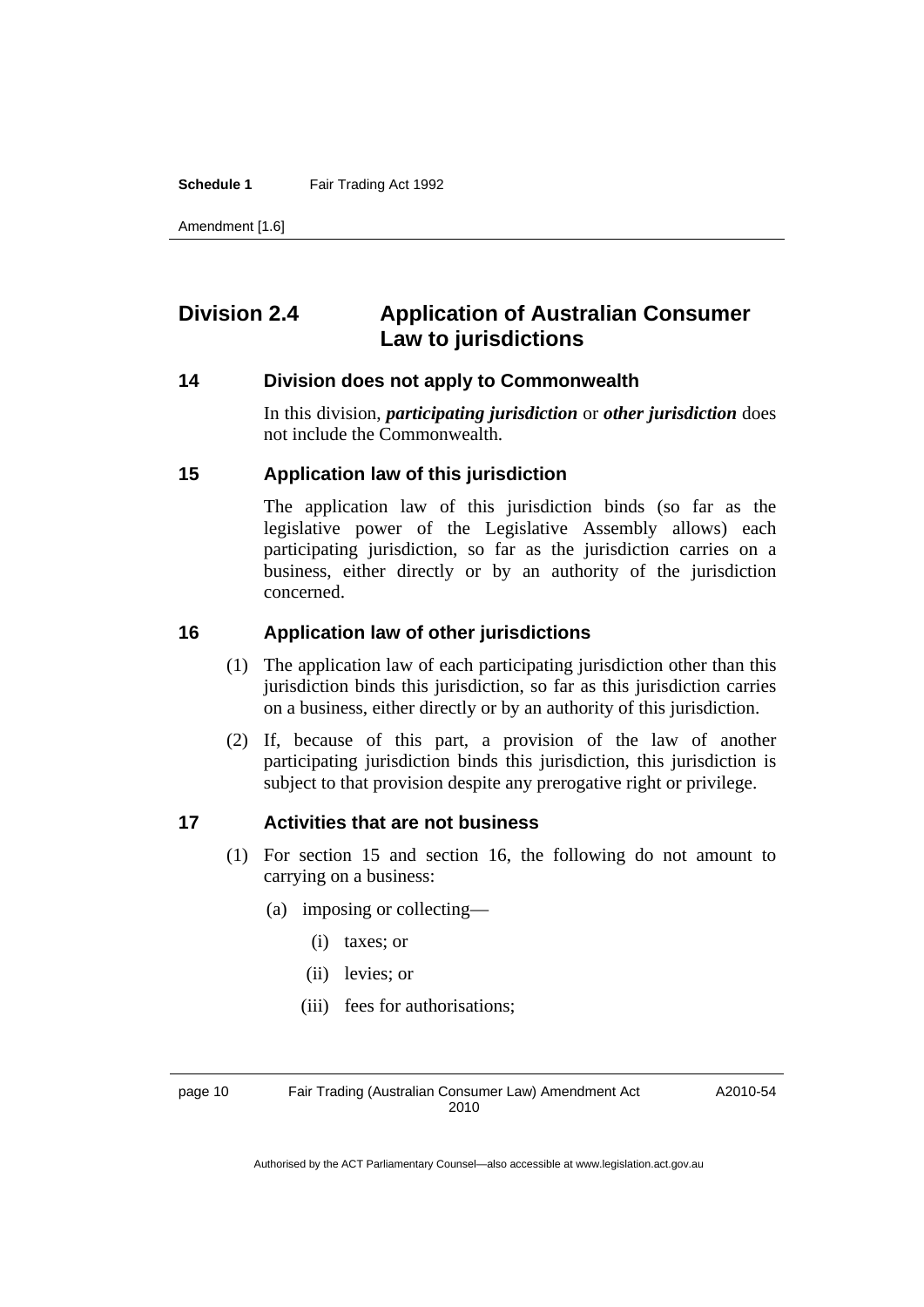- (b) granting, refusing to grant, revoking, suspending or varying authorisations (whether or not they are subject to conditions);
- (c) a transaction involving—
	- (i) only people who are all acting for the same jurisdiction (and none of whom is an authority of a State); or
	- (ii) only people who are all acting for the same authority of a State; or
	- (iii) only a State and 1 or more non-commercial authorities of that State; or
	- (iv) only non-commercial authorities of the same State;
- (d) the acquisition of primary products by a government body under legislation, unless the acquisition occurs because—
	- (i) the body chooses to acquire the products; or
	- (ii) the body has not exercised a discretion that it has under the legislation that would allow it not to acquire the products.
- (2) Subsection (1) does not limit the things that do not amount to carrying on a business for section 15 and section 16.
- (3) In this section:

*acquisition of primary products by a government body under legislation* includes vesting of ownership of primary products in a government body by legislation.

*authorisation* means a licence, permit, certificate or other authorisation that allows the holder of the authorisation to supply goods or services.

*government body* means a State or an authority of a State.

A2010-54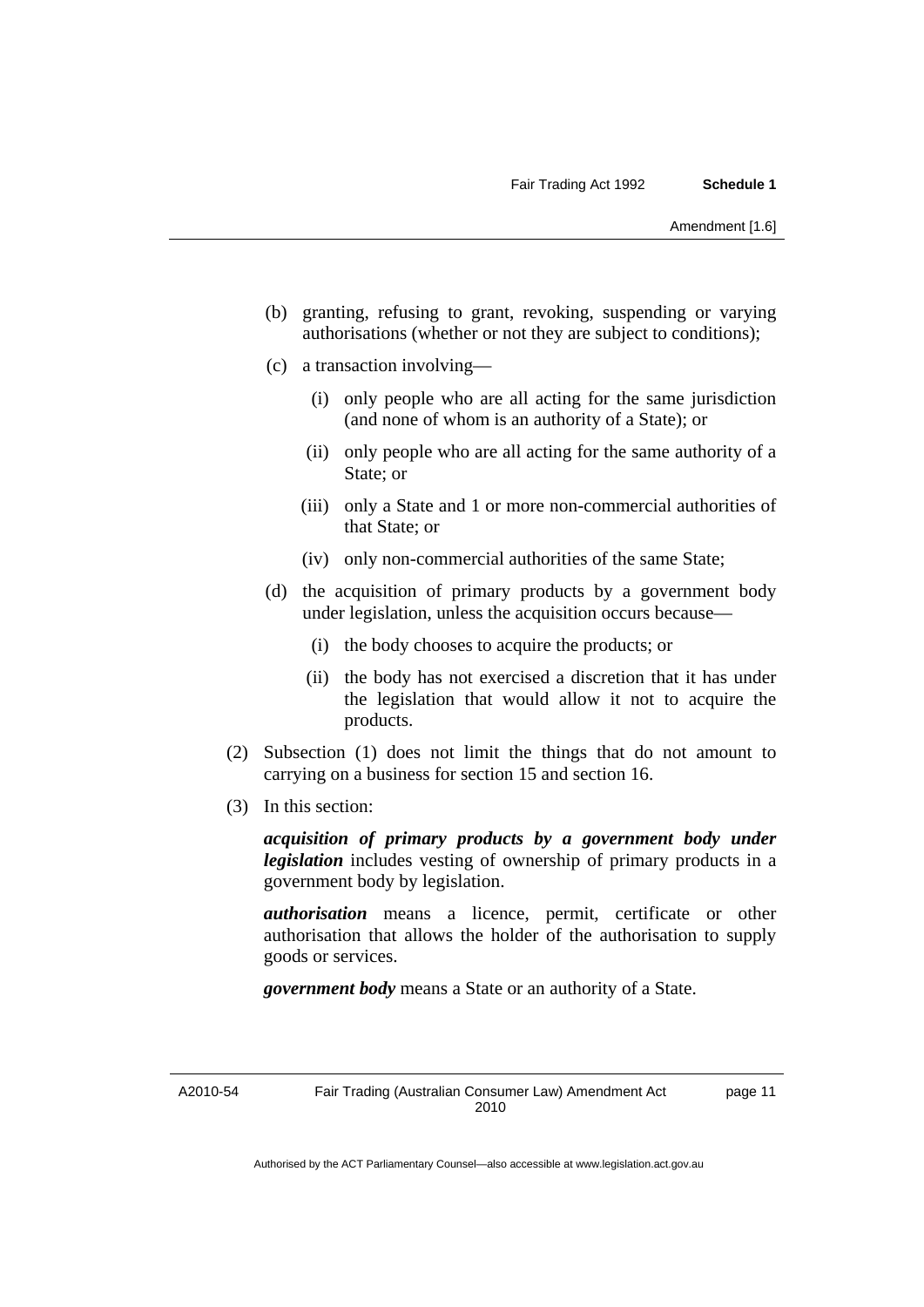Amendment [1.6]

#### *primary products* means—

- (a) agricultural or horticultural produce; or
- (b) crops, whether on or attached to the land or not; or
- (c) animals (whether dead or alive); or
- (d) the bodily produce (including natural increase) of animals.
- (4) For this section, an authority of a State is *non-commercial* if—
	- (a) it is constituted by only one person; and
	- (b) it is neither a trading corporation nor a financial corporation.

## **18 Jurisdictions not liable to pecuniary penalty or prosecution**

- (1) Nothing in the application law of this jurisdiction makes any jurisdiction liable to a pecuniary penalty or to be prosecuted for an offence.
- (2) Without limiting subsection (1), nothing in the application law of a participating jurisdiction makes this jurisdiction liable to a pecuniary penalty or to be prosecuted for an offence.
- (3) The protection in subsection (1) or (2) does not apply to an authority of any jurisdiction.

# **Division 2.5 Miscellaneous**

## **19 Conferral of functions and powers on certain bodies**

 (1) The authorities and officers of the Commonwealth mentioned in the *Australian Consumer Law (ACT)* have the functions and powers conferred or expressed to be conferred on them under the *Australian Consumer Law (ACT)*.

A2010-54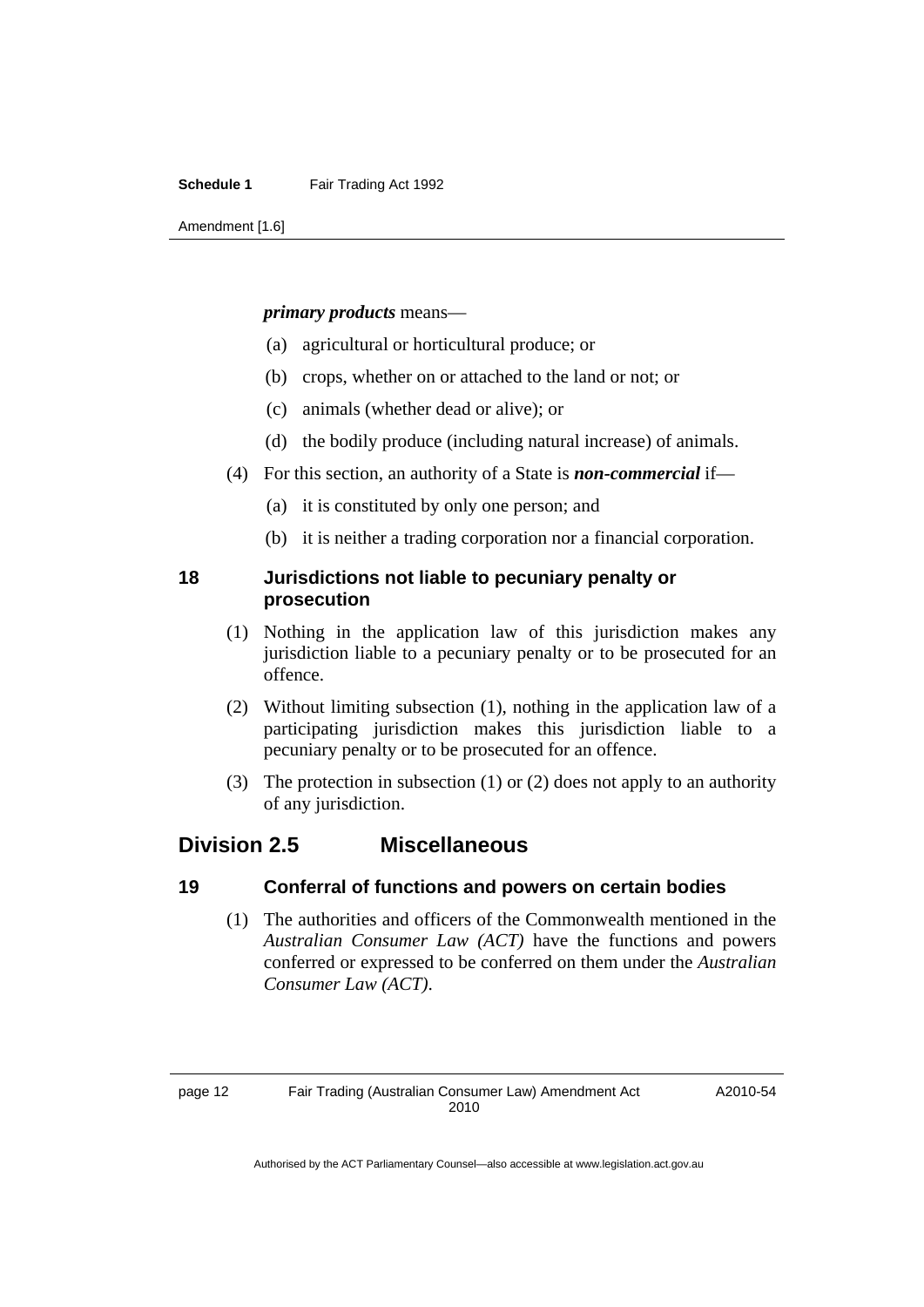(2) In addition to the powers mentioned in subsection (1), the authorities and officers mentioned in that subsection have power to do all things necessary or convenient to be done in connection with the performance of the functions and exercise of the powers mentioned in that subsection.

## **20 No doubling-up of liabilities**

- $(1)$  If—
	- (a) an act or omission is an offence against the *Australian Consumer Law (ACT)* and is also an offence against an application law of another participating jurisdiction; and
	- (b) the offender has been punished for the offence under the application law of the other jurisdiction;

the offender is not liable to be punished for the offence against the *Australian Consumer Law (ACT)*.

 (2) If a person has been ordered to pay a pecuniary penalty under the application law of another participating jurisdiction, the person is not liable to a pecuniary penalty under the *Australian Consumer Law (ACT)* in relation to the same conduct.

| [1.7] | <b>Section 33 (1)</b> |
|-------|-----------------------|
|       | omit                  |
|       | shall                 |
|       | substitute            |
|       | must                  |
|       |                       |

#### A2010-54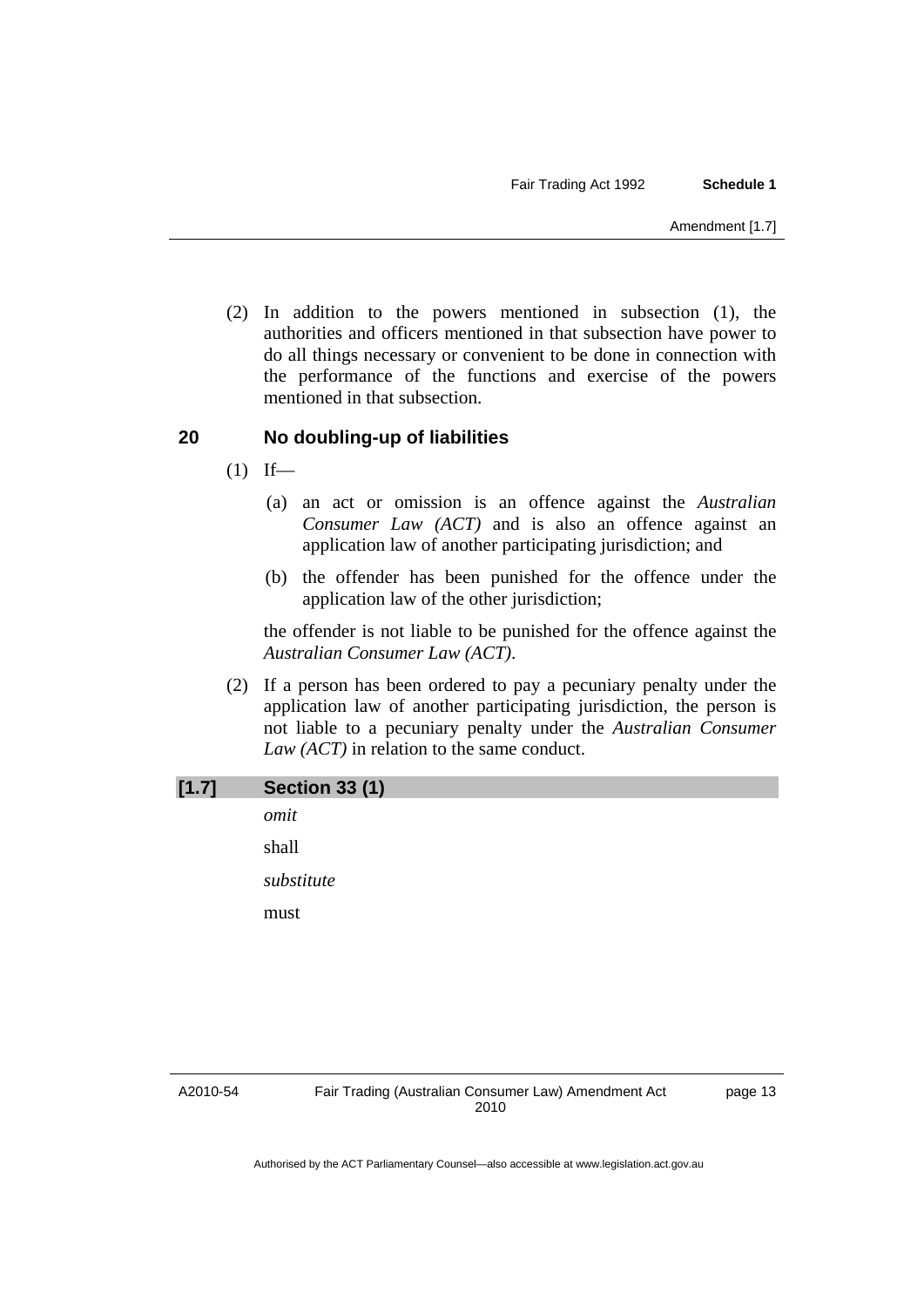Amendment [1.8]

| [1.8]   | <b>Section 33 (1)</b> |
|---------|-----------------------|
|         | omit                  |
|         | <b>SO</b>             |
| $[1.9]$ | <b>Section 34 (5)</b> |
|         | omit                  |
| [1.10]  | <b>Section 35</b>     |
|         | omit                  |
| [1.11]  | <b>Section 36 (1)</b> |
|         | substitute            |

- (1) If the commissioner believes on reasonable grounds that a person in carrying on a business has not complied with an approved code, the commissioner may request the person to give within a stated time a written undertaking about 1 or more of the following:
	- (a) stopping the conduct;
	- (b) future compliance with the code;
	- (c) the action the person will take to rectify any consequence of the non-compliance.

## **[1.12] Section 36 (3)**

*omit* 

## **[1.13] Section 37**

*substitute* 

# **37 Enforcement of undertakings**

 (1) If a person fails to comply with a request by the commissioner to give an undertaking under section 36, the commissioner may apply to the Magistrates Court for an order under subsection (2).

page 14 Fair Trading (Australian Consumer Law) Amendment Act 2010 A2010-54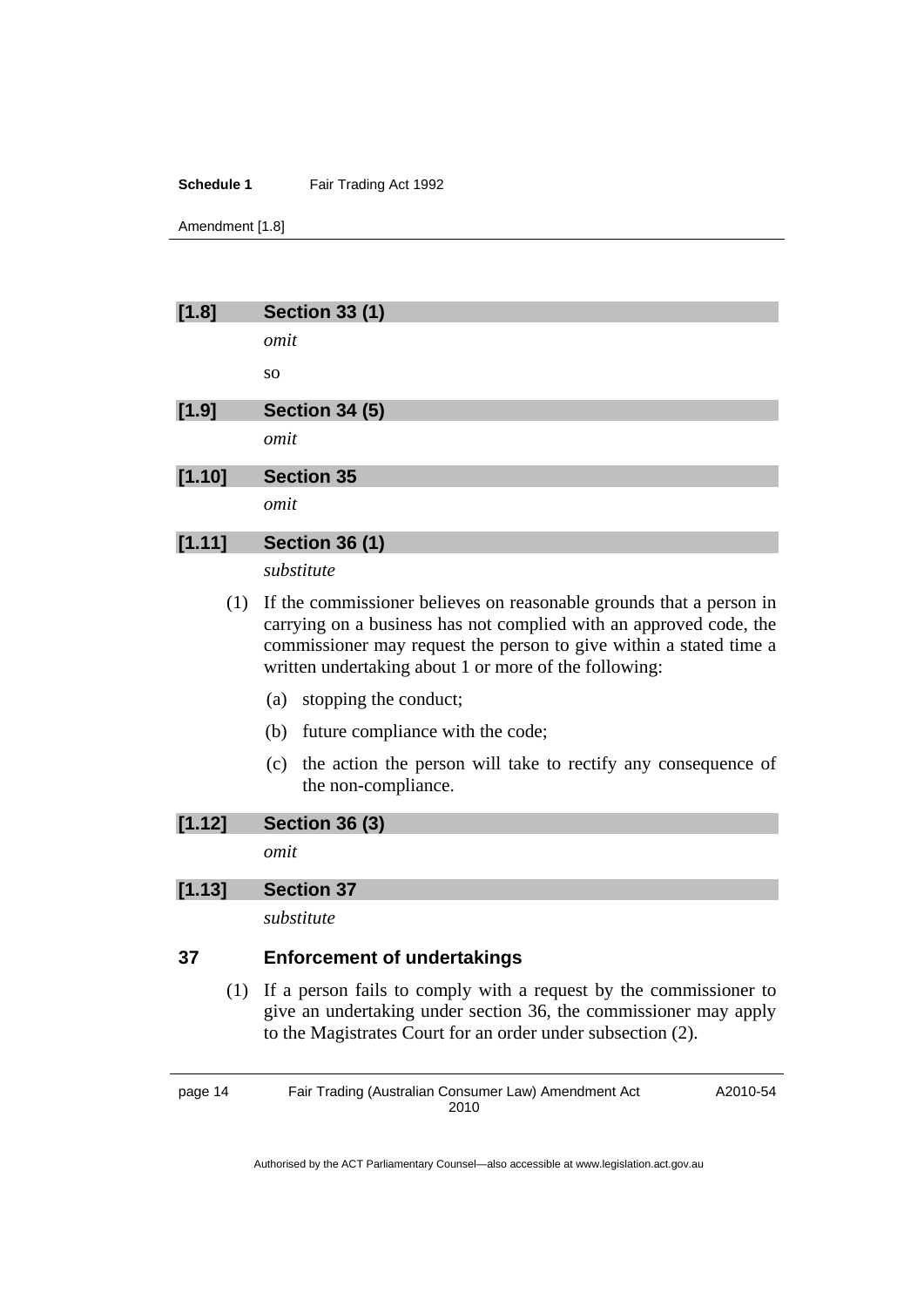- (2) If the court is satisfied that there were grounds for requesting the undertaking, the court may make 1 or more of the following orders:
	- (a) an order directing the person to do something that would have been required to be done under the undertaking if the undertaking had been given;
	- (b) any other order that the court considers appropriate.
- (3) If the commissioner considers that a person has breached an undertaking, the commissioner may apply to the Magistrates Court for an order under subsection (4).
- (4) If the court is satisfied that the person has breached the undertaking, the court may make 1 or more of the following orders:
	- (a) an order directing the person to comply with the undertaking;
	- (b) any other order that the court considers appropriate.
- (5) A person commits an offence if the person fails to comply with an order under this section.

Maximum penalty: 50 penalty units.

#### **[1.14] Section 39**

*substitute* 

# **39 Register of undertakings**

- (1) The commissioner must keep a register of undertakings.
- (2) The register may include any other information the commissioner considers appropriate.
- (3) The register may be kept in any form, including electronically, that the commissioner decides.
- (4) The commissioner may correct any mistake, error or omission in the register.

A2010-54

Fair Trading (Australian Consumer Law) Amendment Act 2010 page 15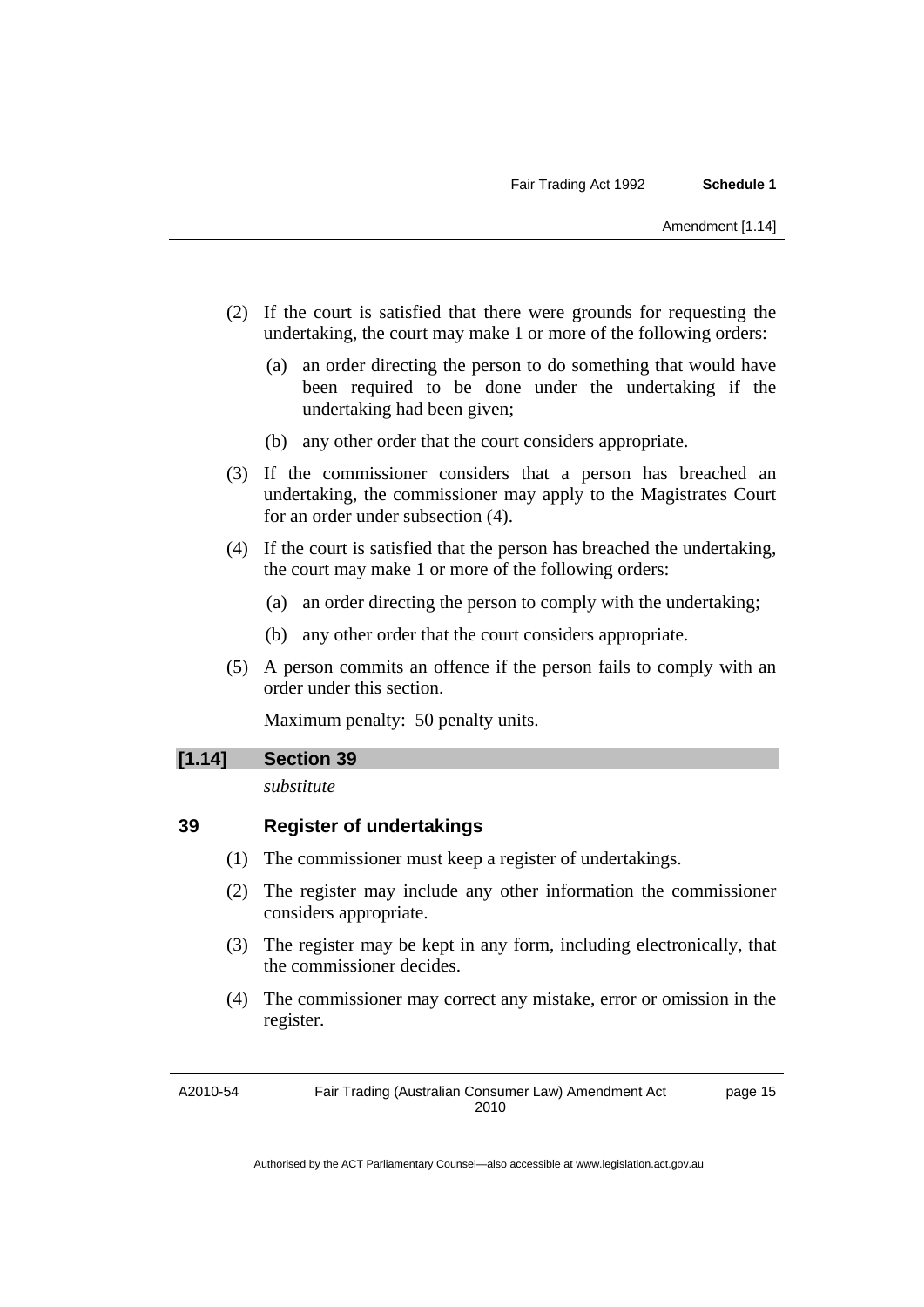Amendment [1.15]

- (5) The commissioner may change a detail included in the register to keep the register up-to-date.
- (6) The register must be available for public inspection, free of charge, during normal business hours on any business day.

**[1.15] Sections 32 to 39 (as amended)** 

*renumber as sections 21 to 27* 

## **[1.16] Part 4**

*substitute* 

# **Part 4 Advisory committees**

## **28 Establishment of advisory committees**

- (1) The Minister may establish advisory committees to provide advice to the Minister or the commissioner about fair trading and consumer protection.
- (2) An instrument establishing a committee is a notifiable instrument.

*Note* A notifiable instrument must be notified under the Legislation Act.

- (3) An advisory committee must provide advice as required by the Minister or the commissioner and may provide advice on its own initiative.
- (4) In exercising its functions, an advisory committee may consult with members of the public and with other entities interested in fair trading and consumer protection matters.

## **29 Advisory committee membership**

An advisory committee is made up of—

(a) the commissioner; and

page 16 Fair Trading (Australian Consumer Law) Amendment Act 2010

A2010-54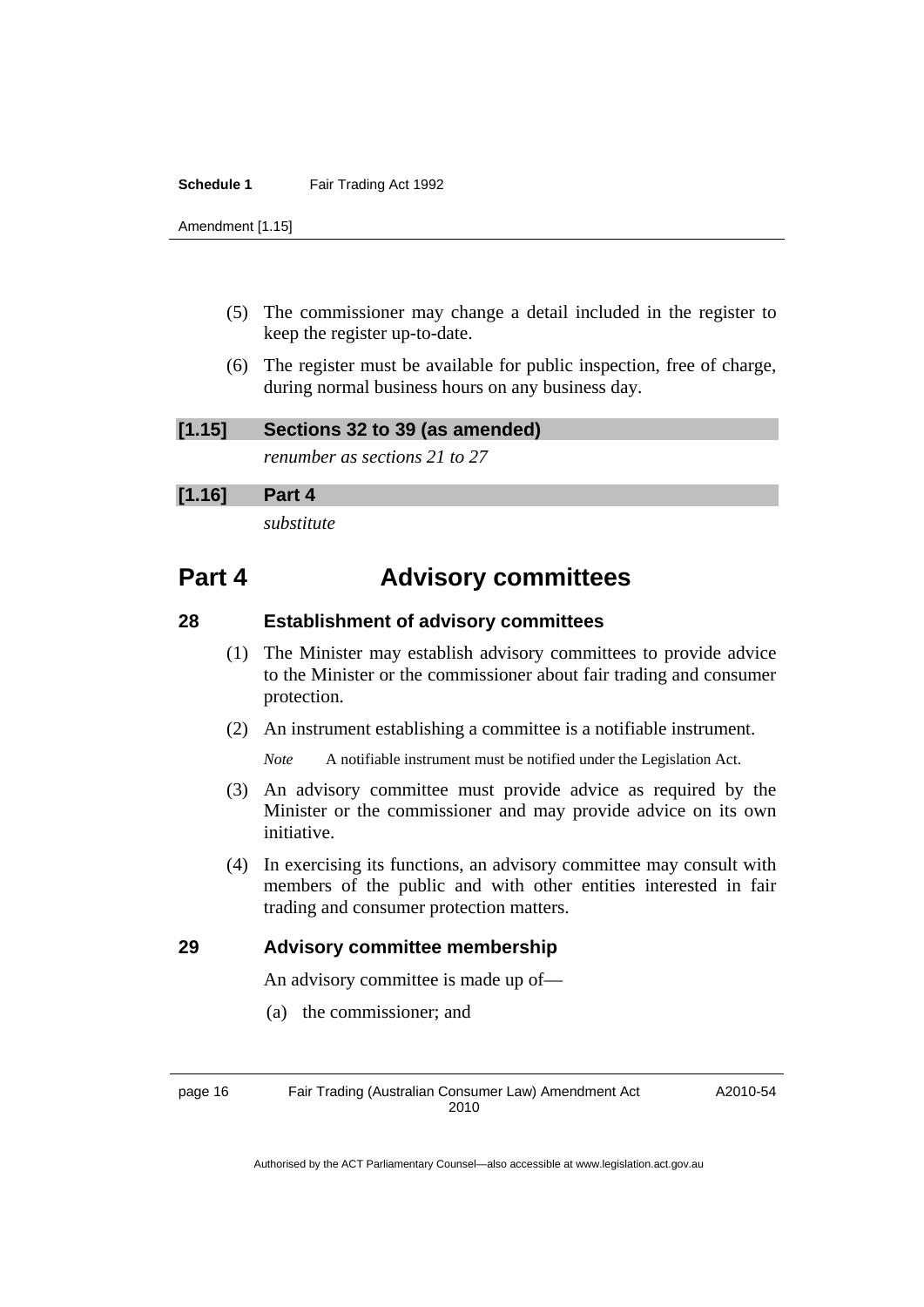(b) other members appointed by the Minister who the Minister considers have the experience or expertise in relation to fair trading and consumer protection matters to qualify the person to exercise the functions of a committee member.

#### **30 Advisory committee—general procedure**

- (1) Meetings of an advisory committee are to be held when and where it decides.
- (2) An advisory committee may conduct its proceedings (including its meetings) as it considers appropriate.

## **31 Reimbursement of expenses for advisory committee members**

- (1) A member of an advisory committee is not entitled to be paid for the exercise of the member's functions.
- (2) However, a member may apply to the commissioner for reimbursement of expenses reasonably incurred by the member for the purpose of attending a meeting of a committee.

## **[1.17] Part 4A heading**

*renumber as part 6* 

## **[1.18] Section 51C, new definition of** *code*

*insert* 

*code* means the National Credit Code.

## **[1.19] Sections 51C to 51E (as amended)**

*renumber as sections 62 to 64* 

#### A2010-54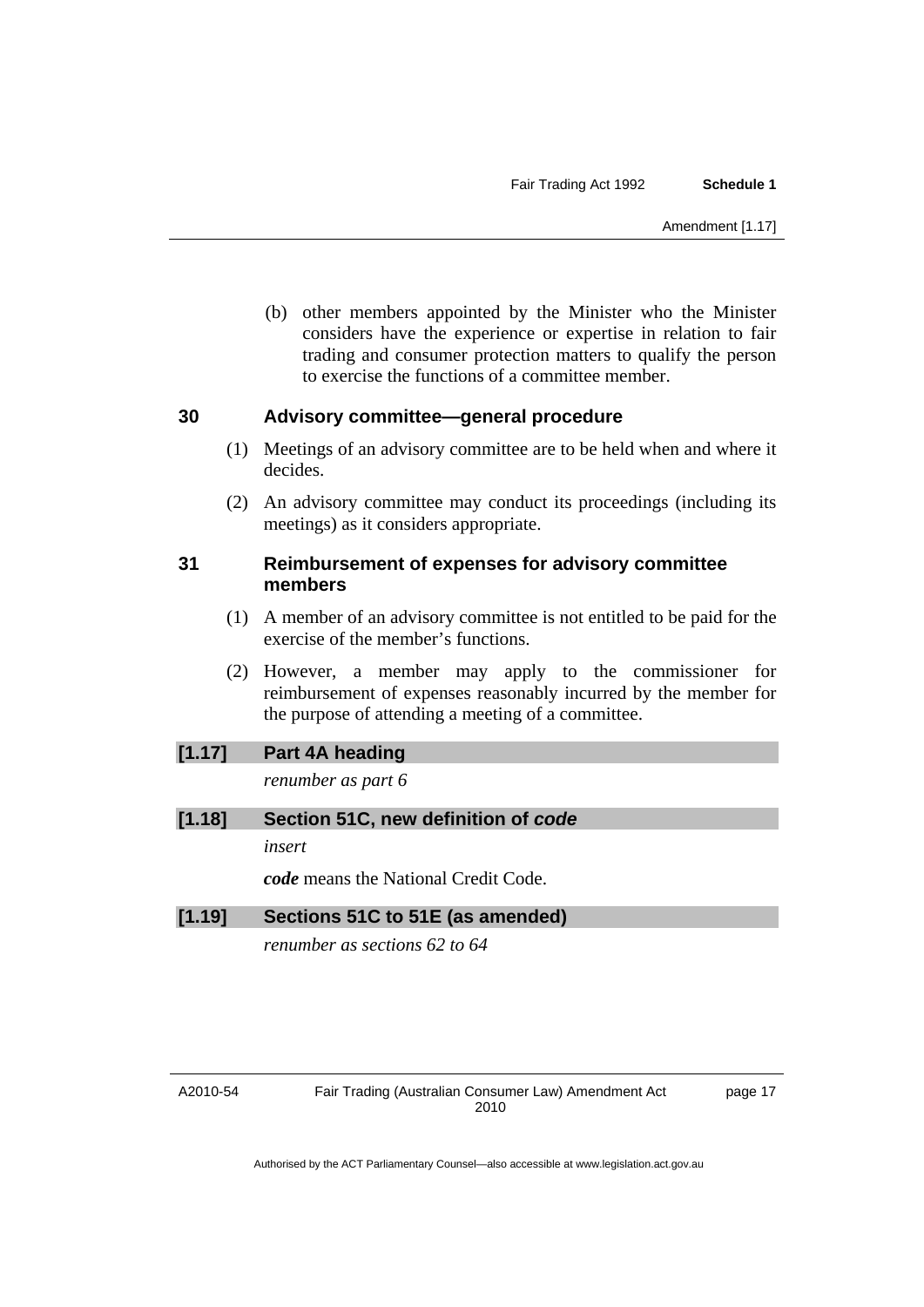Amendment [1.20]

#### **[1.20] Part 5**

*substitute* 

# **Part 7 Miscellaneous**

#### **65 Certificate evidence**

- (1) A certificate that appears to be signed by the commissioner, and states any of the following matters, is evidence of the matter:
	- (a) that a stated investigation made, or being made, by the commissioner or another stated person was made, or is being made, under part 5;
	- (b) that on a stated date, or during a stated period, a stated person was an investigator.
- (2) A court must accept a certificate under this section as proof of the matters stated in it if there is no evidence to the contrary.

## **66 Protection of officials from liability**

(1) In this section:

#### *official* means—

- (a) the commissioner; or
- (b) a person who is exercising, or has exercised, a function under this Act; or
- (c) a person who is, or has been, engaged in the administration of this Act.
- (2) An official, or anyone engaging in conduct under the direction of an official, is not civilly liable for conduct engaged in honestly and without recklessness—
	- (a) in the exercise of a function under this Act; or

page 18 Fair Trading (Australian Consumer Law) Amendment Act 2010 A2010-54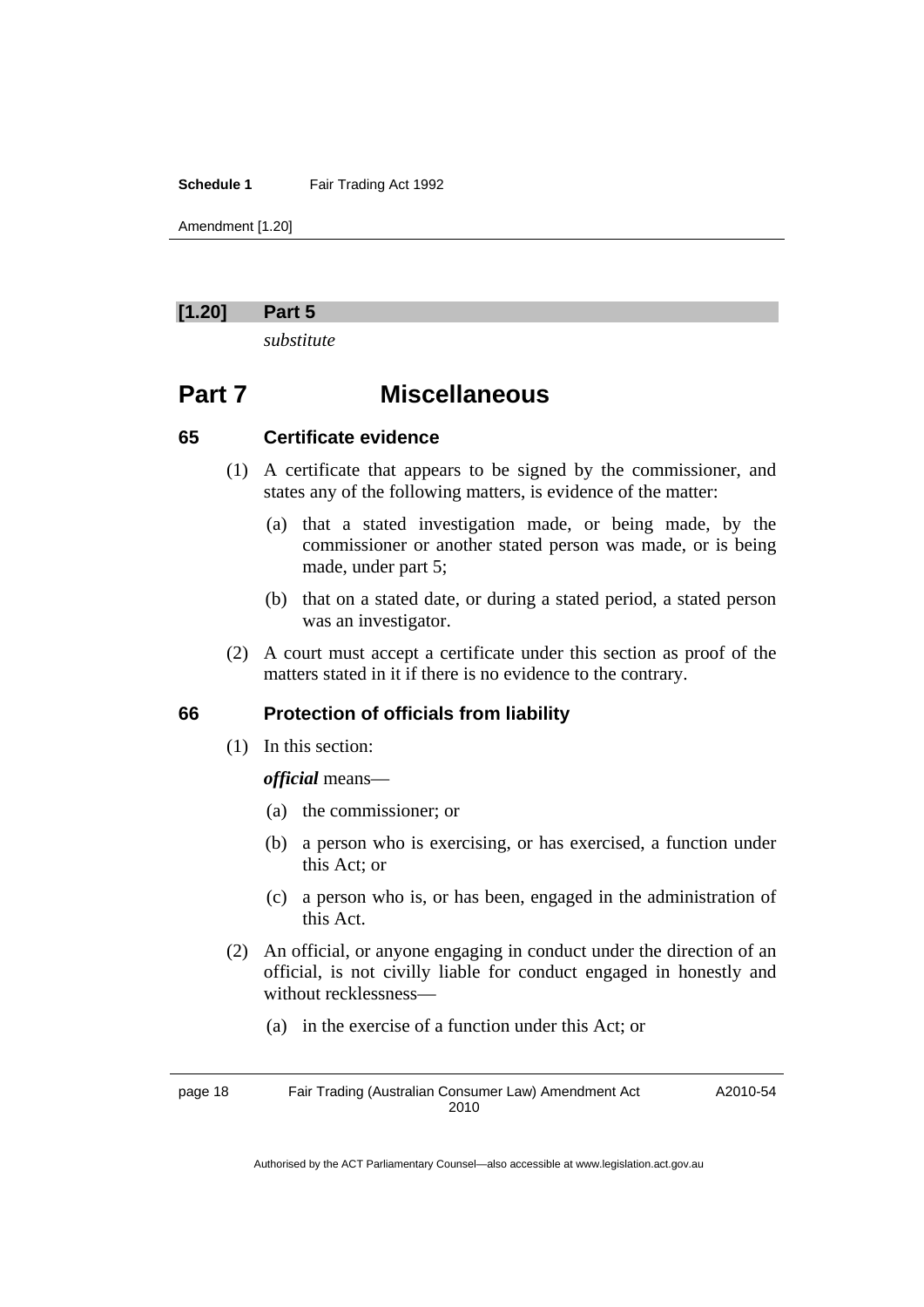- (b) in the reasonable belief that the conduct was in the exercise of a function under this Act.
- (3) Any liability that would, apart from this section, attach to an official attaches instead to the Territory.
	- *Note* A reference to an Act includes a reference to the statutory instruments made or in force under the Act, including any regulation (see Legislation Act, s 104).

#### **67 Regulation-making power**

- (1) The Executive may make regulations for this Act.
	- *Note* A regulation must be notified, and presented to the Legislative Assembly, under the Legislation Act.
- (2) A regulation may create offences and fix maximum penalties of not more than 20 penalty units for the offences.

## **[1.21] New schedule 1**

*insert* 

# **Schedule 1 Australian consumer law transitional provisions**

# **1.1 Definitions—sch 1**

In this schedule:

*commencement day* means 1 January 2011.

#### *repealed Acts* means—

- (a) the *Door-to-Door Trading Act 1991*; and
- (b) the *Fair Trading (Consumer Affairs) Act 1973*; and
- (c) the *Lay-by Sales Agreements Act 1963.*

A2010-54

Fair Trading (Australian Consumer Law) Amendment Act 2010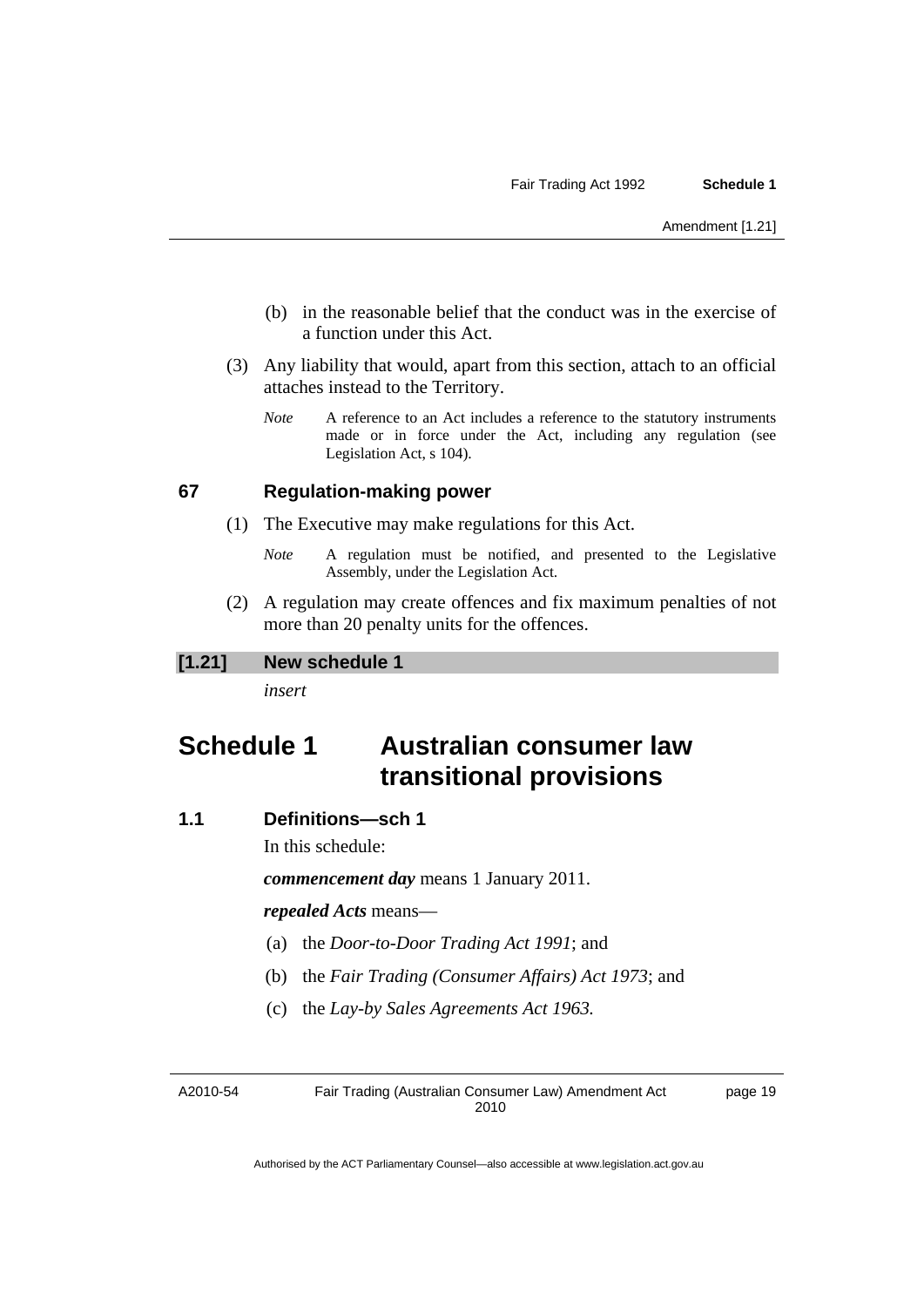Amendment [1.21]

#### **1.2 Transitional—reference to a repealed Act**

- (1) In any Act, instrument made under an Act or a document, a reference to a repealed Act is, in relation to anything to which the *Australian Consumer Law (ACT)* applies, a reference to the *Australian Consumer Law (ACT)*.
- (2) In any Act, instrument made under an Act or a document, a reference to a provision of a repealed Act is, in relation to anything to which the *Australian Consumer Law (ACT)* applies, a reference to the corresponding provision of the *Australian Consumer Law (ACT)*.
- (3) In any Act, instrument made under an Act or a document, a reference to anything that is no longer applicable because of the repeal or amendment of a repealed Act by this Act and for which there is a corresponding thing under the *Australian Consumer Law (ACT)*, is taken to be a reference to the corresponding thing under the *Australian Consumer Law (ACT)*, if the context allows and if otherwise appropriate.
	- *Note* A reference to an Act includes a reference to the statutory instruments made or in force under the Act, including any regulation (see Legislation Act, s 104).

#### **1.3 Transitional—advisory committees**

- (1) Subsection (2) applies to an advisory committee established under the *Fair Trading (Consumer Affairs) Act 1973*, section 3 in existence immediately before commencement day.
- (2) The committee is taken to be an advisory committee established under this Act.
- (3) Subsection (4) applies if, immediately before commencement day, a person is a member of an advisory committee under the *Fair Trading (Consumer Affairs) Act 1973*, section 3.
- (4) The person is taken to be a member of the relevant committee under this Act.

A2010-54

page 20 Fair Trading (Australian Consumer Law) Amendment Act 2010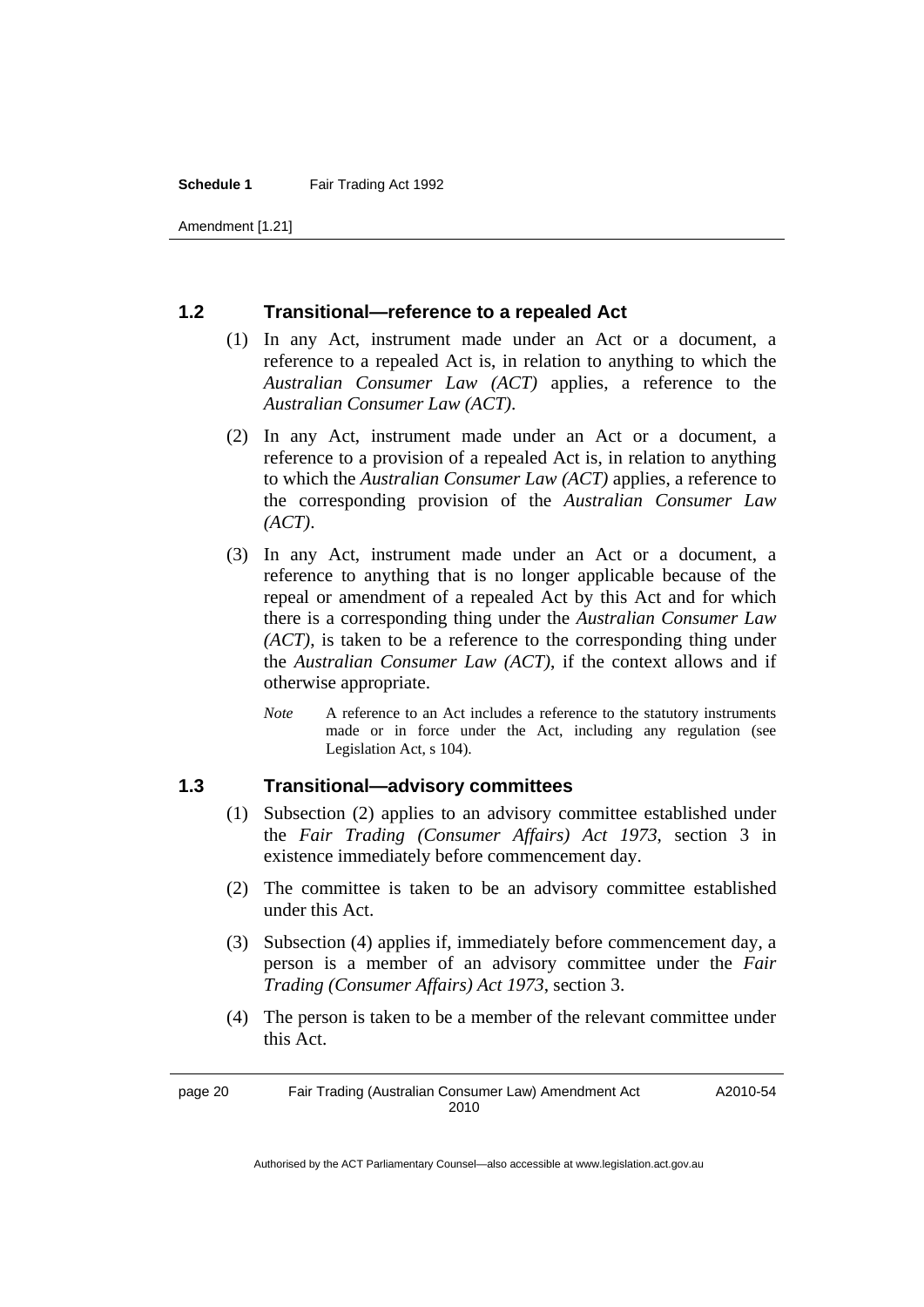# **1.4 Transitional—regulations**

- (1) A regulation may prescribe transitional matters necessary or convenient to be prescribed because of the repeal of the repealed Acts.
- (2) A regulation may modify this schedule (including in relation to another territory law) to make provision in relation to anything that, in the Executive's opinion, is not, or is not adequately or appropriately, dealt with in this schedule.
- (3) A regulation under subsection (2) has effect despite anything elsewhere in this Act.

## **1.5 Expiry—sch 1**

- (1) This schedule expires on 1 January 2014.
- (2) This schedule is a law to which the Legislation Act, section 88 (Repeal does not end effect of transitional laws etc) applies.

# **[1.22] Dictionary, note 2**

*omit* 

- ACT
- contravene
- **liability**
- month

**[1.23] Dictionary, note 2** 

*insert* 

• ACAT

## **[1.24] Dictionary, definition of** *acquire*

*omit* 

A2010-54

Fair Trading (Australian Consumer Law) Amendment Act 2010

page 21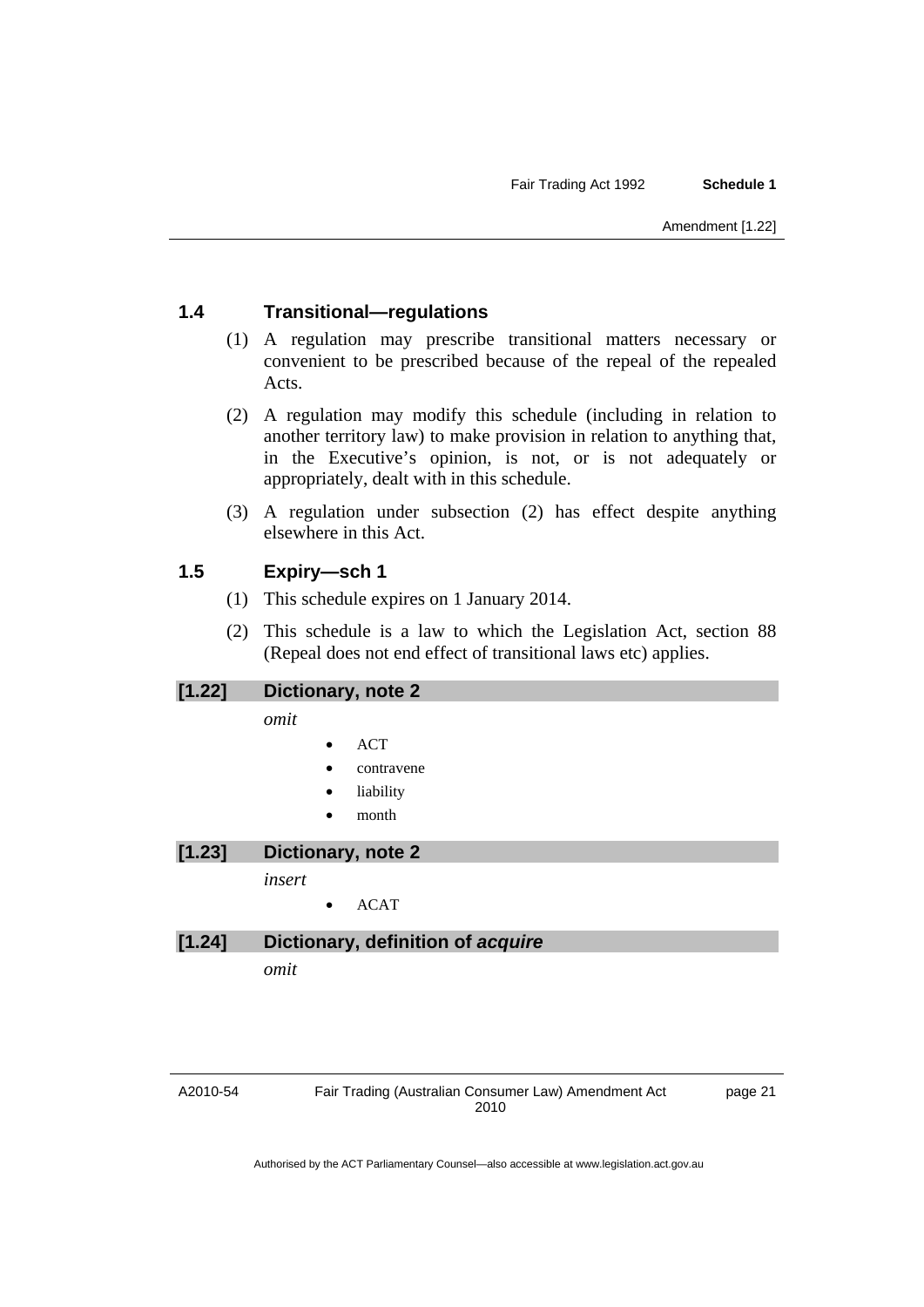Amendment [1.25]

#### **[1.25] Dictionary, new definition of** *advisory committee*

*insert* 

*advisory committee* means a committee established under section 28.

#### **[1.26] Dictionary, definition of** *annual percentage rate*

*substitute* 

*annual percentage rate*, for part 6 (Maximum annual percentage rate and disclosure)—see section 62.

## **[1.27] Dictionary, new definition of** *application law*

*insert* 

*application law*, for part 2 (The Australian Consumer Law)—see section  $5(1)$ .

**[1.28] Dictionary, definition of** *arrive at omit* 

#### **[1.29] Dictionary, new definitions**

*insert* 

*Australian Consumer Law*, for part 2 (The Australian Consumer Law)—see section 5 (1).

*Australian Consumer Law (ACT)* means the provisions applying in this jurisdiction because of section 7.

*Australian Consumer Law text*, for part 2 (The Australian Consumer Law)—see section 5 (1).

### **[1.30] Dictionary, definition of** *business*

*substitute* 

*business*—see the *Australian Consumer Law (ACT)*, section 2 (1).

page 22 Fair Trading (Australian Consumer Law) Amendment Act 2010 A2010-54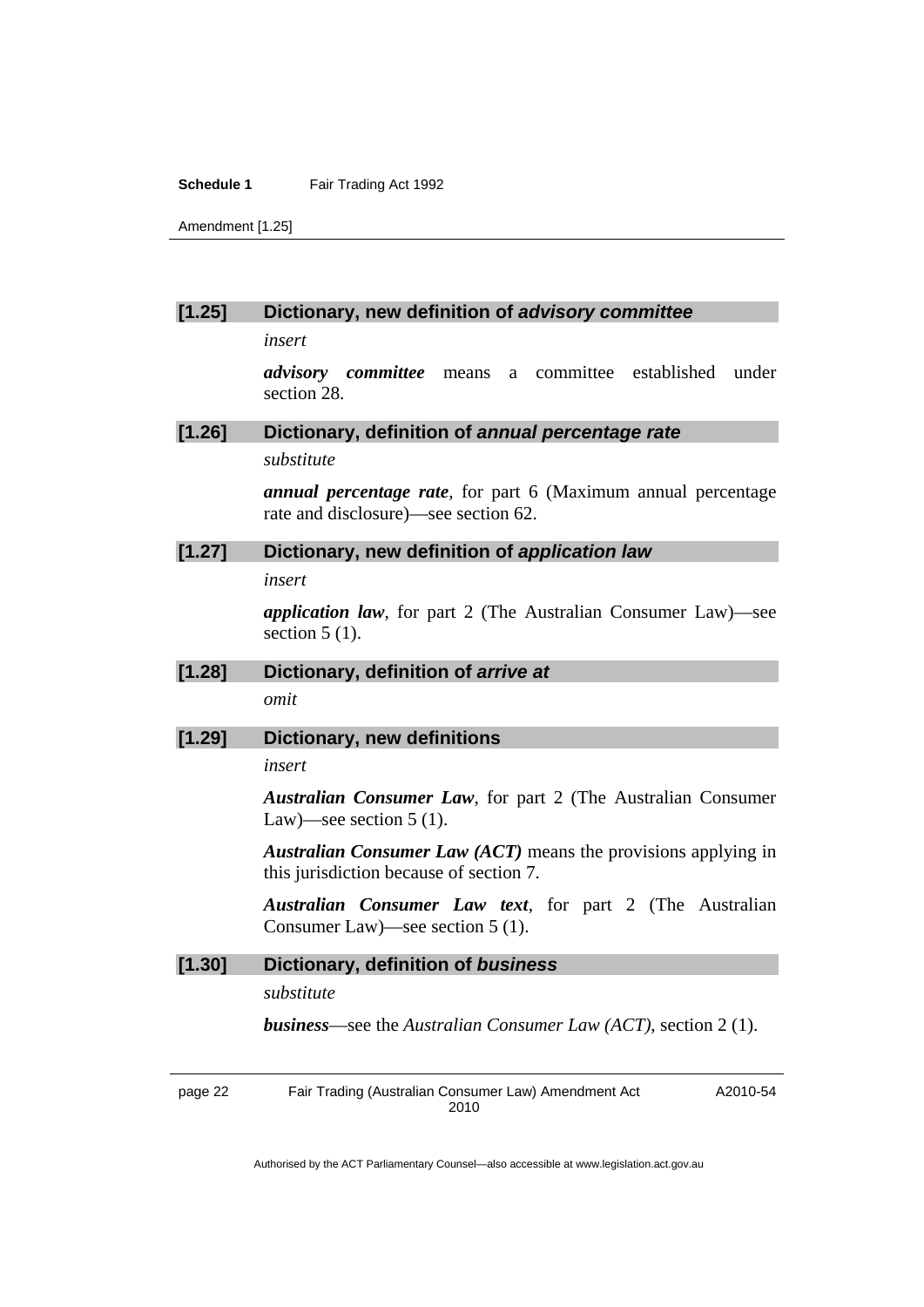#### **[1.31] Dictionary, new definition of** *business premises*

*insert* 

*business premises*, for division 5.2 (Investigations)—see section 35.

# **[1.32] Dictionary, definition of** *code*

*substitute* 

*code*, for part 6 (Maximum annual percentage rate and disclosure) see section 62.

## **[1.33] Dictionary, definition of** *commissioner*

*substitute* 

*commissioner* means the Commissioner for Fair Trading appointed under section 32.

# **[1.34] Dictionary, definition of** *conduct*

*omit* 

#### **[1.35] Dictionary, new definition of** *connected*

*insert* 

*connected*, for division 5.2 (Investigations)—see section 35.

#### **[1.36] Dictionary, definitions of** *consumer* **and** *contract document*

*substitute* 

*consumer*—see the *Australian Consumer Law (ACT)*, section 2 (1).

*contract document*, for part 6 (Maximum annual percentage rate and disclosure)—see section 62.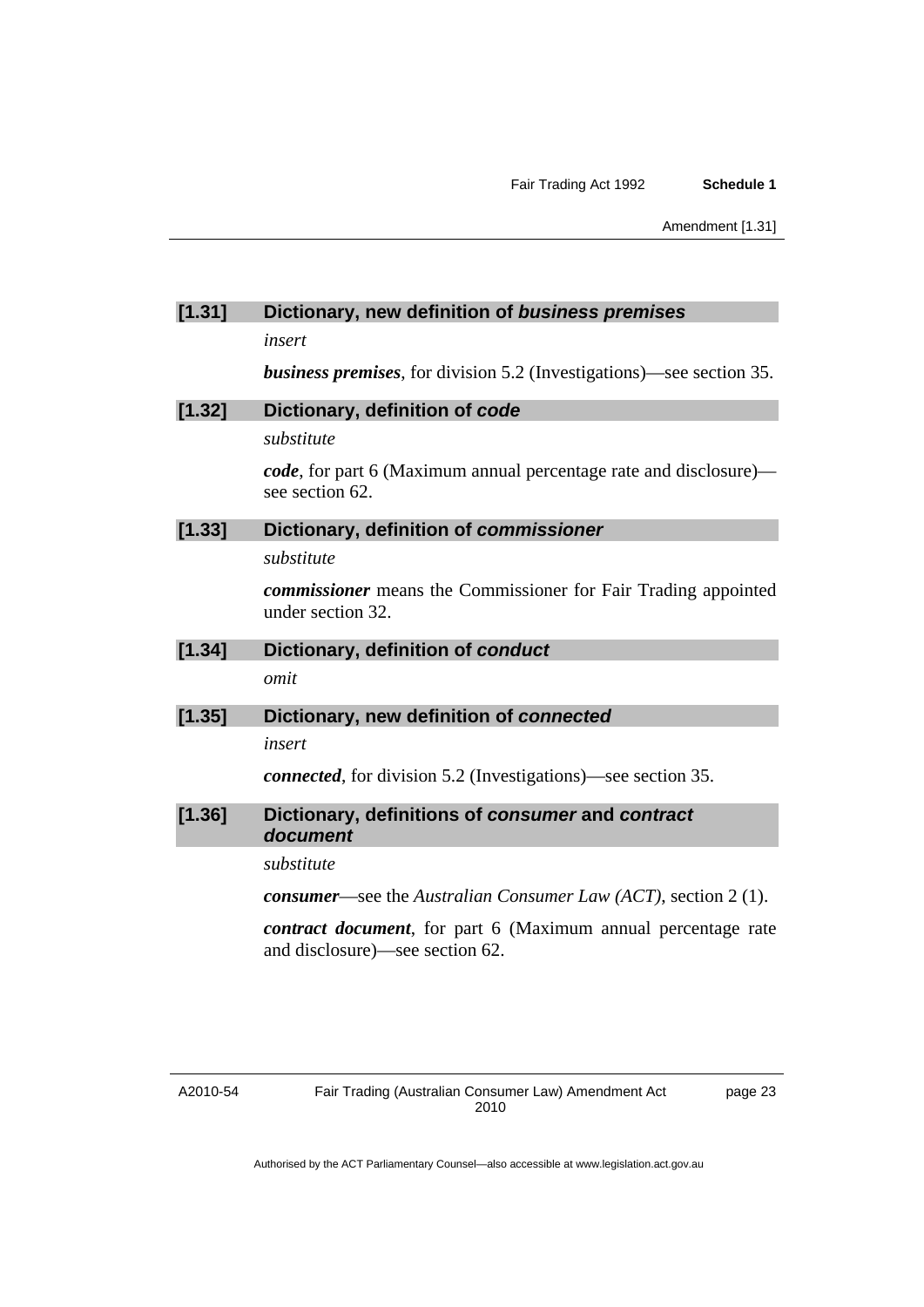Amendment [1.37]

#### **[1.37] Dictionary, new definition of** *court*

*insert* 

*court* includes any tribunal or person having authority under a law, or by consent of parties, to receive evidence.

**[1.38] Dictionary, definition of** *covenant* 

*omit* 

## **[1.39] Dictionary, definitions of** *credit***,** *credit contract* **and** *credit fees and charges*

*substitute* 

*credit*, for part 6 (Maximum annual percentage rate and disclosure)—see section 62.

*credit contract*, for part 6 (Maximum annual percentage rate and disclosure)—see section 62.

*credit fees and charges*, for part 6 (Maximum annual percentage rate and disclosure)—see section 62.

# **[1.40] Dictionary, definitions of** *disposal* **and** *engaging*

*omit* 

#### **[1.41] Dictionary, new definition of** *fair trading legislation*

*insert* 

*fair trading legislation* means—

- (a) the *Agents Act 2003*; or
- (b) the *Australian Consumer Law (ACT)*; or
- (c) the *Eggs (Labelling and Sale) Act 2001*; or
- (d) the *Fair Trading (Australian Consumer Law) Act 1992*; or
- (e) the *Liquor Act 2010*; or

page 24 Fair Trading (Australian Consumer Law) Amendment Act 2010 A2010-54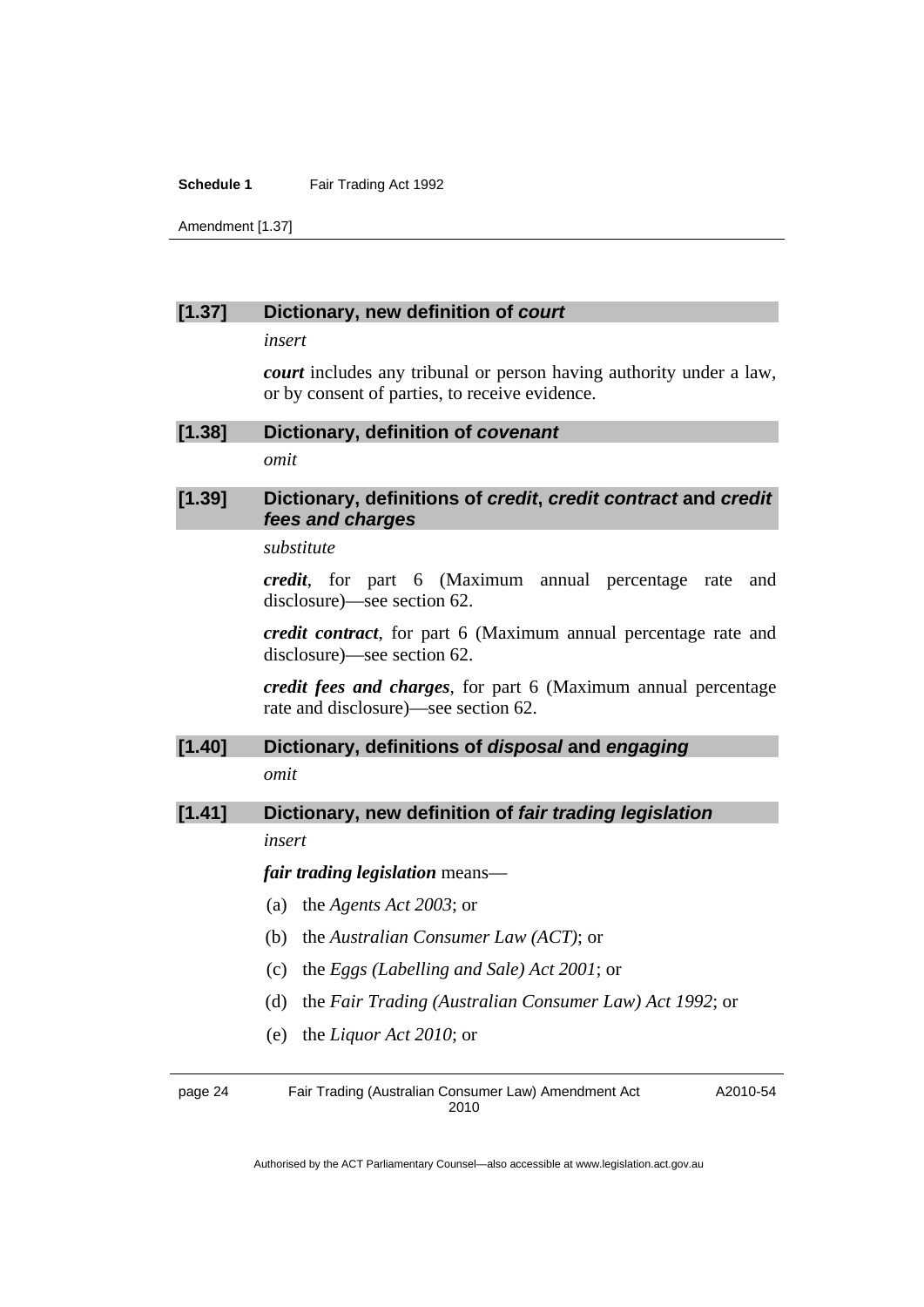(f) the *Security Industry Act 2003*.

## **[1.42] Dictionary, definition of** *fair trading legislation***, new paragraph (ea)**

*insert* 

(ea) the *Plastic Shopping Bags Ban Act 2010*; or

#### **[1.43] Dictionary, definition of** *goods*

*substitute* 

*goods*—see the *Australian Consumer Law (ACT)*, section 2 (1).

#### **[1.44] Dictionary, new definitions**

*insert* 

*identity card* means an identity card issued to an investigator under section 37.

*instrument*, for part 2 (The Australian Consumer Law)—see section  $5(1)$ .

*Intergovernmental Agreement*, for part 2 (The Australian Consumer Law)—see section 5 (1).

*investigation* means an investigation under part 5.

*investigator* means the commissioner or a person who is authorised by the commissioner under section 36.

#### **[1.45] Dictionary, definition of** *involved*

*omit*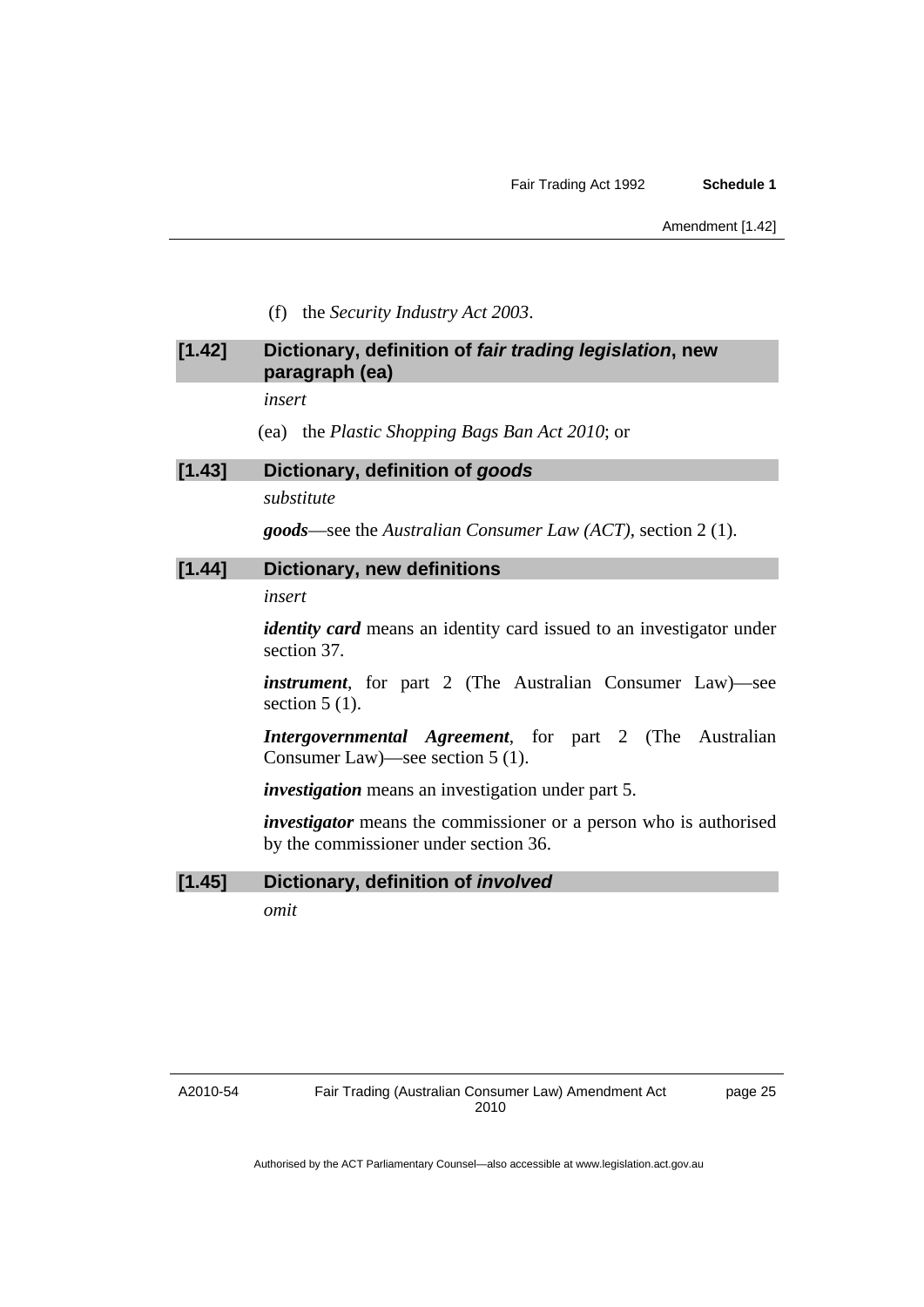Amendment [1.46]

#### **[1.46] Dictionary, new definitions**

*insert* 

*jurisdiction*, for part 2 (The Australian Consumer Law)—see section  $5(1)$ .

*law*, in relation to a Territory, for part 2 (The Australian Consumer Law)—see section  $5(1)$ .

*modifications*, for part 2 (The Australian Consumer Law)—see section  $5(1)$ .

*month*, for part 2 (The Australian Consumer Law)—see section  $5(1)$ .

# **[1.47] Dictionary, definition of** *new participant*

*omit* 

# **[1.48] Dictionary, new definitions of** *occupier* **and** *offence*

*insert* 

*occupier*, of premises, for division 5.2 (Investigations)—see section 35.

*offence*, for division 5.2 (Investigations)—see section 35.

#### **[1.49] Dictionary, definition of** *offering*

*omit* 

#### **[1.50] Dictionary, new definition of** *other jurisdiction*

#### *insert*

*other jurisdiction*, for division 2.4 (Application of Australian Consumer Law to jurisdictions)—see section 14.

# **[1.51] Dictionary, definitions of** *participant* **and** *participate omit*

page 26 Fair Trading (Australian Consumer Law) Amendment Act 2010 A2010-54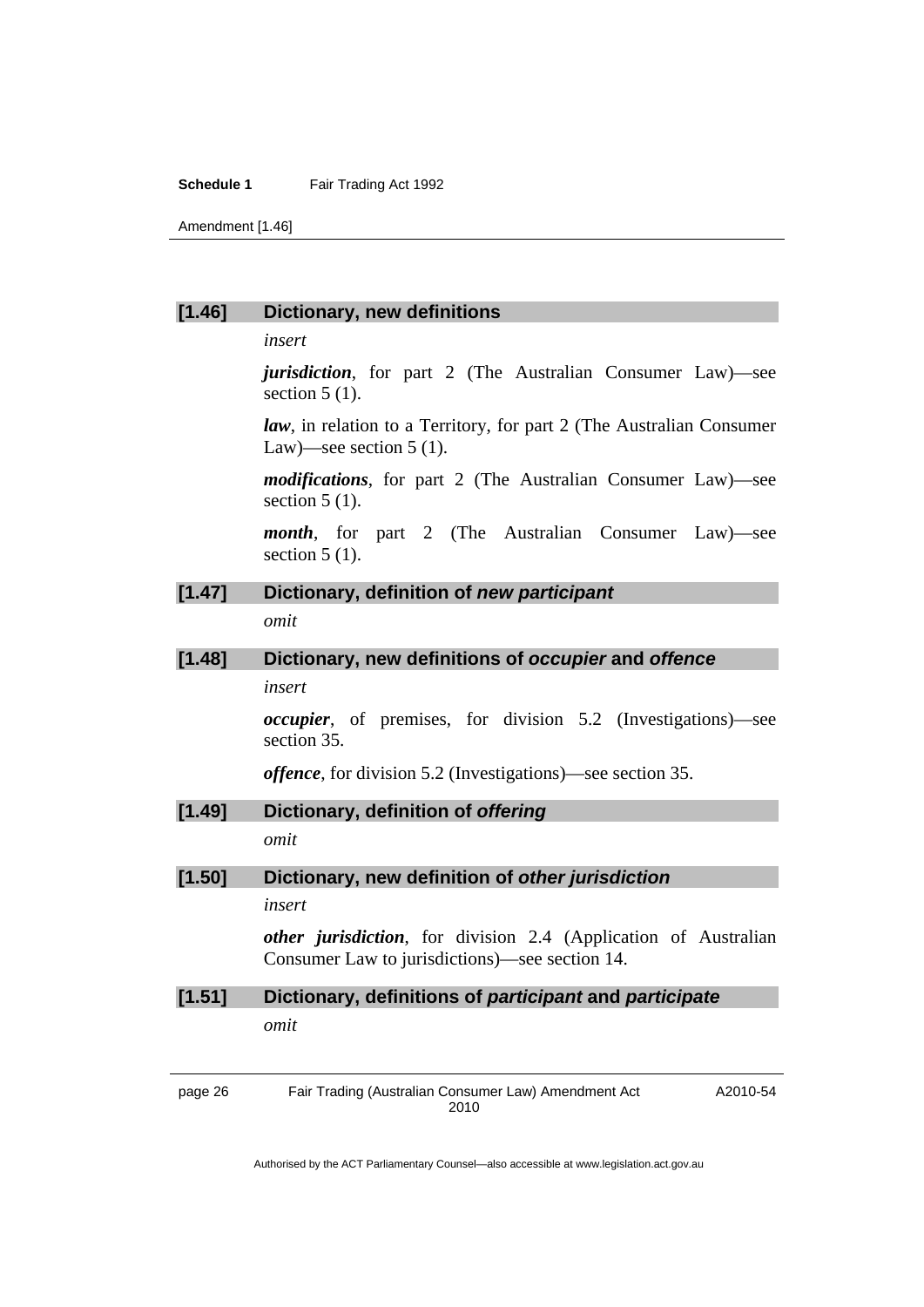# **[1.52] Dictionary, new definition of** *participating jurisdiction*

*insert* 

#### *participating jurisdiction*—

- (a) for part 2 (The Australian Consumer Law)—see section 5 (1); and
- (b) for division 2.4 (Application of Australian Consumer Law to jurisdictions)—see section 14.

## **[1.53] Dictionary**

*omit the definitions of* 

*participation payment* 

*payment* 

*price* 

*provision* 

*published* 

*pyramid selling scheme* 

*recruitment payment* 

*refusing* 

*require* 

*resupply* 

*send* 

#### **[1.54] Dictionary, definition of** *services*

*substitute* 

*services*—see the *Australian Consumer Law (ACT)*, section 2 (1).

A2010-54

Fair Trading (Australian Consumer Law) Amendment Act 2010

page 27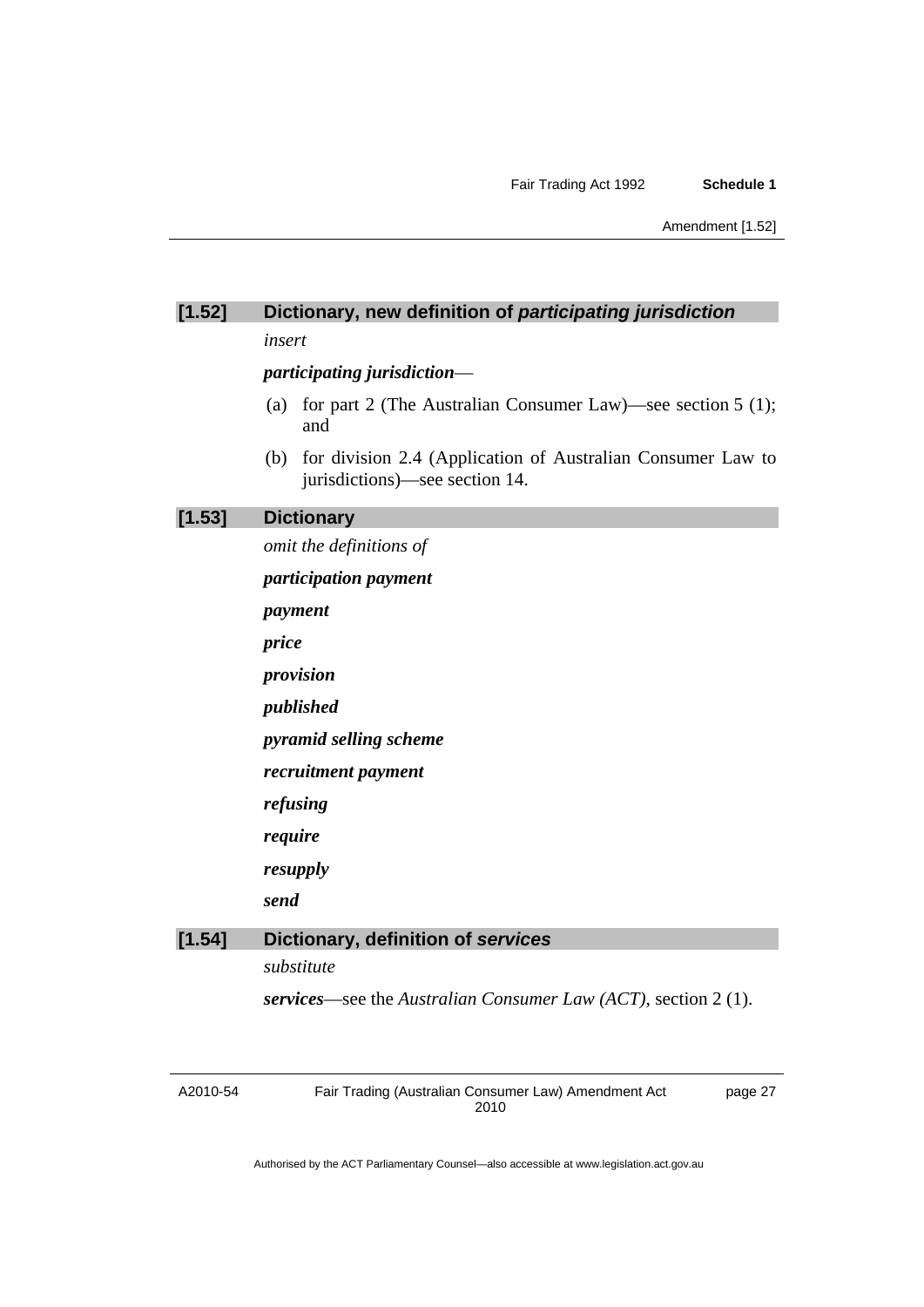Amendment [1.55]

| [1.55] | Dictionary, definition of share                                                             |
|--------|---------------------------------------------------------------------------------------------|
|        | omit                                                                                        |
| [1.56] | Dictionary, new definition of State                                                         |
|        | insert                                                                                      |
|        | <b>State</b> , for part 2 (The Australian Consumer Law)—see section 5 (1).                  |
| [1.57] | Dictionary, definition of statement                                                         |
|        | omit                                                                                        |
| [1.58] | Dictionary, new definition of supplier                                                      |
|        | insert                                                                                      |
|        | supplier—see the Australian Consumer Law (ACT), section 2 (1).                              |
| [1.59] | Dictionary, definition of supply                                                            |
|        | substitute                                                                                  |
|        | supply—see the Australian Consumer Law (ACT), section 2 (1).                                |
| [1.60] | Dictionary, new definitions of Territory and this<br>jurisdiction                           |
|        | insert                                                                                      |
|        | <b>Territory</b> , for part 2 (The Australian Consumer Law) see<br>section $5(1)$ .         |
|        | <i>this jurisdiction</i> , for part 2 (The Australian Consumer Law)—see<br>section $5(1)$ . |
| [1.61] | Dictionary, definitions of trade or commerce, unsolicited<br>goods and unsolicited services |
|        | omit                                                                                        |
|        |                                                                                             |
|        |                                                                                             |

A2010-54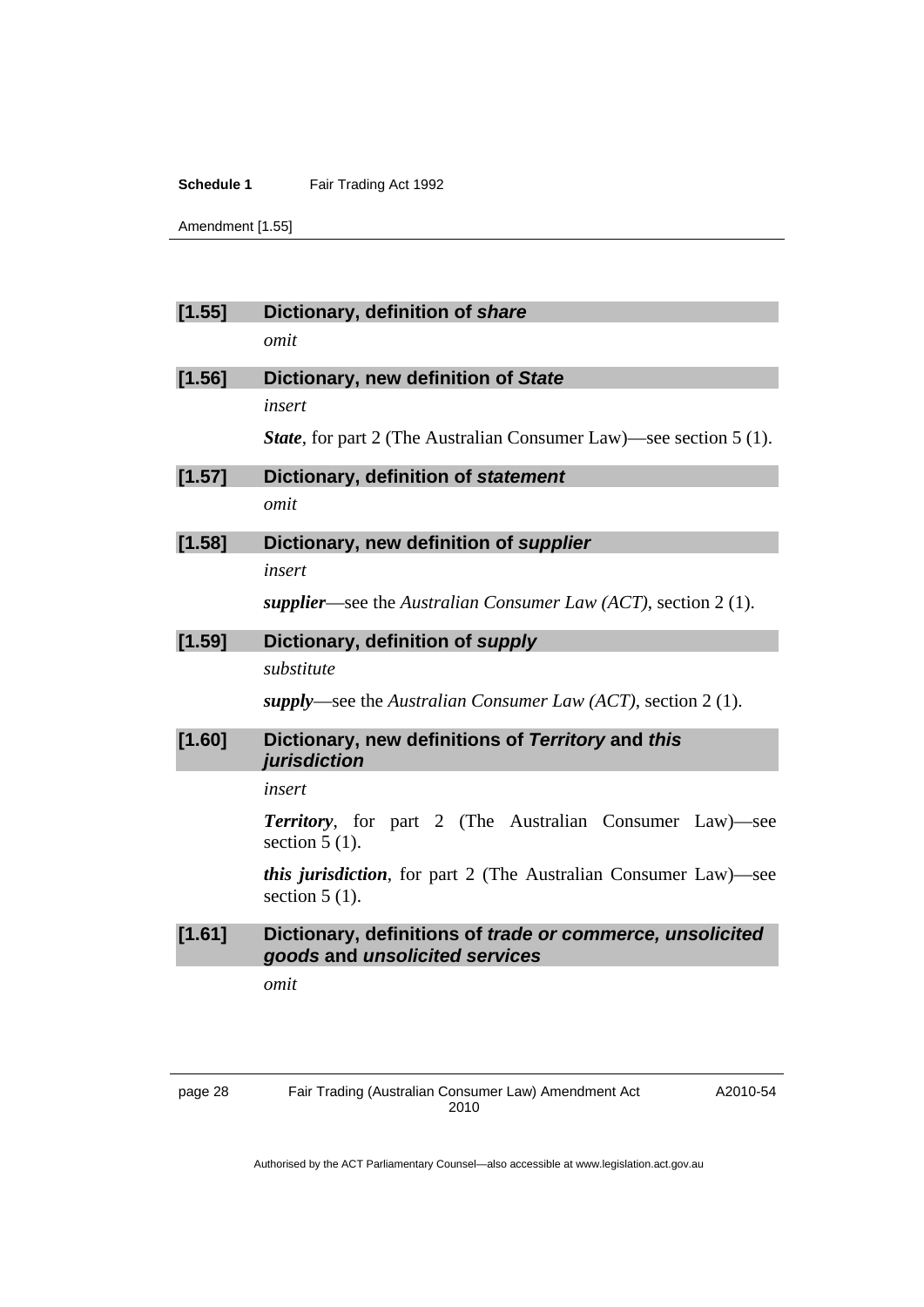# <span id="page-32-0"></span>**Schedule 2 Fair Trading (Consumer Affairs) Act 1973**

(see s 3)

| [2.1]   | <b>Section 7 (1) (f)</b>       |
|---------|--------------------------------|
|         | omit                           |
|         | Territory law                  |
|         | substitute                     |
|         | territory law                  |
| $[2.2]$ | Section 7 (2)                  |
|         | omit                           |
|         | his or her                     |
|         | substitute                     |
|         | the commissioner's             |
| [2.3]   | <b>Section 9</b>               |
|         | omit                           |
|         | section $7(1)$ (b), (c) or (d) |
|         | substitute                     |
|         | section 33 (1) (b), (c) or (d) |
|         |                                |

#### A2010-54

page 29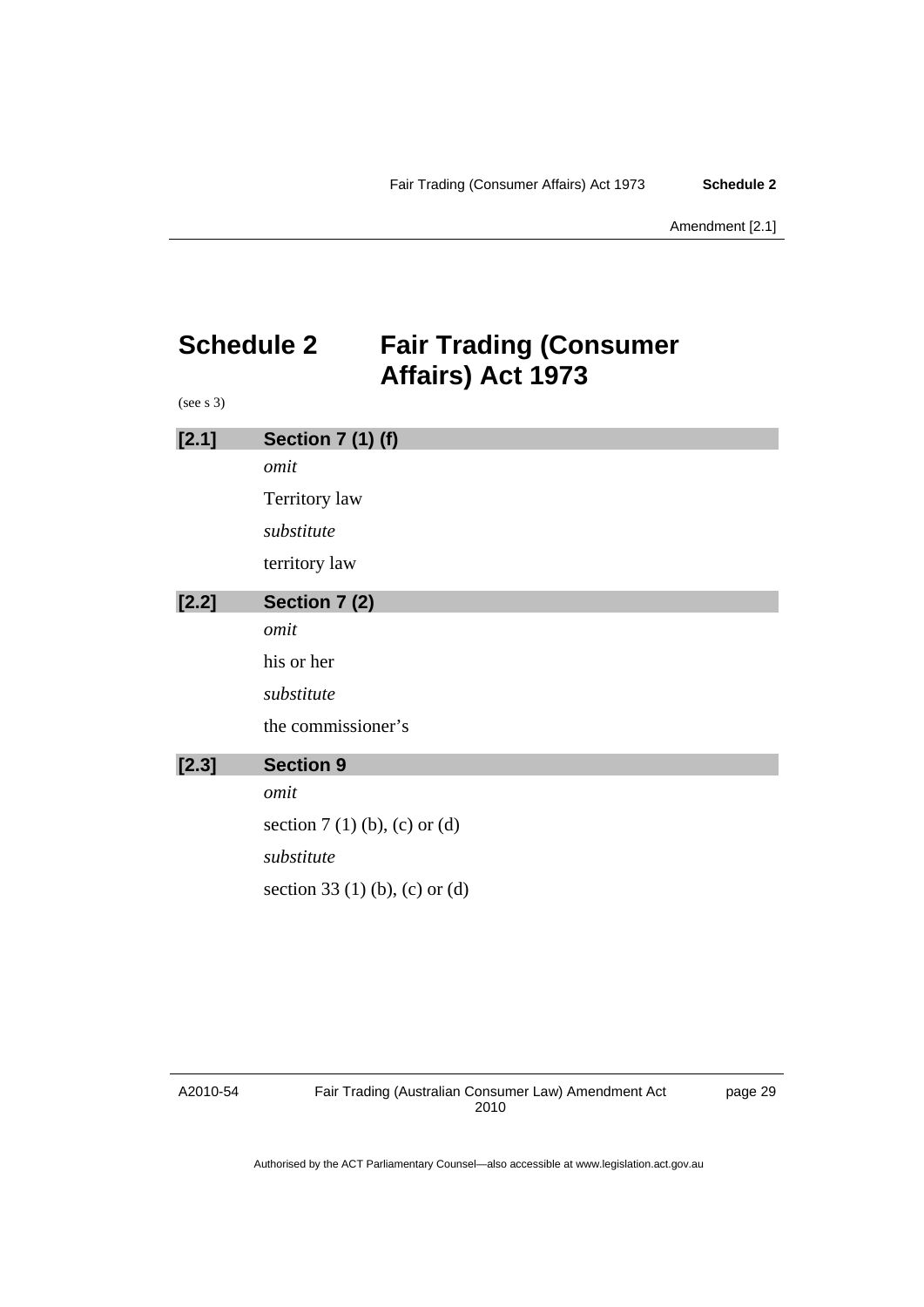#### **Schedule 2** Fair Trading (Consumer Affairs) Act 1973

Amendment [2.4]

# **[2.4] Section 10 (3) (c)**  *omit*  under the regulations *substitute*  by regulation **[2.5] Section 10 (4)**  *omit*  his or her *substitute*  the person's **[2.6] Section 11**  *substitute*

## **11 Power not to be exercised before identity card shown**

An investigator may exercise a power under a territory law in relation to a person only if the investigator first shows the person the investigator's identity card.

# **[2.7] Section 12A (1)**

*omit everything before paragraph (b), substitute* 

## **12A Consent to entry**

- (1) When asking for the occupier's consent to enter premises under this division, an investigator must—
	- (a) show the investigator's identity card; and

page 30 Fair Trading (Australian Consumer Law) Amendment Act 2010

A2010-54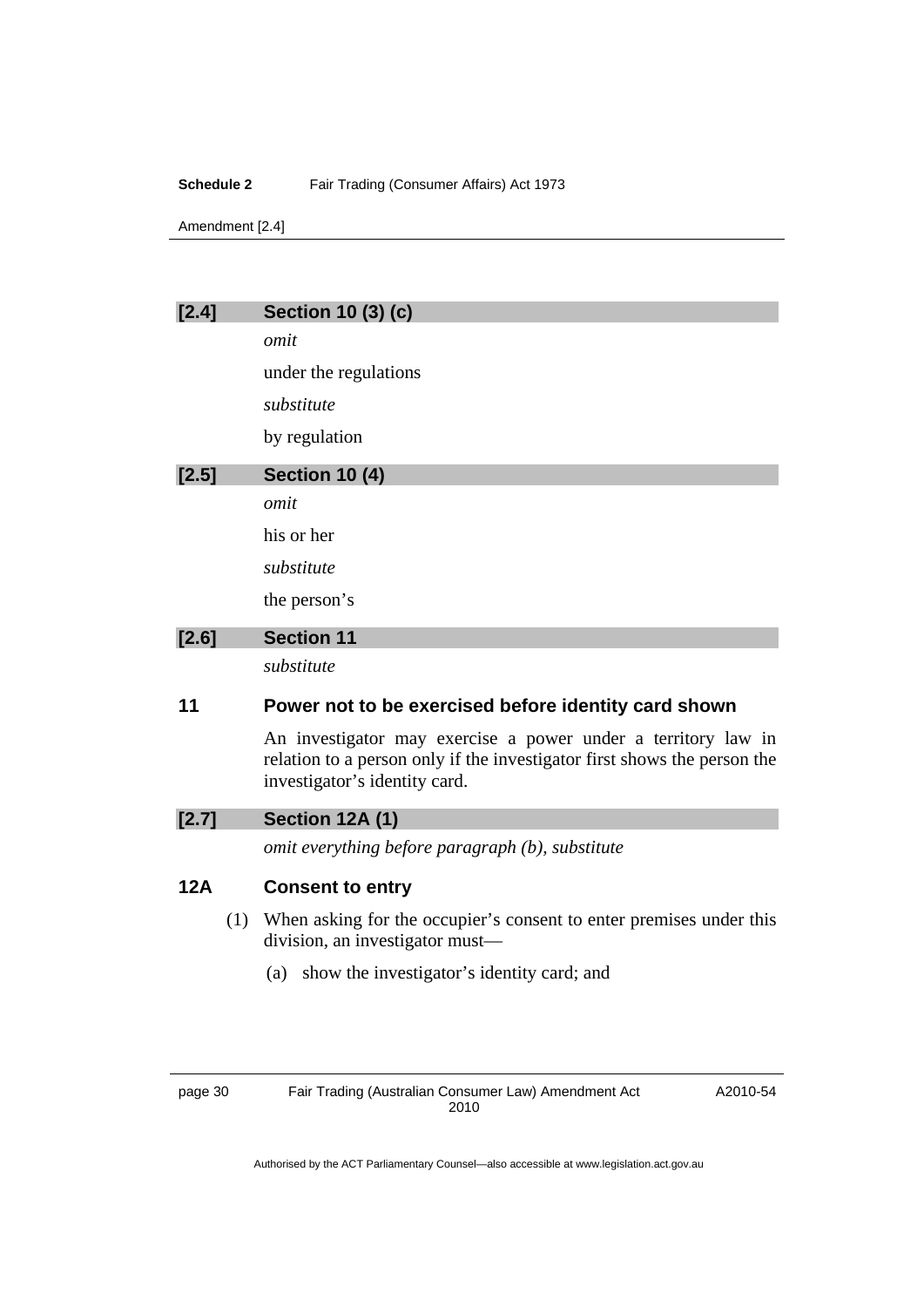#### Fair Trading (Consumer Affairs) Act 1973 **Schedule 2**

#### Amendment [2.8]

| [2.8]  | <b>Section 12C (1)</b>                |
|--------|---------------------------------------|
|        | after                                 |
|        | fax,                                  |
|        | insert                                |
|        | email,                                |
| [2.9]  | <b>Section 12D (1) (f)</b>            |
|        | omit                                  |
|        | section 12E (Power to seize evidence) |
|        | substitute                            |
|        | section 45 (Power to seize evidence)  |
| [2.10] | Section 12I, note 1                   |
|        | omit                                  |
|        | Territory law                         |
|        | substitute                            |
|        | territory law                         |
| [2.11] | Section 12N (4)                       |
|        | omit                                  |
|        | The regulations                       |
|        | substitute                            |
|        | A regulation                          |
|        |                                       |
|        |                                       |

#### A2010-54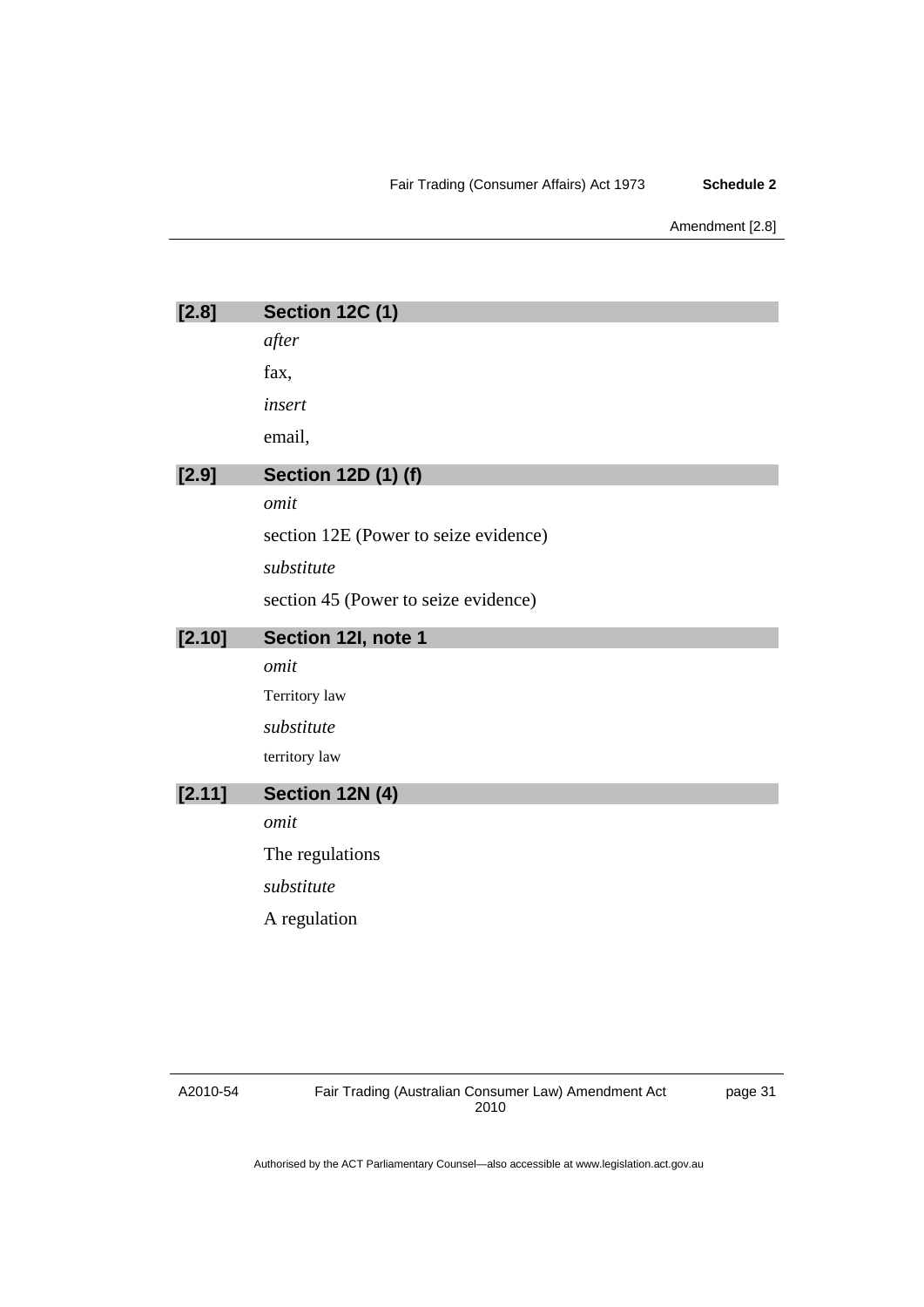#### **Schedule 2** Fair Trading (Consumer Affairs) Act 1973

Amendment [2.12]

#### **[2.12] Section 13 (1) (a)**

*omit* 

his or her

*substitute* 

the person's

## **[2.13] Section 13 (1) (a) (i) to (iii)**

*omit* 

specified

*substitute* 

stated

#### **[2.14] Section 13 (1) (b) and (c)**

*substitute* 

- (b) may, on giving a corporation a written warning of its obligation to comply with a requirement under this section, by written notice, require the executive officer of the corporation—
	- (i) to give to the investigator, by writing signed by the officer, information stated in the notice; and
	- (ii) to give to the investigator, orally, information stated in the notice; and
	- (iii) to produce to the investigator a document stated in the notice; and
- (c) may require an entity mentioned in paragraph (a) or (b) to give the information or produce the document—
	- (i) at a place stated in the notice; and
	- (ii) at or within a time stated in the notice.

page 32 Fair Trading (Australian Consumer Law) Amendment Act 2010 A2010-54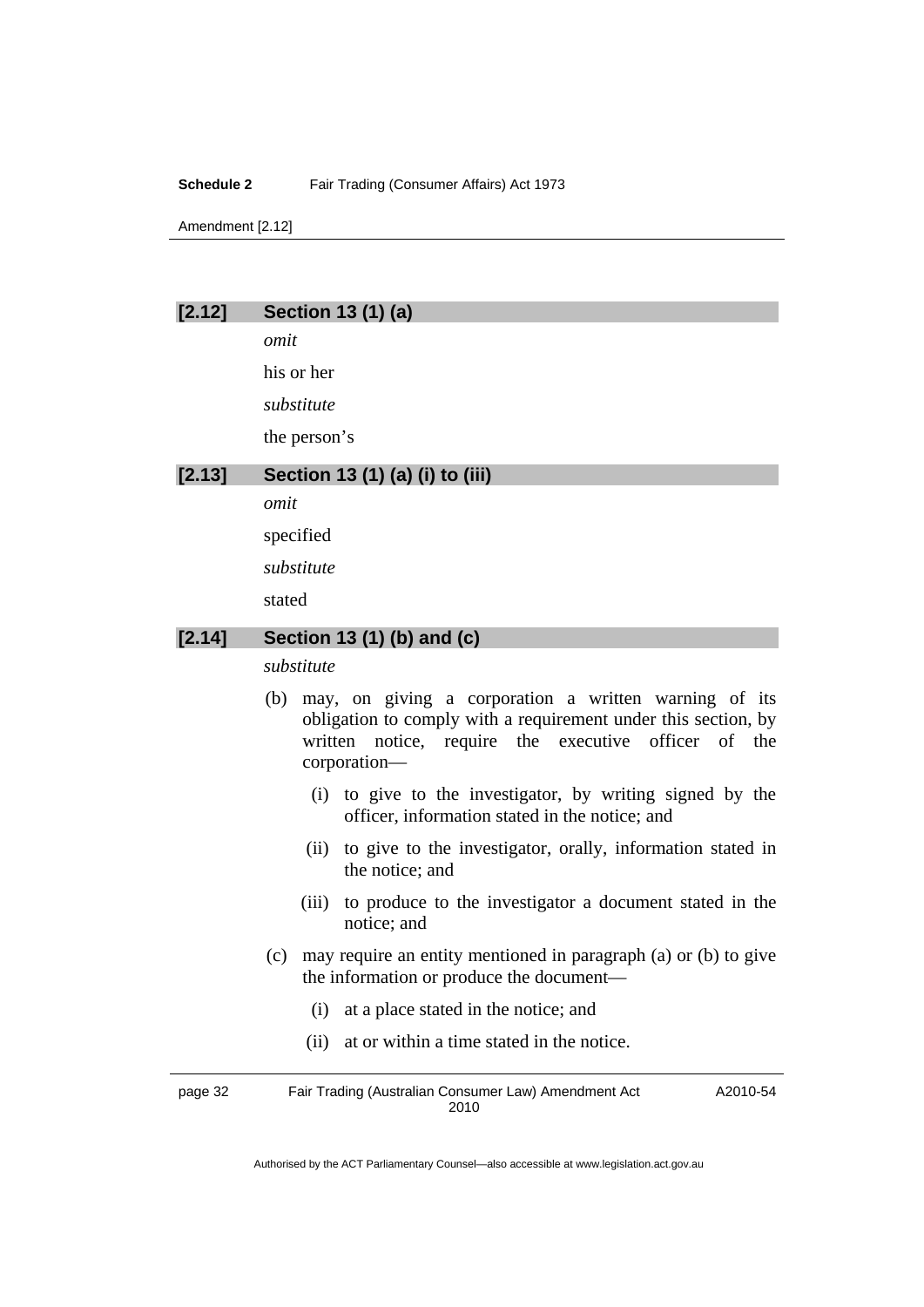#### Fair Trading (Consumer Affairs) Act 1973 **Schedule 2**

#### Amendment [2.15]

| [2.15] | <b>Section 13 (3)</b>                                                                                                                                                                                   |
|--------|---------------------------------------------------------------------------------------------------------------------------------------------------------------------------------------------------------|
|        | omit                                                                                                                                                                                                    |
|        | specified                                                                                                                                                                                               |
|        | substitute                                                                                                                                                                                              |
|        | stated                                                                                                                                                                                                  |
| [2.16] | <b>Section 13 (4)</b>                                                                                                                                                                                   |
|        | omit                                                                                                                                                                                                    |
|        | section 12                                                                                                                                                                                              |
|        | substitute                                                                                                                                                                                              |
|        | section 39                                                                                                                                                                                              |
| [2.17] | <b>Section 13 (4)</b>                                                                                                                                                                                   |
|        | omit                                                                                                                                                                                                    |
|        | his or her                                                                                                                                                                                              |
|        | substitute                                                                                                                                                                                              |
|        | the investigator's                                                                                                                                                                                      |
| [2.18] | New section 13 (5)                                                                                                                                                                                      |
|        | insert                                                                                                                                                                                                  |
| (5)    | In this section:                                                                                                                                                                                        |
|        | <i>executive officer</i> means a person (however described and whether<br>or not the person is a director of the corporation) who is concerned<br>with, or takes part in, the corporation's management. |

A2010-54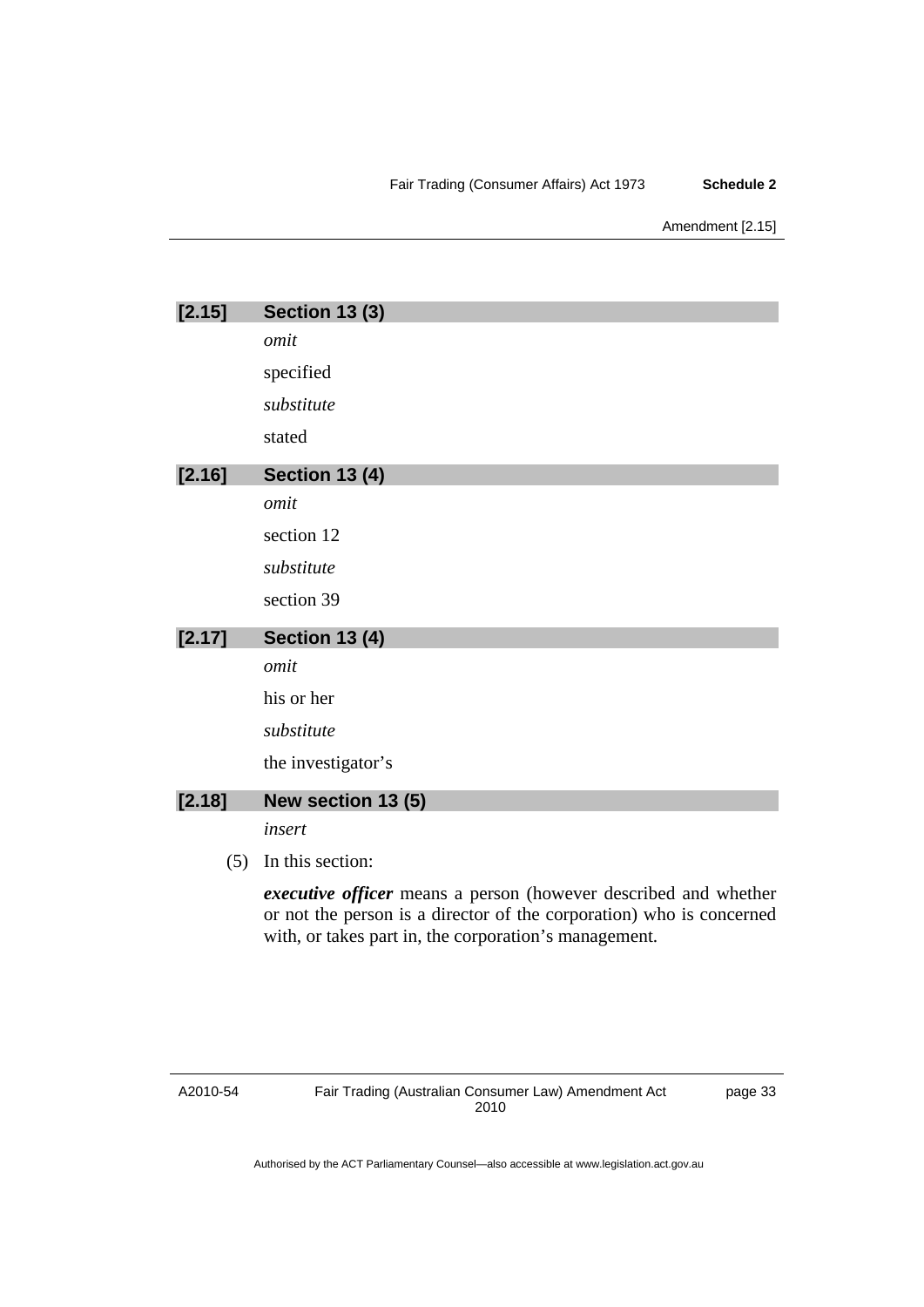#### **Schedule 2** Fair Trading (Consumer Affairs) Act 1973

Amendment [2.19]

| [2.19] | <b>Section 14 heading</b> |
|--------|---------------------------|
|        | omit                      |
|        | s 13                      |
|        | substitute                |
|        | s 52                      |
| [2.20] | <b>Section 14 (1) (a)</b> |
|        | omit                      |
|        | section 13                |
|        | substitute                |
|        | section 52                |
|        |                           |
| [2.21] | <b>Section 14 (1) (b)</b> |
|        | omit                      |
|        | such a                    |
|        | substitute                |
|        | the                       |
| [2.22] | <b>Section 14 (2)</b>     |
|        | omit                      |
|        | shall                     |
|        | substitute                |
|        | must                      |

A2010-54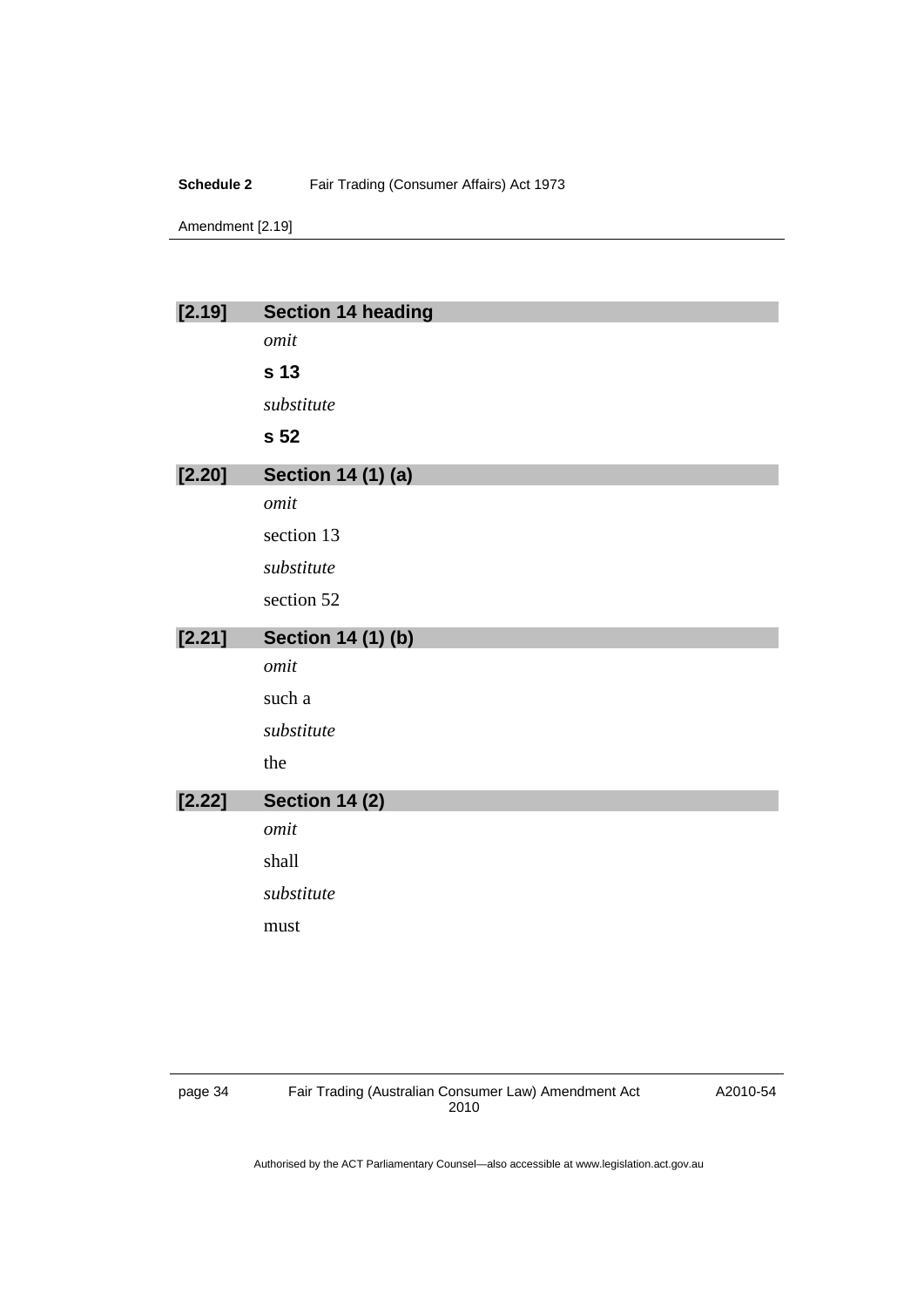#### Fair Trading (Consumer Affairs) Act 1973 **Schedule 2**

Amendment [2.23]

| [2.23] | <b>Section 14 (2)</b>                                                                                |
|--------|------------------------------------------------------------------------------------------------------|
|        | omit                                                                                                 |
|        | afforded                                                                                             |
|        | substitute                                                                                           |
|        | given                                                                                                |
| [2.24] | <b>Section 15</b>                                                                                    |
|        | substitute                                                                                           |
| 15     | <b>Secrecy</b>                                                                                       |
| (1)    | A person to whom this section applies commits an offence if—                                         |
|        | (a)<br>the person—                                                                                   |
|        | makes a record of protected information about someone<br>(i)<br>else; and                            |
|        | is reckless about whether the information is protected<br>(ii)<br>information about someone else; or |
|        | (b)<br>the person—                                                                                   |
|        | does something that divulges protected information about<br>(i)<br>someone else; and                 |
|        | is reckless about whether—<br>(ii)                                                                   |
|        | (A) the information is protected information about<br>someone else; and                              |
|        | doing the thing would result in the information<br>(B)<br>being divulged to someone else.            |
|        | Maximum penalty: 50 penalty units, imprisonment for 6 months or<br>both.                             |

A2010-54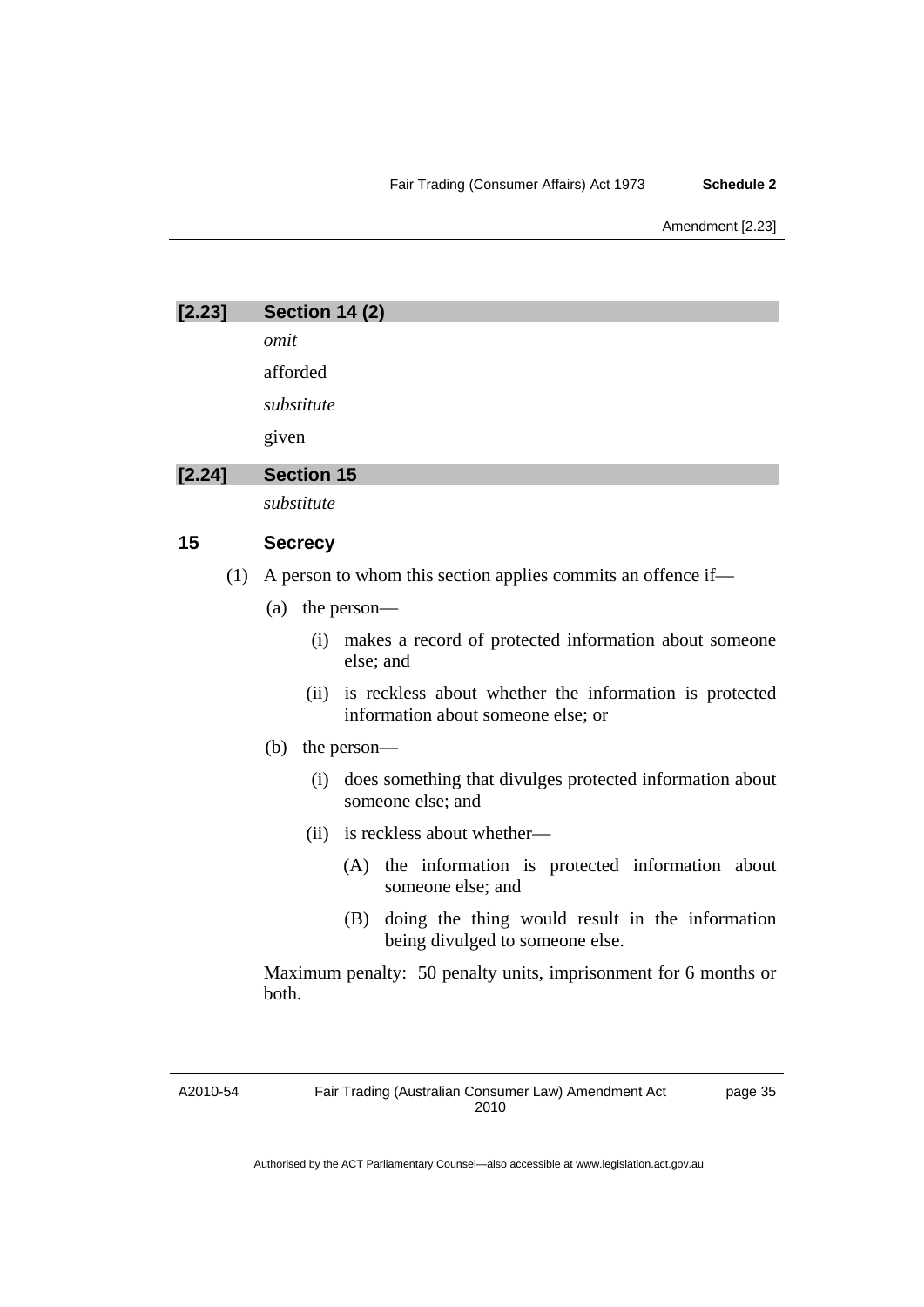Amendment [2.24]

- (2) Subsection (1) does not apply if the record is made, or the information is divulged—
	- (a) under this Act or another law applying in the Territory; or
	- (b) in relation to the exercise of a function, as a person to whom this section applies, under this Act or another law applying in the Territory.
	- *Note* The defendant has an evidential burden in relation to the matters mentioned in ss (2) and (3) (see Criminal Code, s 58).
- (3) Subsection (1) does not apply to the divulging of protected information about someone with the person's consent.
- (4) A person to whom this section applies commits an offence if, in a criminal proceeding against a defendant, the person divulges protected information to a court, or produces a document to a court, that was given or produced by the defendant in accordance with a requirement under section 13 (1) unless—
	- (a) the proceeding is for an offence against section 13 (2); or
	- (b) the proceeding is in respect of the falsity of the information or of a statement in the document.

Maximum penalty: 50 penalty units, imprisonment for 6 months or both.

- (5) A person to whom this section applies need not divulge protected information to a court, or produce a document containing protected information to a court, unless it is necessary to do so for this Act or another law applying in the Territory.
- (6) In this section:

*court* includes a tribunal, authority or person having power to require the production of documents or the answering of questions.

*divulge* includes communicate.

page 36 Fair Trading (Australian Consumer Law) Amendment Act 2010

A2010-54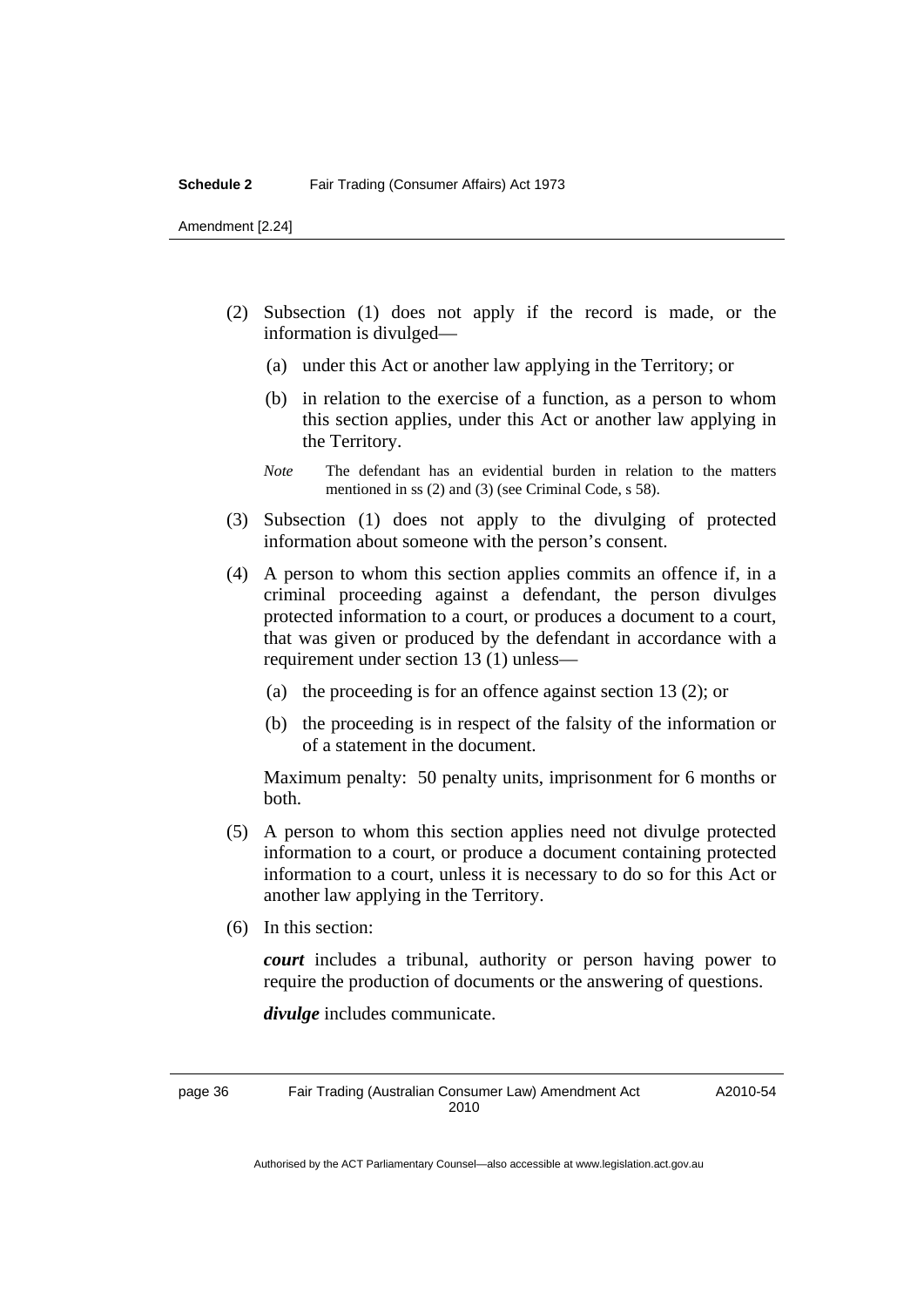#### *person to whom this section applies* means a person —

- (a) who is or has been—
	- (i) the commissioner; or
	- (ii) a member of the staff of the commissioner; or
- (b) mentioned in section 7 (2); or
- (c) who exercises, or has exercised, a function under this Act.

*produce* includes allow access to.

*protected information* means information about a person that is disclosed to, or obtained by, a person to whom this section applies because of the exercise of a function under this Act by the person or someone else.

#### **[2.25] Section 16**

*substitute* 

## **16 Commissioner may begin or defend legal proceeding on behalf of consumer**

- (1) This section applies if a complaint or other matter involving a consumer is made or referred to the commissioner.
- (2) The commissioner may, on behalf of the consumer and either alone or jointly, begin a legal proceeding against another person or defend a proceeding brought against the consumer for the purpose of enforcing or protecting the rights of the consumer in relation to an infringement, or suspected infringement, by that other person of—
	- (a) those rights; or
	- (b) a law in force in the Territory relating to the interests of consumers.

A2010-54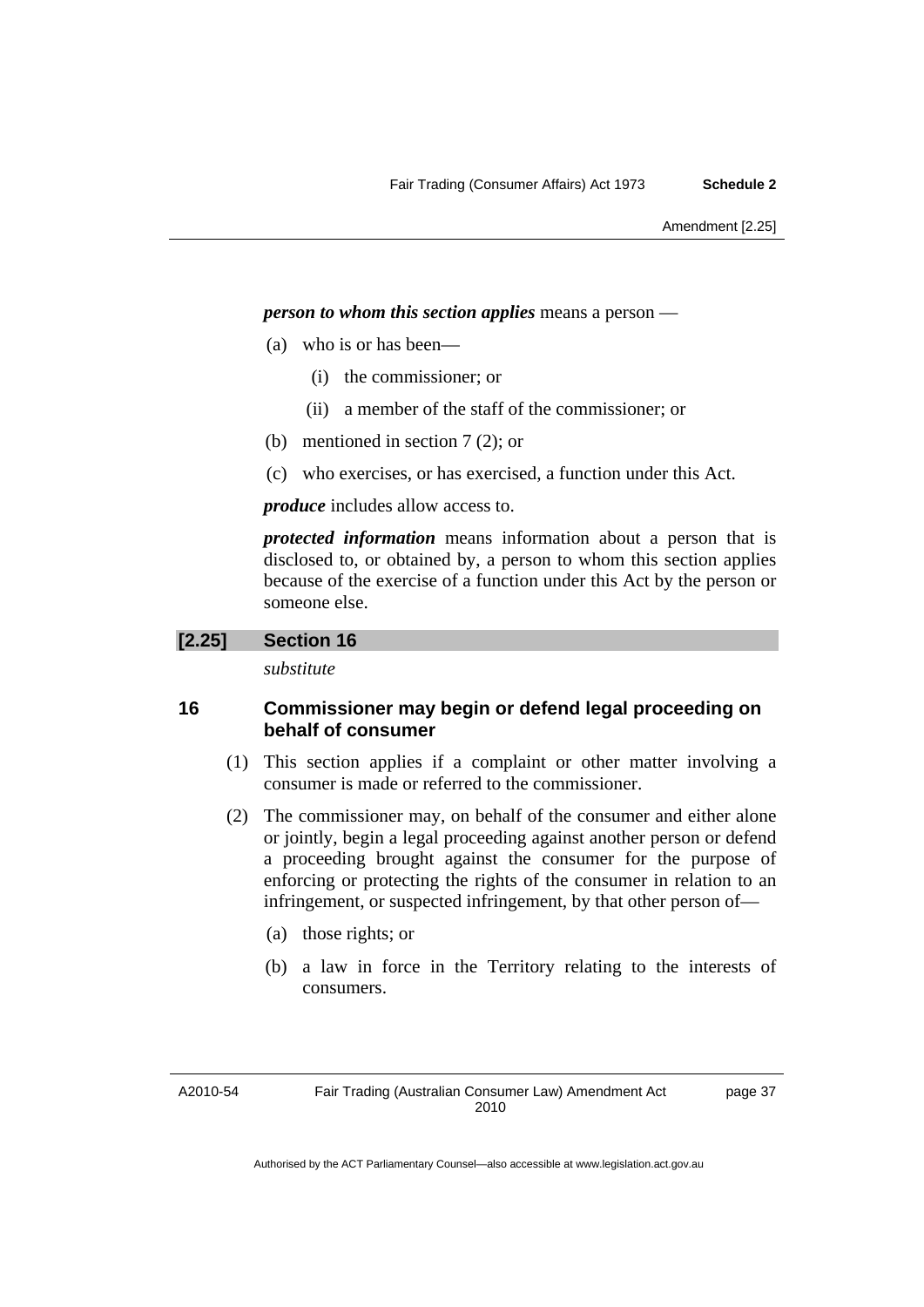#### **Schedule 2** Fair Trading (Consumer Affairs) Act 1973

Amendment [2.25]

- (3) The commissioner must not begin or defend a proceeding under subsection (2) unless the commissioner is satisfied that—
	- (a) the consumer has a cause of action or a good defence to the proceeding; or
	- (b) it is otherwise in the public interest to do so.

## **16A Commissioner must obtain consent in relation to proceeding**

- (1) The commissioner must not begin or defend a proceeding under section 16 unless the commissioner has—
	- (a) the written consent of the consumer; and
	- (b) the written consent of the Minister.
- (2) Nothing in subsection (1) requires the commissioner to obtain the consent of the consumer or the Minister in relation to the defence of a counterclaim, set-off or cross-action.
- (3) A consent given under subsection (1) (a) is irrevocable except with the consent of the commissioner.
- (4) A consent given under subsection (1) (b) is subject to the conditions the Minister considers appropriate.

## **16B Conduct of proceeding by commissioner**

- (1) Subject to section 16A (1), the commissioner may, without consulting or seeking the consent of the consumer, conduct a proceeding under section 16 (2) in the name of the consumer and in the way the commissioner considers appropriate.
- (2) For the purpose of conducting a proceeding under section 16 (2), the commissioner has the same rights as the consumer would have had in the conduct of the proceeding, including the right—
	- (a) to sign documents in connection with the proceeding on behalf of the consumer; and

page 38 Fair Trading (Australian Consumer Law) Amendment Act 2010 A2010-54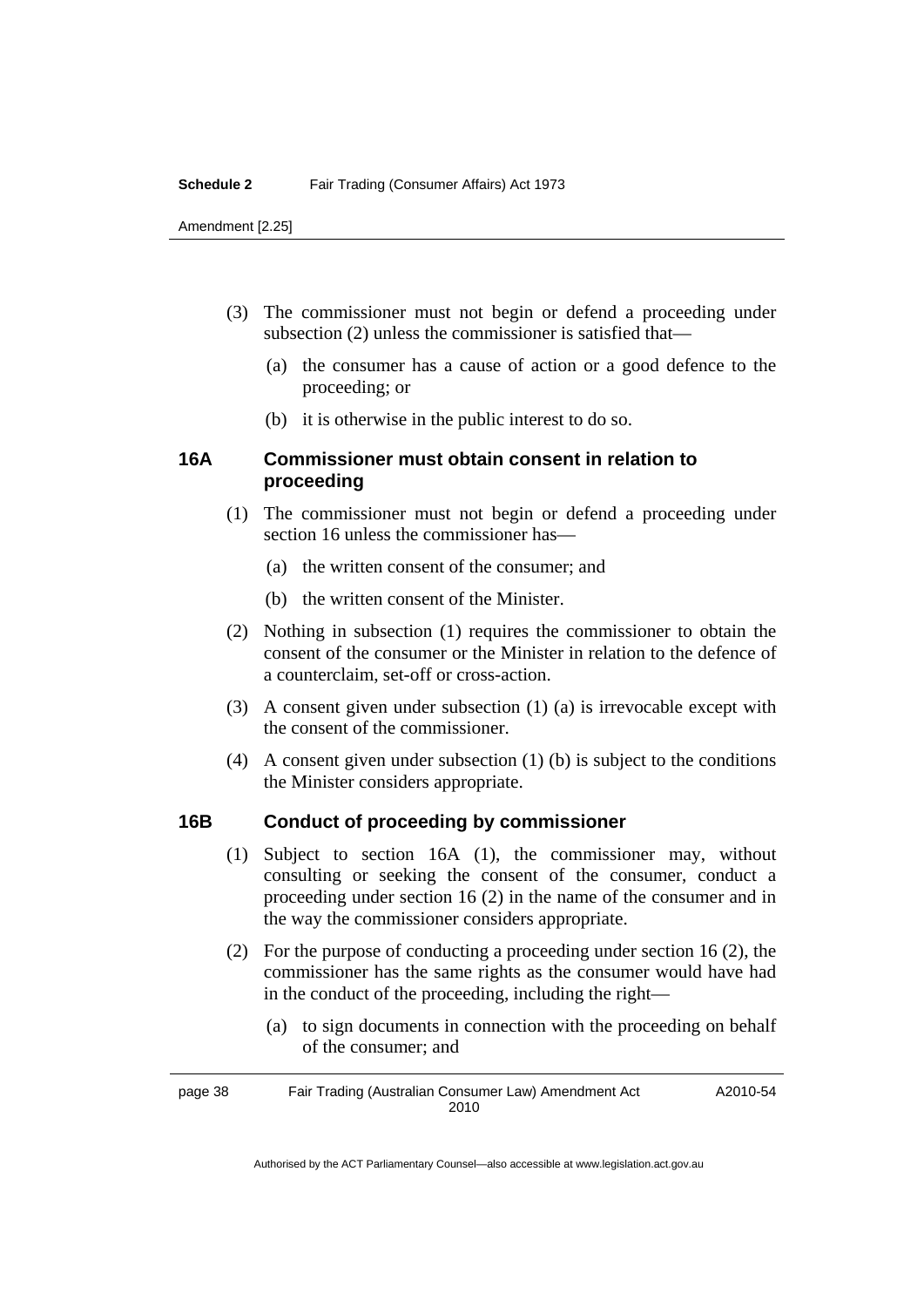- (b) to settle an action or part of an action; and
- (c) to give an undertaking in relation to costs.

## **16C Court's powers**

In a proceeding under section 16 (2), a court has the same powers as it would have had if the proceeding had been begun by the consumer.

## **16D Recovery of money other than costs**

Money (other than costs) recovered by the commissioner as a result of a proceeding under section 16 (2) must be paid to the consumer without deduction.

## **16E Costs**

- (1) If an order for costs is made against the consumer in relation to a proceeding under section 16 (2)—
	- (a) the costs must be paid by the commissioner; and
	- (b) the order may be enforced against the commissioner as if the commissioner were the consumer; and
	- (c) the order must not be enforced against the consumer.
- (2) If an order for costs is made in favour of the consumer—
	- (a) the costs are payable to the commissioner; and
	- (b) the order may be enforced by the commissioner.

## **16F Commissioner not personally liable**

The commissioner is not personally liable as a result of a proceeding under section 16 (2) but any amount that the commissioner becomes liable to pay under section 16E (1) must be paid by the Territory.

A2010-54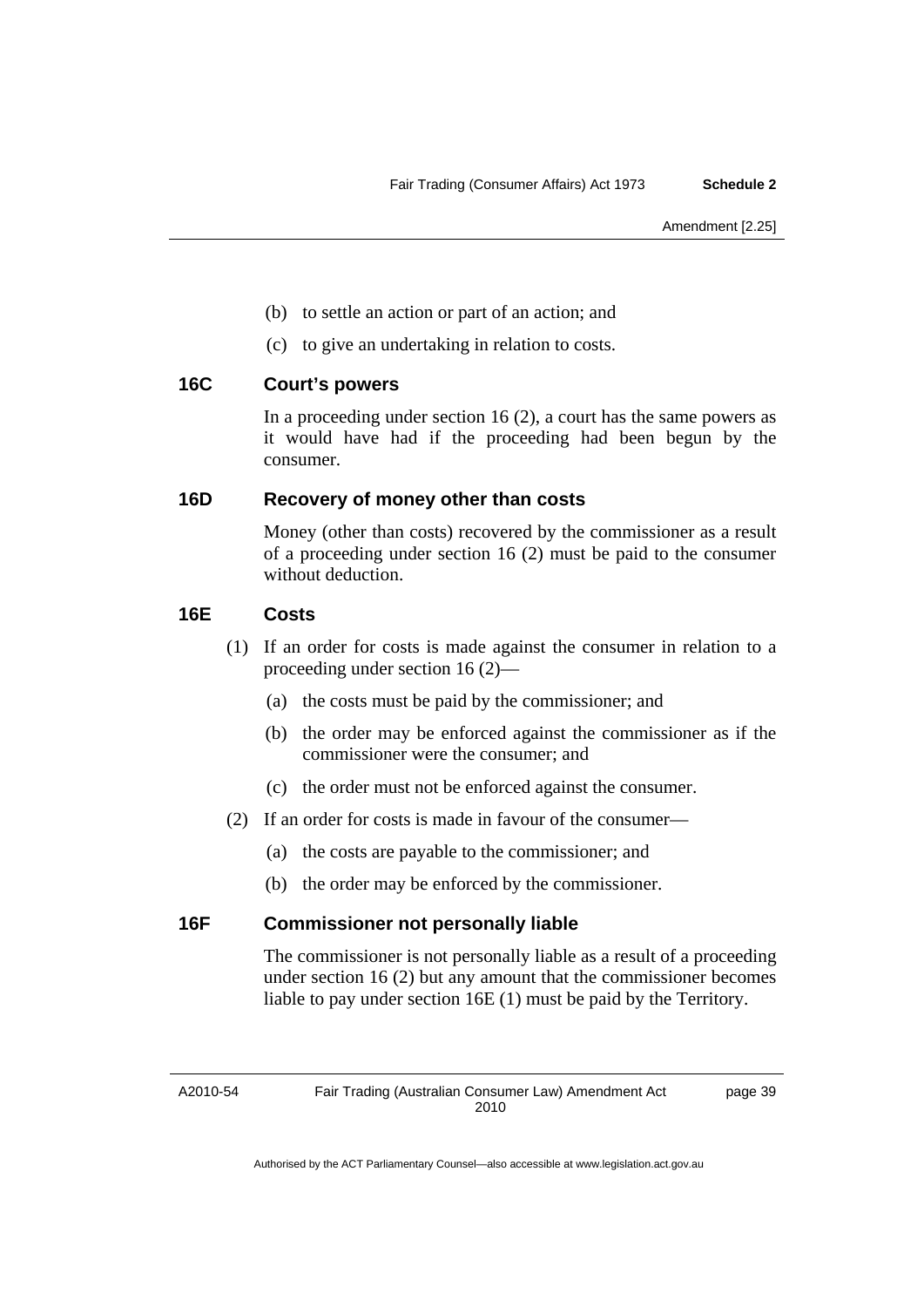#### **Schedule 2** Fair Trading (Consumer Affairs) Act 1973

Amendment [2.26]

## **[2.26] Part 3 (as amended)**

*relocate to the Fair Trading Act 1992 as part 5 and renumber sections 6 to 16F as sections 32 to 61* 

# **[2.27] Schedules 2 and 3**

*relocate to the Fair Trading Act 1992 as schedules 2 and 3* 

page 40 Fair Trading (Australian Consumer Law) Amendment Act 2010

A2010-54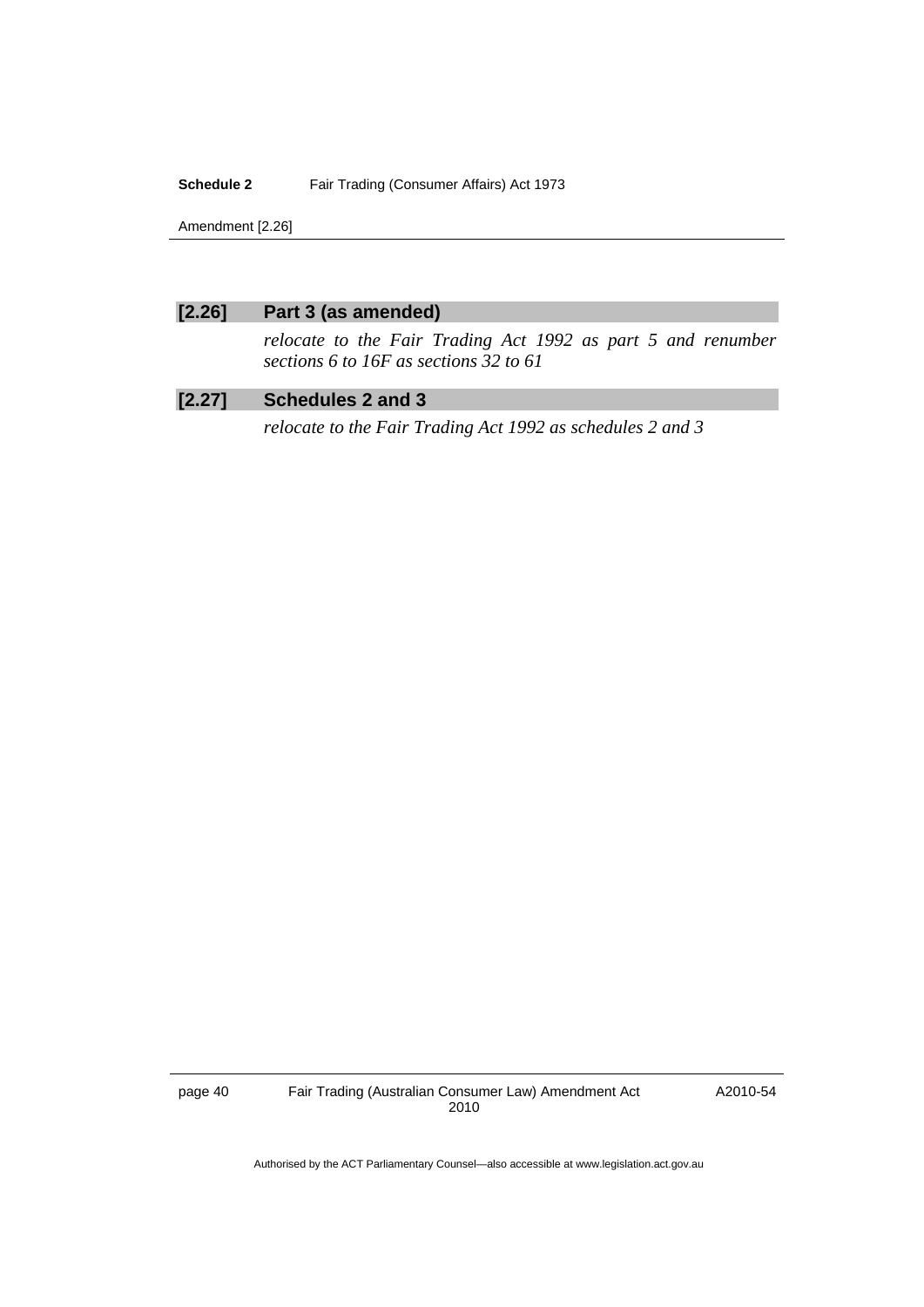# <span id="page-44-0"></span>**Schedule 3 Consequential amendments**

(see s 3)

# **Part 3.1 Agents Act 2003**

# **[3.1] Section 7, definition of** *fair trading legislation* **and note**

#### *substitute*

*fair trading legislation*—see the *Fair Trading (Australian Consumer Law) Act 1992*, dictionary.

*Note* This Act forms part of the fair trading legislation. Other fair trading legislation includes the *Fair Trading (Australian Consumer Law) Act 1992*, the *Australian Consumer Law (ACT)* and the *Security Industry Act 2003*. As part of the fair trading legislation, this Act is subject to various provisions of the *Fair Trading (Australian Consumer Law) Act 1992* about the administration and enforcement of the fair trading legislation generally.

#### **[3.2] Division 3.4 heading, note**

*omit* 

*Fair Trading (Consumer Affairs) Act 1973,* s 7

*substitute* 

*Fair Trading (Australian Consumer Law) Act 1992*, s 33

#### **[3.3] Division 4.4 heading, note**

*omit* 

*Fair Trading (Consumer Affairs) Act 1973*, s 7

*substitute* 

*Fair Trading (Australian Consumer Law) Act 1992*, s 33

A2010-54

Fair Trading (Australian Consumer Law) Amendment Act 2010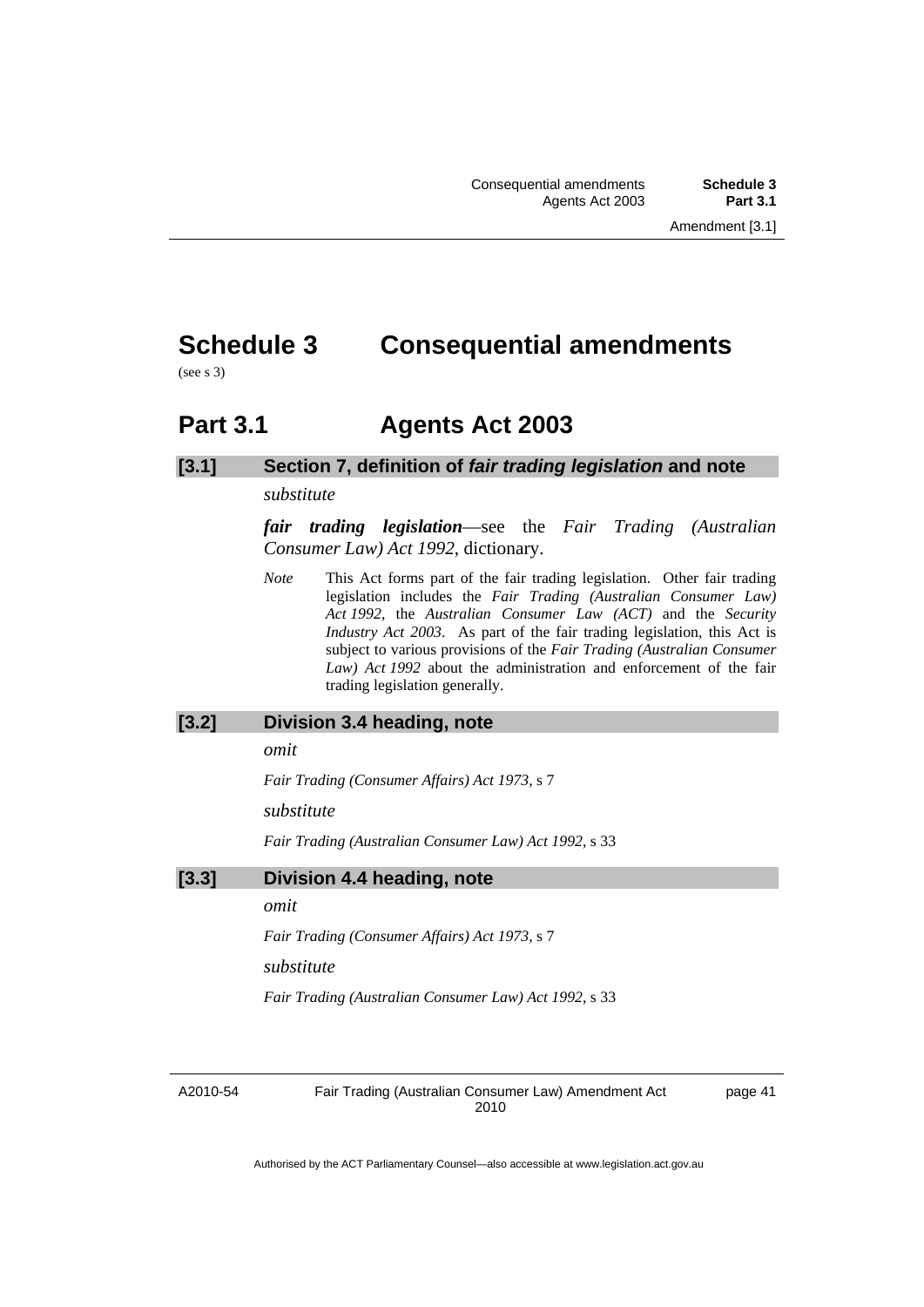<span id="page-45-0"></span>**Schedule 3 Consequential amendments**<br>**Part 3.2 Cemeteries and Crematoria Part 3.2** Cemeteries and Crematoria Act 2003 Amendment [3.4]

#### **[3.4] Dictionary, note 2**

*insert* 

• Australian Consumer Law (ACT)

| [3.5] | Dictionary, definition of <i>investigator</i> |  |
|-------|-----------------------------------------------|--|
|       | omit                                          |  |
|       | Fair Trading (Consumer Affairs) Act 1973      |  |
|       | substitute                                    |  |

*Fair Trading (Australian Consumer Law) Act 1992*

# **Part 3.2 Cemeteries and Crematoria Act 2003**

#### **[3.6] Section 30 (5)**

*omit* 

*Trade Practices Act 1974* (Cwlth)

*substitute* 

*Competition and Consumer Act 2010* (Cwlth)

# **Part 3.3 Civil Law (Sale of Residential Property) Act 2003**

## **[3.7] Section 8 (2) (c)**

#### *substitute*

 (c) land or a unit subject to the Retirement Villages Industry Code of Practice under the *Fair Trading (Australian Consumer Law) Act 1992*; or

page 42 Fair Trading (Australian Consumer Law) Amendment Act 2010

A2010-54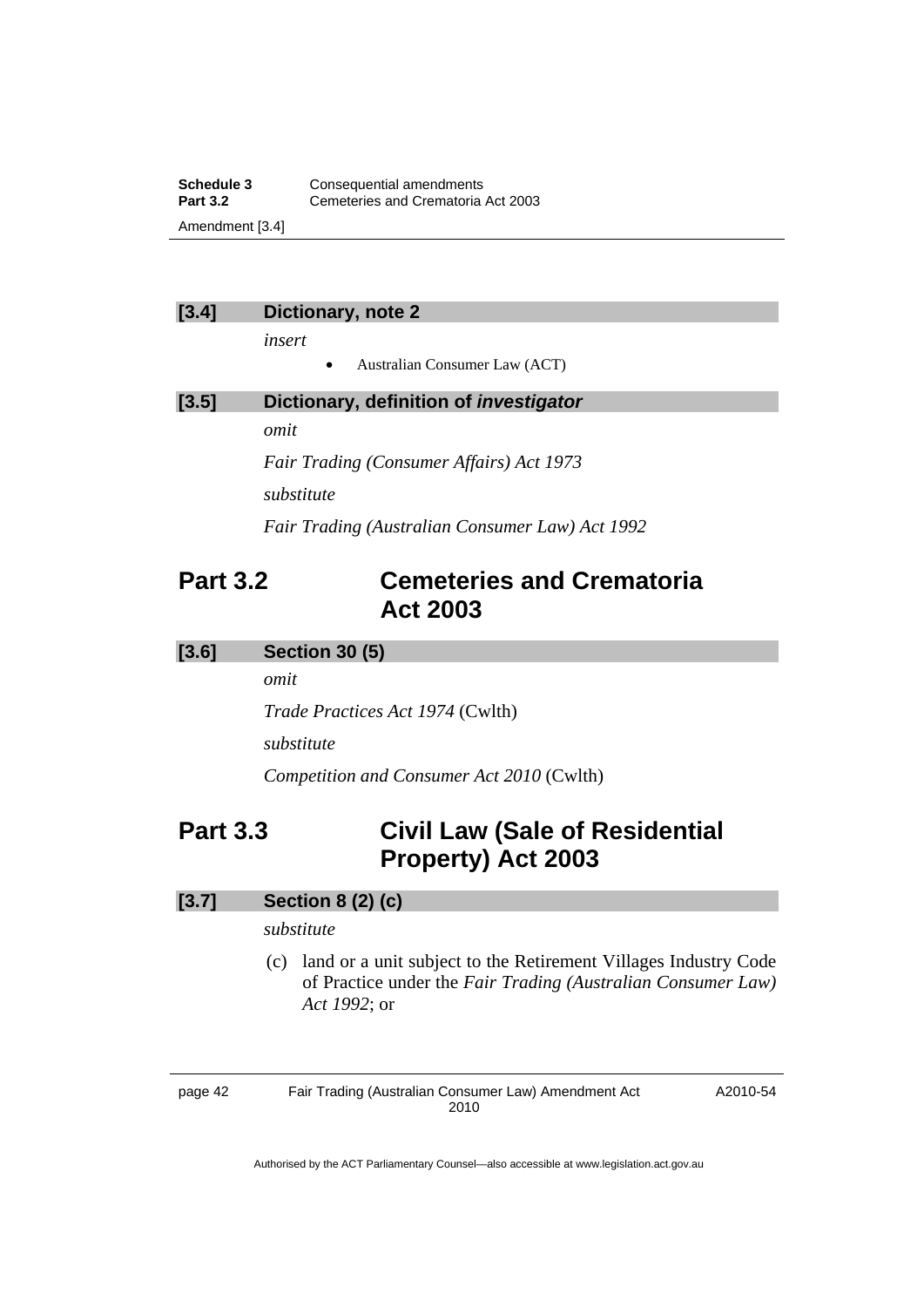Consequential amendments **Schedule 3**  Civil Law (Wrongs) Act 2002

# <span id="page-46-0"></span>**Part 3.4 Civil Law (Wrongs) Act 2002**

## **[3.8] Section 107B (2) (b)**

## *substitute*

 (b) a claim for economic loss or damage to property in an action for damages under the *Australian Consumer Law (ACT)*, section 236 for a contravention of that law, part 3.1 (Unfair practices).

## **[3.9] Section 107C (3)**

*substitute* 

(3) In this section:

*acquire*—see the *Australian Consumer Law (ACT)*, section 2 (1).

*business*—see the *Australian Consumer Law (ACT)*, section 2 (1).

*goods*—see the *Australian Consumer Law (ACT)*, section 2 (1).

*resupply*, of goods acquired from a person, includes—

- (a) a supply of the goods (the *first goods*) to another person in an altered form or condition; and
- (b) a supply to another person of goods in which the first goods have been incorporated.

*services*—see the *Australian Consumer Law (ACT)*, section 2 (1).

*supply*—see the *Australian Consumer Law (ACT)*, section 2 (1).

#### **[3.10] Schedule 3, section 3.2, paragraph (b)**

*substitute* 

 (b) an action for breach of the *Competition and Consumer Act 2010* (Cwlth) or the *Australian Consumer Law (ACT)*; or

A2010-54

Fair Trading (Australian Consumer Law) Amendment Act 2010 page 43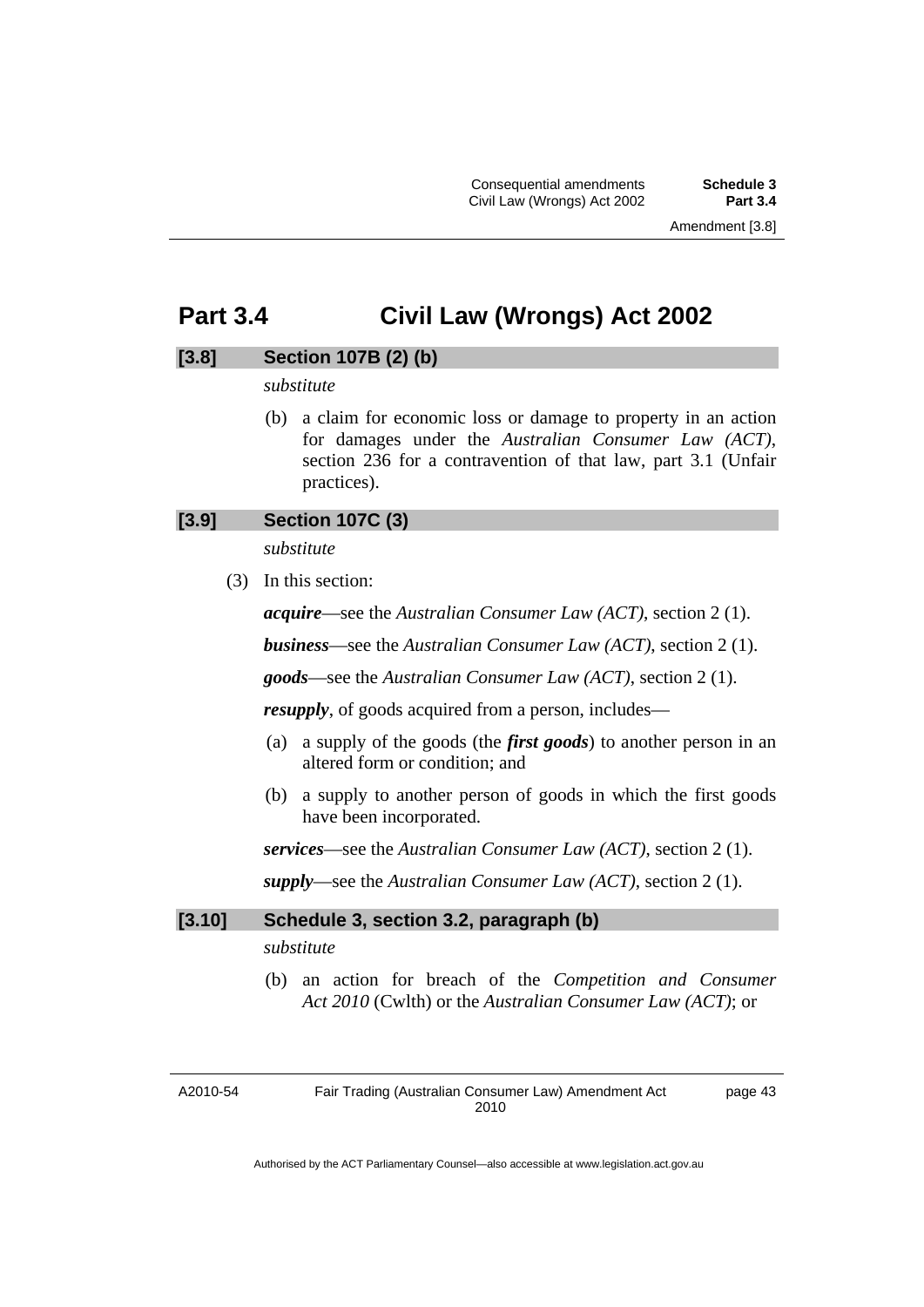<span id="page-47-0"></span>**Schedule 3 Consequential amendments**<br>**Part 3.5 Competition Policy Reform A Competition Policy Reform Act 1996** Amendment [3.11]

# **[3.11] Dictionary, note 2**

*insert* 

• Australian Consumer Law (ACT)

# **Part 3.5 Competition Policy Reform Act 1996**

#### **[3.12] Section 2 etc**

*omit* 

Trade Practices Act

*substitute* 

Competition and Consumer Act

*in* 

- section 2, note 1
- sections 3 and 4
- $\bullet$  section 8 (6)
- section 27
- sections 34 and 35
- section 39
- dictionary, definition of *commission*

## **[3.13] Dictionary, new definition of** *Competition and Consumer Act*

#### *insert*

*Competition and Consumer Act* means the *Competition and Consumer Act 2010* (Cwlth).

A2010-54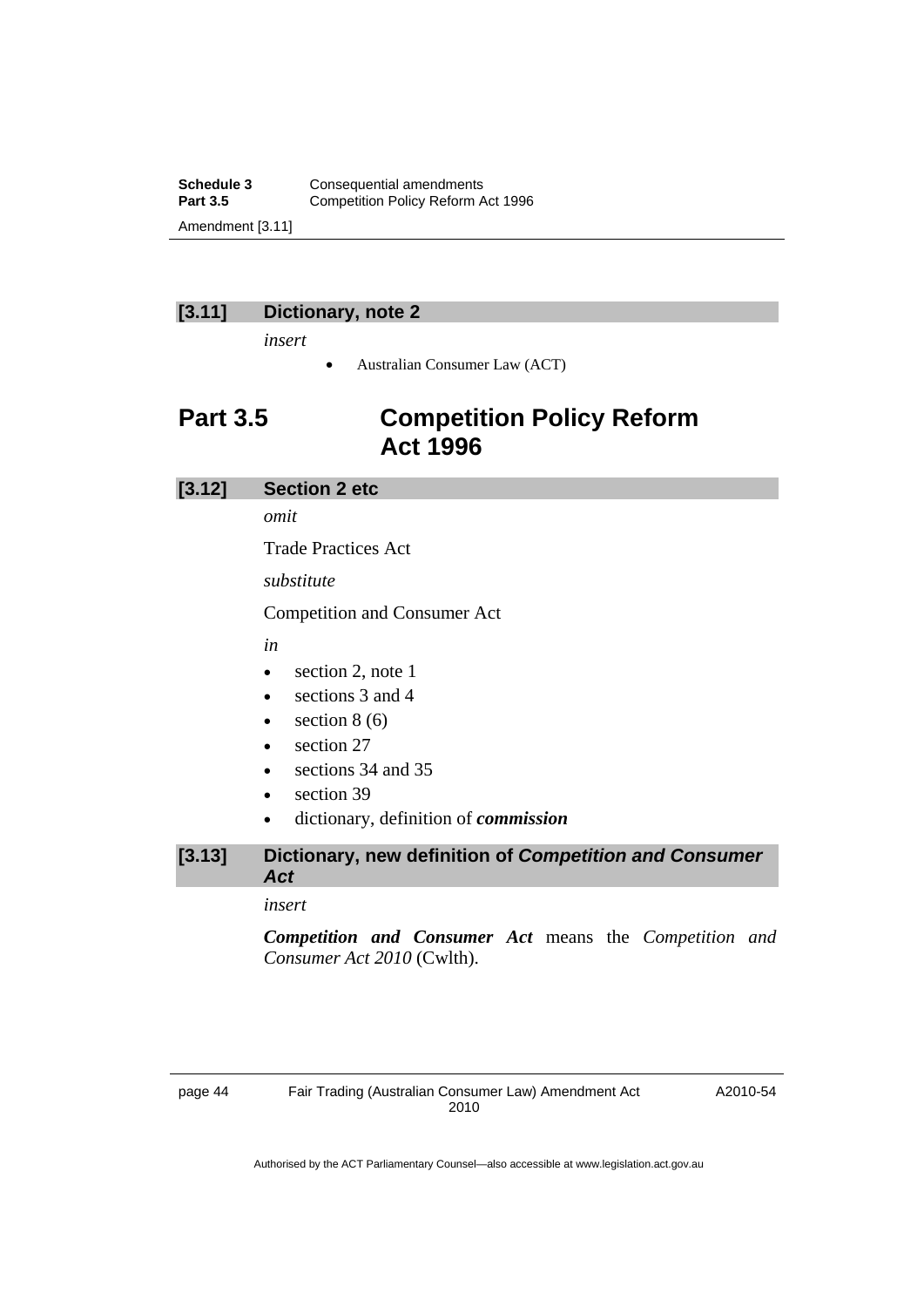Amendment [3.14]

## <span id="page-48-0"></span>**[3.14] Dictionary, definitions of** *council***,** *officer* **and** *schedule version of part 4*

*omit* 

Trade Practices Act

*substitute* 

Competition and Consumer Act

#### **[3.15] Dictionary, definition of** *Trade Practices Act*

*omit* 

## **[3.16] Dictionary, definition of** *tribunal*

*omit* 

Trade Practices Act

*substitute* 

Competition and Consumer Act

# **Part 3.6 Crimes (Child Sex Offenders) Regulation 2005**

## **[3.17] Section 3, note 1**

#### *omit*

For example, the signpost definition '*credit card*—see the *Fair Trading Act 1992*, section 28 (Unsolicited credit and debit cards).' means that the term 'credit card' is defined in that dictionary and the definition applies to this regulation.

*substitute* 

For example, the signpost definition '*credit card*—see the *Australian Consumer Law (ACT)*, section 2 (1).' means that the term 'credit card' is defined in that law and the definition applies to this regulation.

A2010-54

Fair Trading (Australian Consumer Law) Amendment Act 2010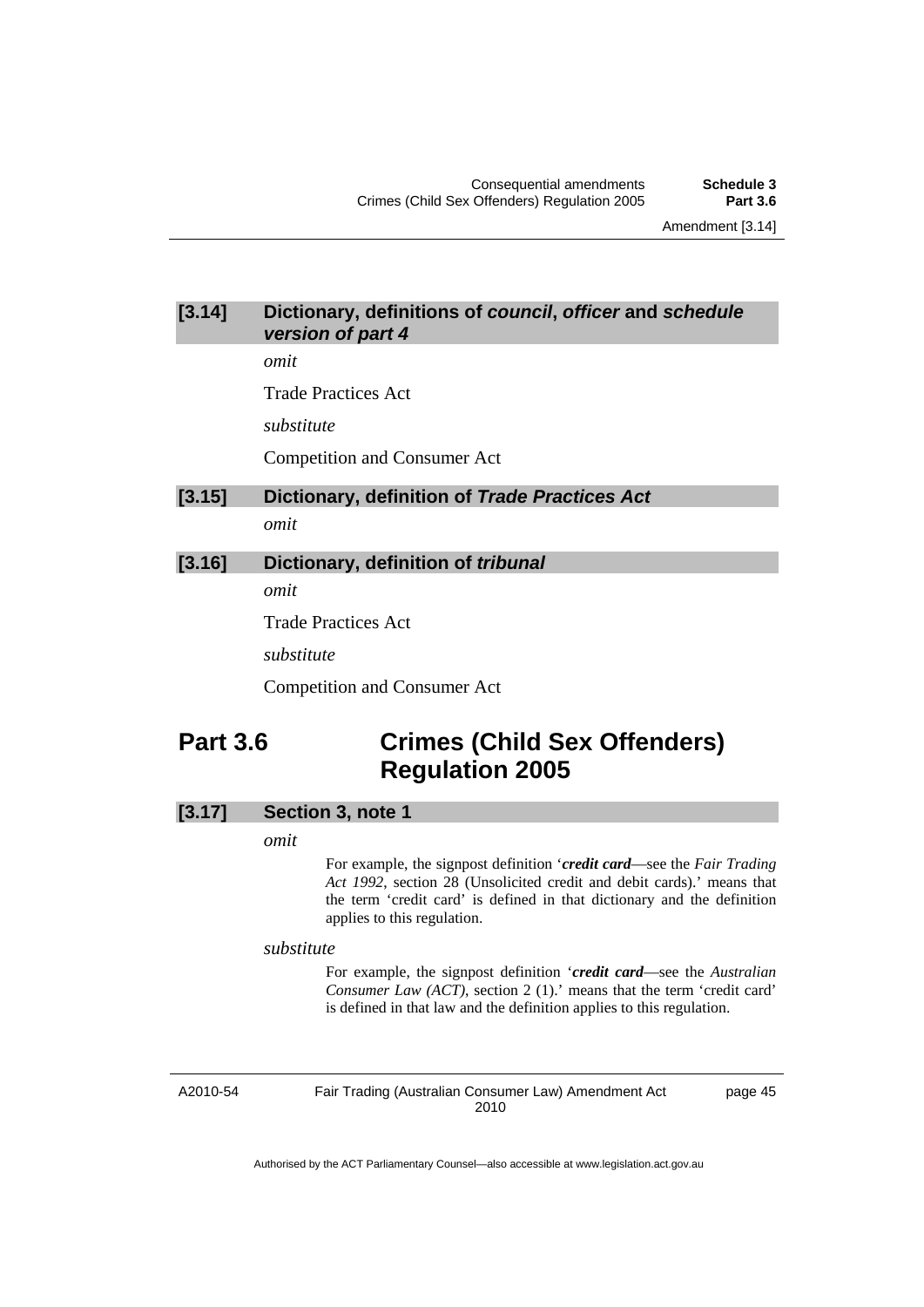<span id="page-49-0"></span>**Schedule 3 Consequential amendments**<br>**Part 3.7 Eair Trading Regulation 2009 Fair Trading Regulation 2009** Amendment [3.18]

## **[3.18] Dictionary, note 2**

*insert* 

• Australian Consumer Law (ACT)

# **[3.19] Dictionary, definitions of** *credit card* **and** *debit card substitute*

*credit card*—see the *Australian Consumer Law (ACT)*, section 2 (1). *debit card*—see the *Australian Consumer Law (ACT)*, section 2 (1).

# **Part 3.7 Fair Trading Regulation 2009**

| [3.20] | Section 3 heading and note |
|--------|----------------------------|
|        | omit                       |
|        | $s$ 51D                    |
|        | substitute                 |
|        | s <sub>63</sub>            |
| [3.21] | Section 4 (7)              |
|        | omit                       |
|        | section 158 to section 160 |
|        | substitute                 |
|        | section 180 to section 182 |
|        |                            |

A2010-54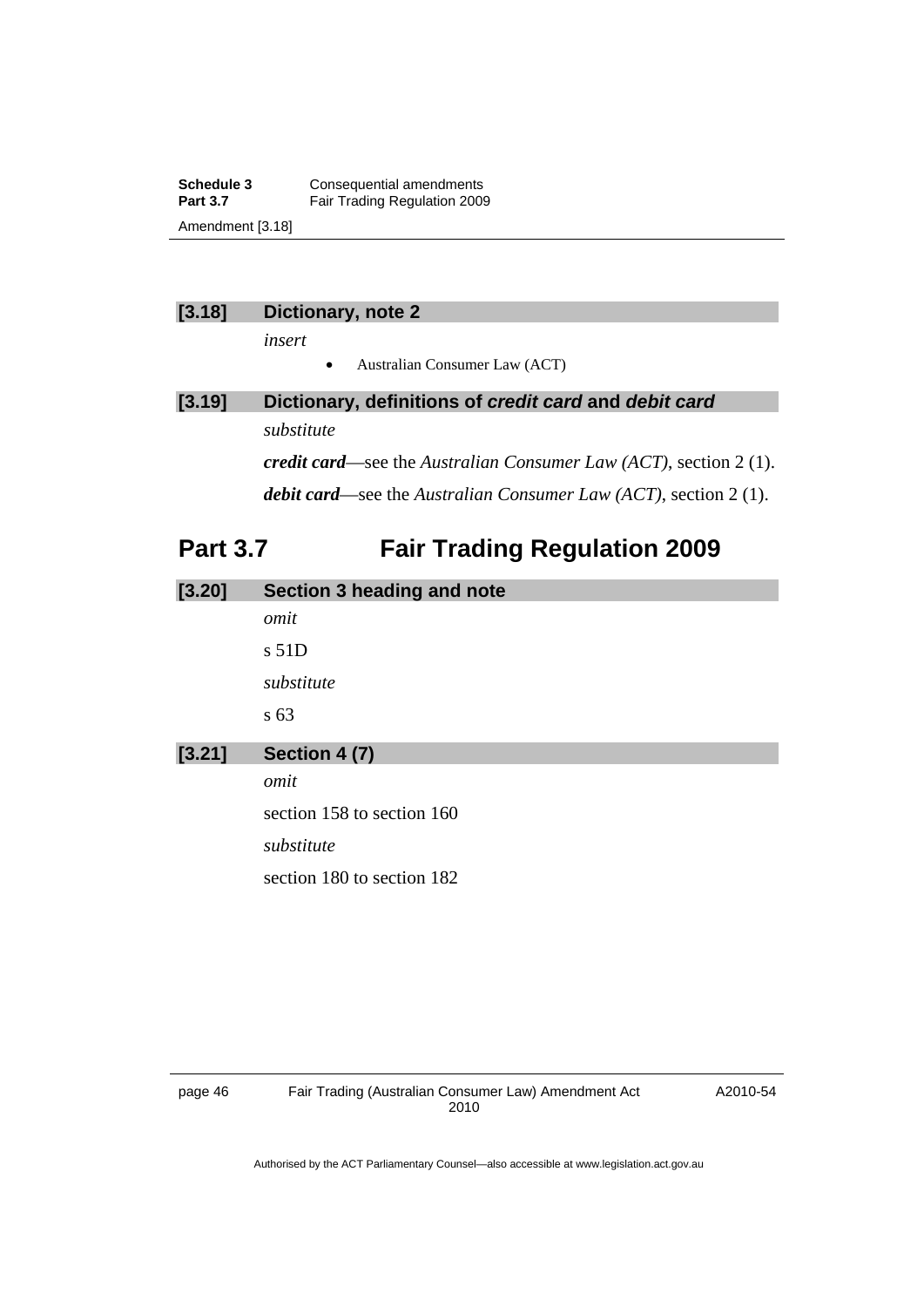Amendment [3.22]

# <span id="page-50-0"></span>**Part 3.8 Fair Trading (Motor Vehicle Repair Industry) Act 2010**

#### **[3.22] Section 3, note 1**

*omit* 

For example, the signpost definition '*consumer*—see the *Fair Trading Act 1992*, section 6.' means that the term 'consumer' is defined in that section and the definition applies to this Act.

#### *substitute*

For example, the signpost definition '*consumer*—see the *Australian Consumer Law (ACT)*, section 2 (1).' means that the term 'consumer' is defined in that law and the definition applies to this Act.

## **[3.23] Section 10 (6) (d) and (e)**

*substitute* 

- (d) an offence against the *Competition and Consumer Act 2010*  (Cwlth); or
- (e) an offence against the *Australian Consumer Law (ACT)* or a corresponding law of a State; or

#### **[3.24] Part 7 heading, note**

*omit* 

*Fair Trading (Consumer Affairs) Act 1973* 

*substitute* 

*Fair Trading (Australian Consumer Law) Act 1992* 

A2010-54

page 47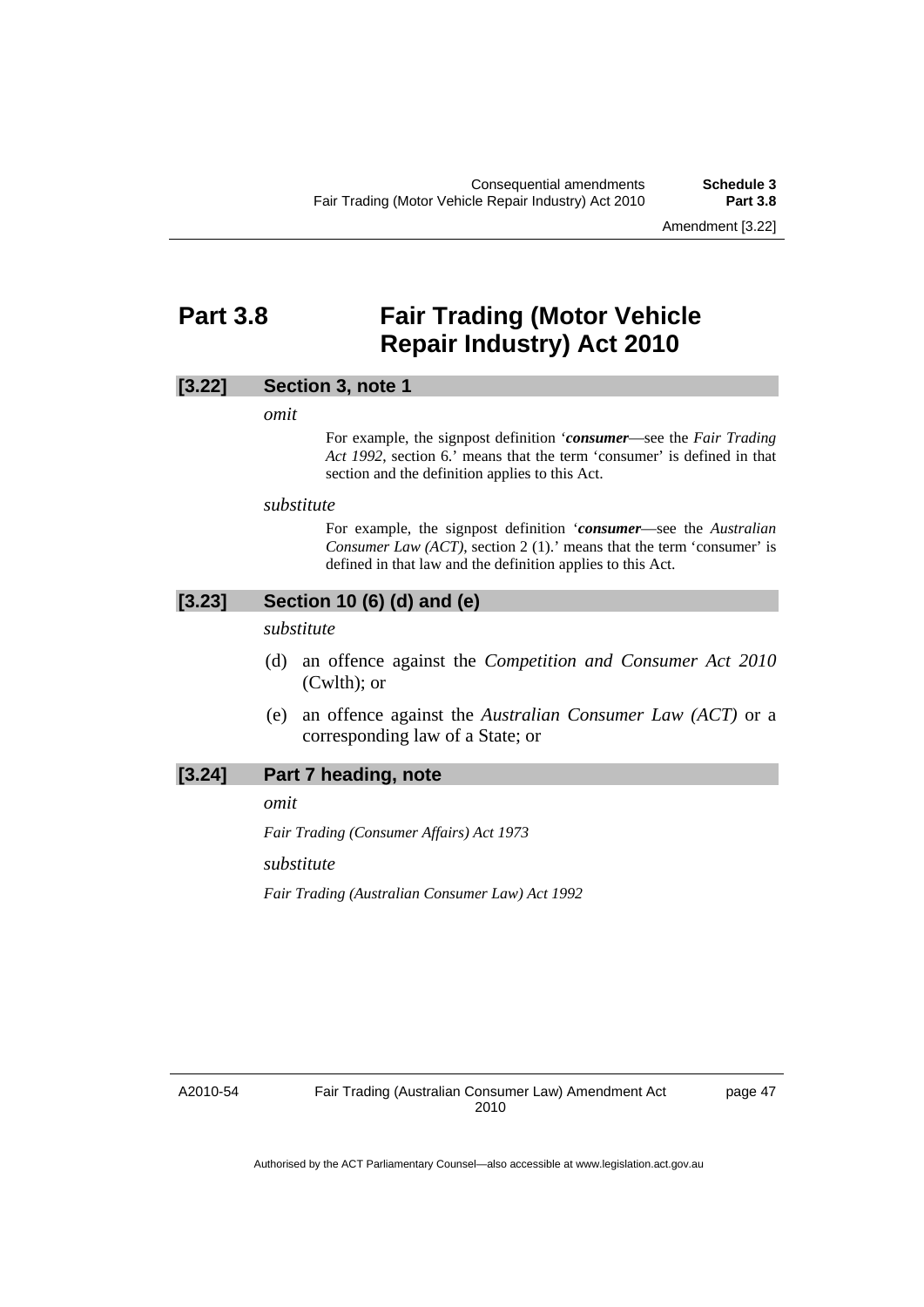**Schedule 3 Consequential amendments**<br>**Part 3.8 Eair Trading (Motor Vehicle I)** Fair Trading (Motor Vehicle Repair Industry) Act 2010 Amendment [3.25]

#### **[3.25] Section 49 (2)**

*omit* 

*Trade Practices Act 1974* (Cwlth) *substitute Competition and Consumer Act 2010* (Cwlth)

#### **[3.26] Section 49 (4)**

*substitute* 

(4) In this section:

*goods*—see the *Australian Consumer Law (ACT)*, section 2 (1).

*price*—see the *Australian Consumer Law (ACT)*, section 2 (1).

*services*—see the *Australian Consumer Law (ACT)*, section 2 (1).

*supply*—see the *Australian Consumer Law (ACT)*, section 2 (1).

*trade or commerce*—see the *Australian Consumer Law (ACT)*, section 2 (1).

#### **[3.27] Section 64 heading**

*omit* 

## **Fair Trading (Consumer Affairs) Act 1973**

*substitute* 

## **Fair Trading (Australian Consumer Law) Act 1992**

| $[3.28]$ | Dictionary, note 2 |
|----------|--------------------|
|----------|--------------------|

*insert* 

• Australian Consumer Law (ACT)

| нσ<br>ıc<br>∼. |  |
|----------------|--|
|----------------|--|

Fair Trading (Australian Consumer Law) Amendment Act 2010

A2010-54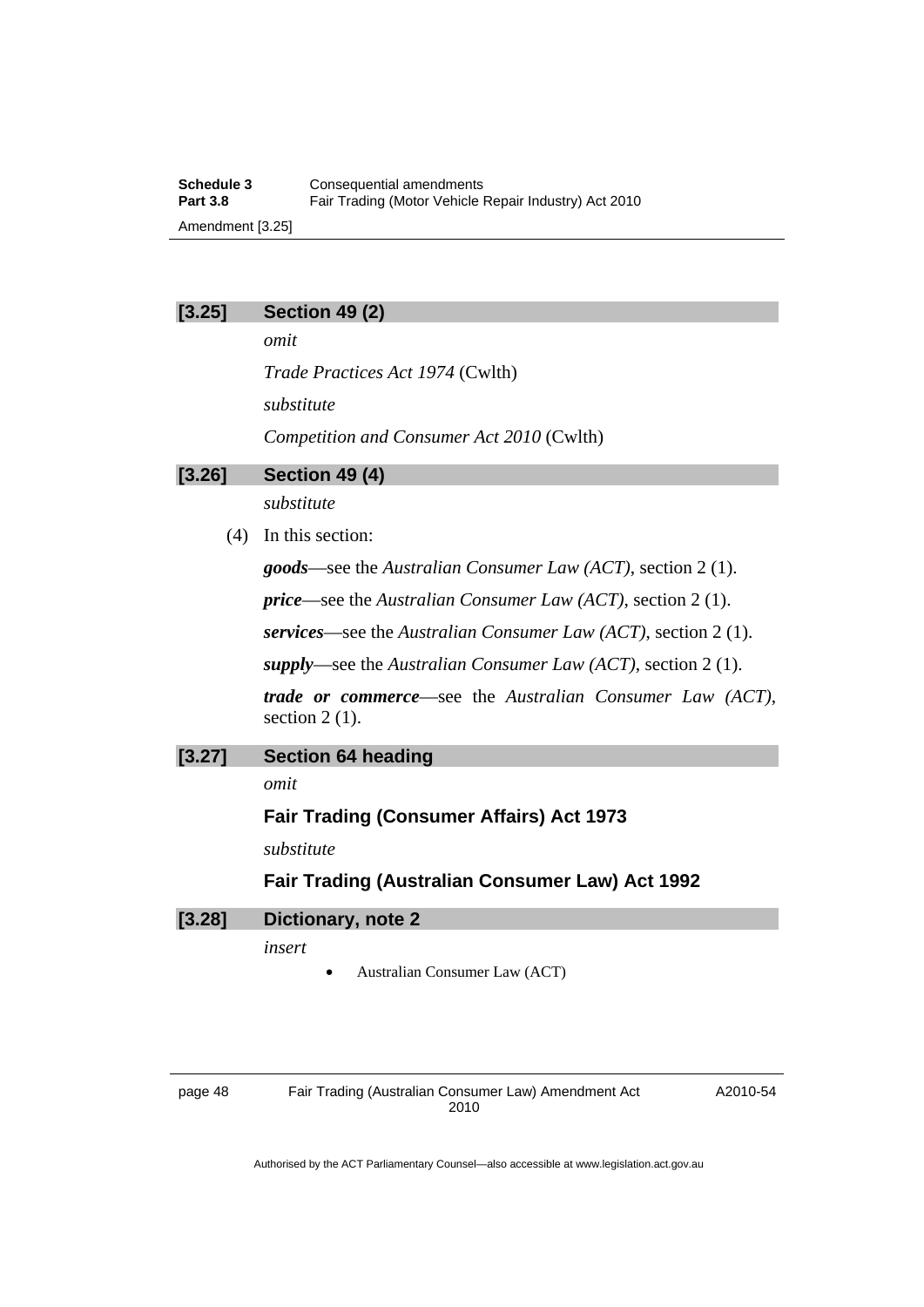Amendment [3.29]

## <span id="page-52-0"></span>**[3.29] Dictionary, definition of** *consumer*

*substitute* 

*consumer*—see the *Australian Consumer Law (ACT)*, section 2 (1).

# **Part 3.9 Financial Management Act 1996**

## **[3.30] Section 103 (3)**

*omit* 

*Trade Practices Act 1974* (Cwlth)

*substitute* 

*Competition and Consumer Act 2010* (Cwlth)

# **Part 3.10 Government Procurement Act 2001**

## **[3.31] Section 8 (5)**

*omit* 

*Trade Practices Act 1974* (Cwlth)

*substitute* 

*Competition and Consumer Act 2010* (Cwlth)

A2010-54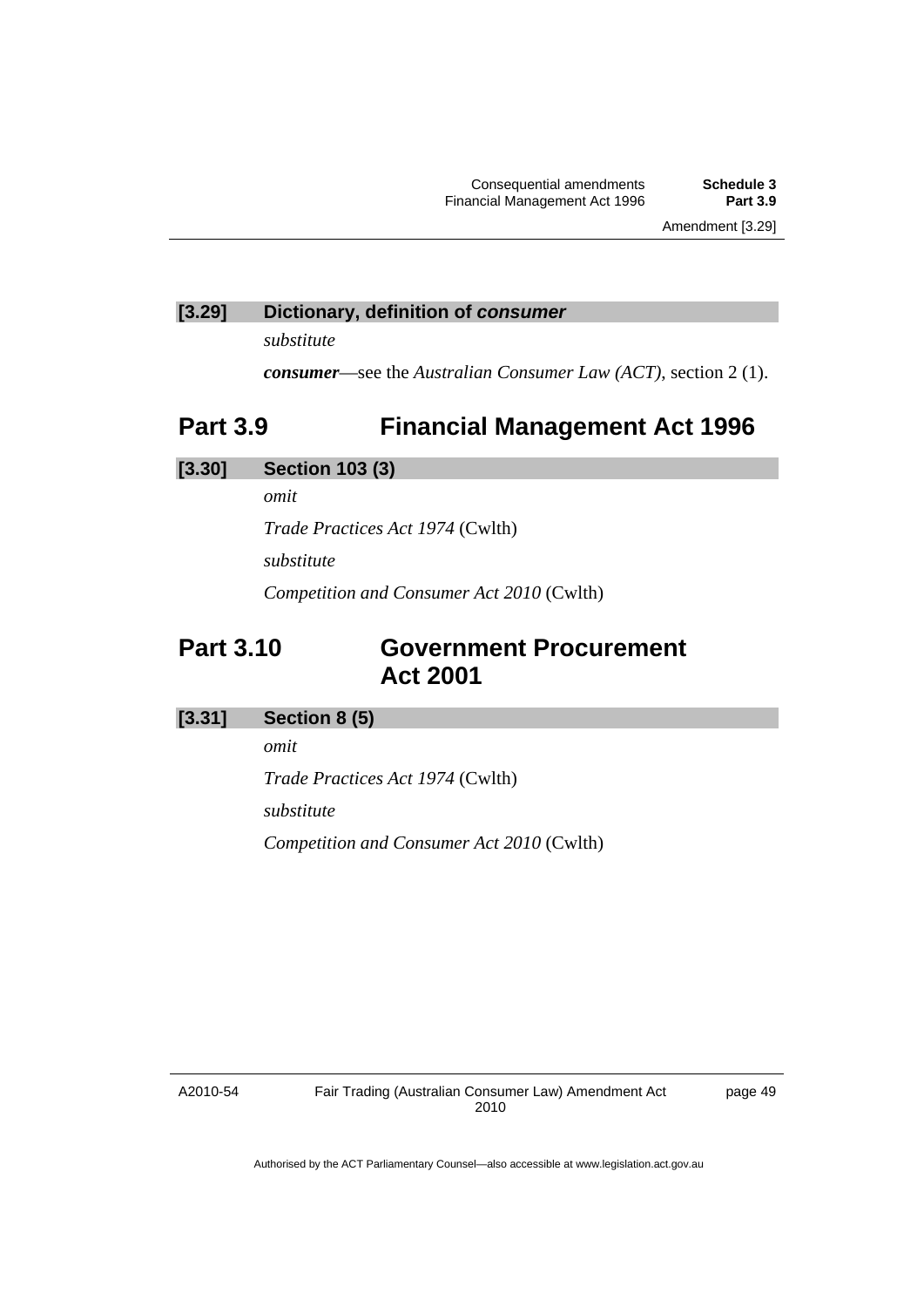<span id="page-53-0"></span>**Schedule 3 Consequential amendments**<br>**Part 3.11 Health Act 1993 Health Act 1993** Amendment [3.32]

# **Part 3.11 Health Act 1993**

| [3.32] | <b>Section 107 heading</b>          |
|--------|-------------------------------------|
|        | omit                                |
|        | <b>Trade Practices Act</b>          |
|        | substitute                          |
|        | <b>Competition and Consumer Act</b> |
| [3.33] | <b>Section 107</b>                  |
|        | omit                                |

*Trade Practices Act 1974* (Cwlth) *substitute Competition and Consumer Act 2010* (Cwlth)

# **Part 3.12 Insurance Authority Act 2005**

### **[3.34] Section 13 (4)**

*omit Trade Practices Act 1974* (Cwlth) *substitute Competition and Consumer Act 2010* (Cwlth)

page 50 Fair Trading (Australian Consumer Law) Amendment Act 2010

A2010-54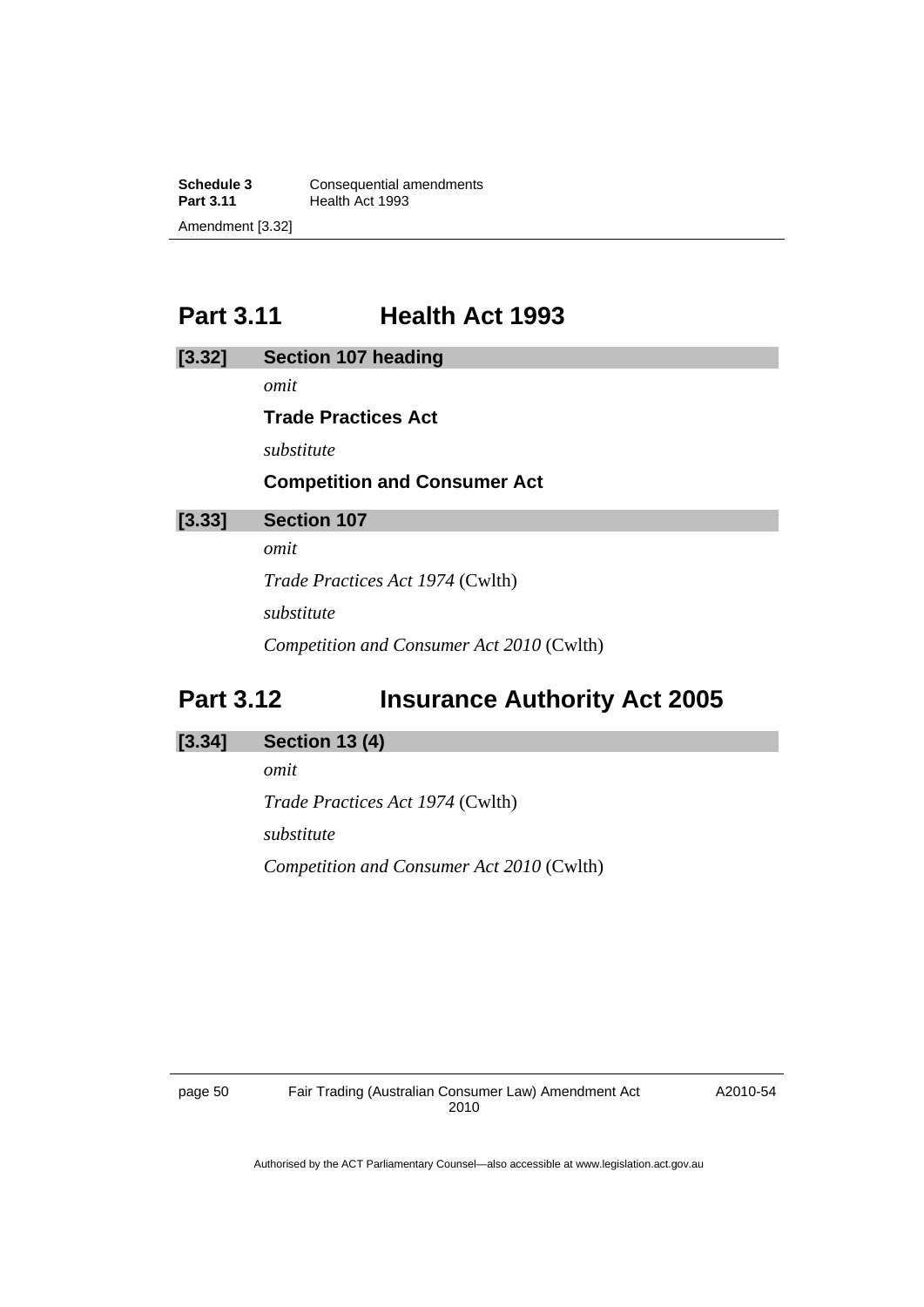Amendment [3.35]

# <span id="page-54-0"></span>**Part 3.13 Jurisdiction of Courts (Cross-vesting) Act 1993**

## **[3.35] Section 10 heading**

*omit* 

#### **Trade Practices Act**

*substitute* 

## **Competition and Consumer Act**

#### **[3.36] Section 10 (b)**

*omit* 

*Trade Practices Act 1974* (Cwlth)

*substitute* 

*Competition and Consumer Act 2010* (Cwlth)

# **Part 3.14 Leases (Commercial and Retail) Act 2001**

## **[3.37] Section 100 (4)**

*omit* 

*Trade Practices Act 1974* (Cwlth)

*substitute* 

*Competition and Consumer Act 2010* (Cwlth)

A2010-54

page 51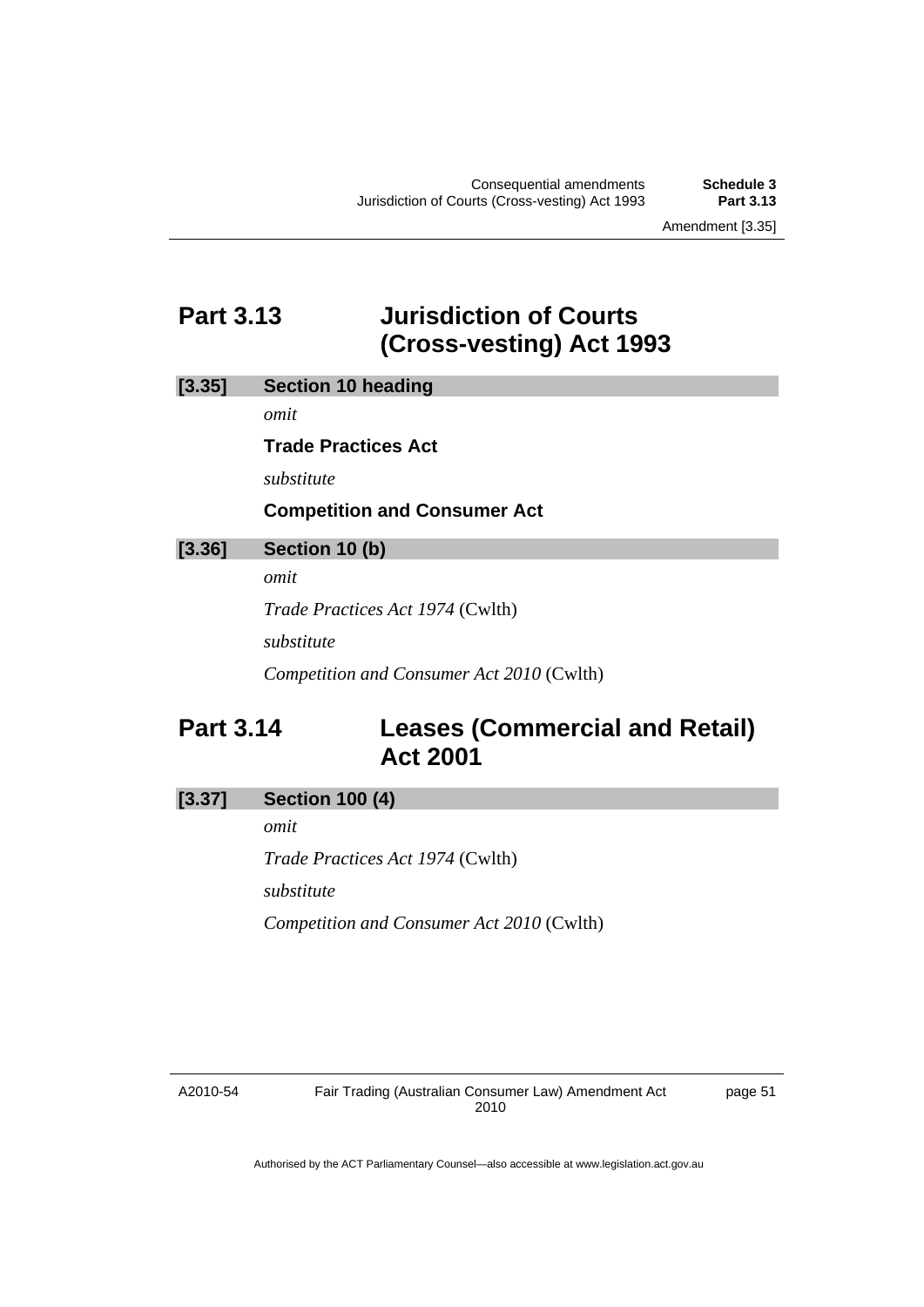<span id="page-55-0"></span>**Schedule 3 Consequential amendments**<br>**Part 3.15 Legislation Act 2001 Legislation Act 2001** Amendment [3.38]

# **Part 3.15 Legislation Act 2001**

#### **[3.38] Dictionary, part 1, new definition of** *Australian Consumer Law (ACT)*

*insert* 

*Australian Consumer Law (ACT)* means the provisions applying because of the *Fair Trading (Australian Consumer Law) Act 1992*, section 7 (Application of Australian Consumer Law).

## **[3.39] Dictionary, part 1, definition of** *commissioner for fair trading*

*omit* 

*Fair Trading (Consumer Affairs) Act 1973*

*substitute* 

*Fair Trading (Australian Consumer Law) Act 1992*

# **[3.40] Dictionary, part 1, definition of** *office of fair trading omit*

# **Part 3.16 Liquor Act 2010**

#### **[3.41] Section 3, note 1**

*omit* 

*Fair Trading (Consumer Affairs) Act 1973*

*substitute* 

*Fair Trading (Australian Consumer Law) Act 1992*

A2010-54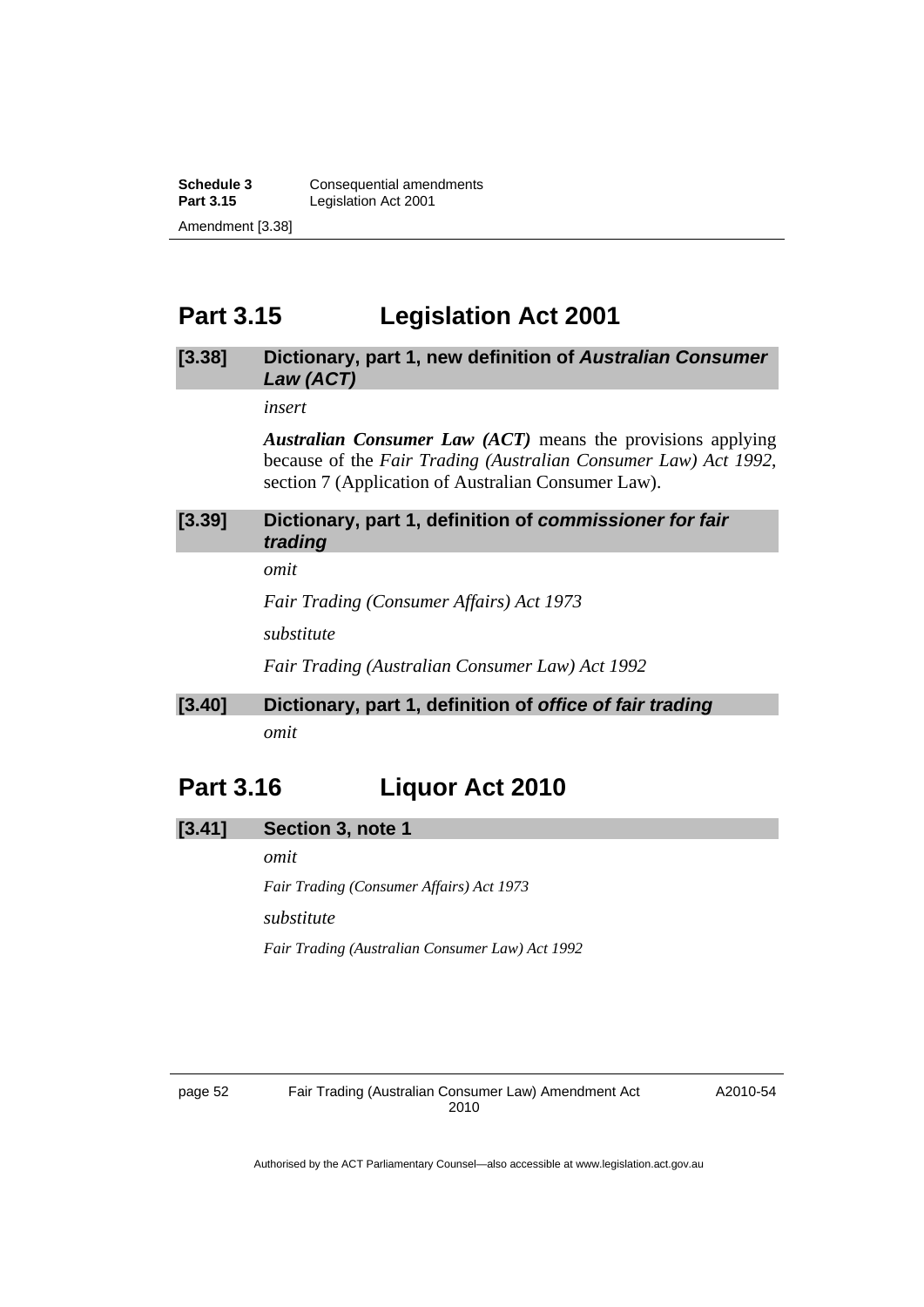## <span id="page-56-0"></span>**[3.42] Section 69 (1) (a) (viii), (ix) and (x)**

*substitute* 

- (viii) the *Competition and Consumer Act 2010* (Cwlth);
	- (ix) the *Fair Trading (Australian Consumer Law) Act 1992*;
	- (x) the *Australian Consumer Law (ACT)* or a corresponding law of a State;

**[3.43] Dictionary, note 2** 

*insert* 

• Australian Consumer Law (ACT)

| [3.44] |      | Dictionary, definitions of <i>identity card</i> and <i>investigator</i> |
|--------|------|-------------------------------------------------------------------------|
|        | omit |                                                                         |
|        |      | $\cdots$ $\cdots$                                                       |

*Fair Trading (Consumer Affairs) Act 1973 substitute* 

*Fair Trading (Australian Consumer Law) Act 1992* 

# **Part 3.17 Magistrates Court (Agents Infringement Notices) Regulation 2003**

## **[3.45] Section 12**

*omit* 

*Fair Trading (Consumer Affairs) Act 1973*, section 9 *substitute* 

*Fair Trading (Australian Consumer Law) Act 1992*, section 36

A2010-54

Fair Trading (Australian Consumer Law) Amendment Act 2010

page 53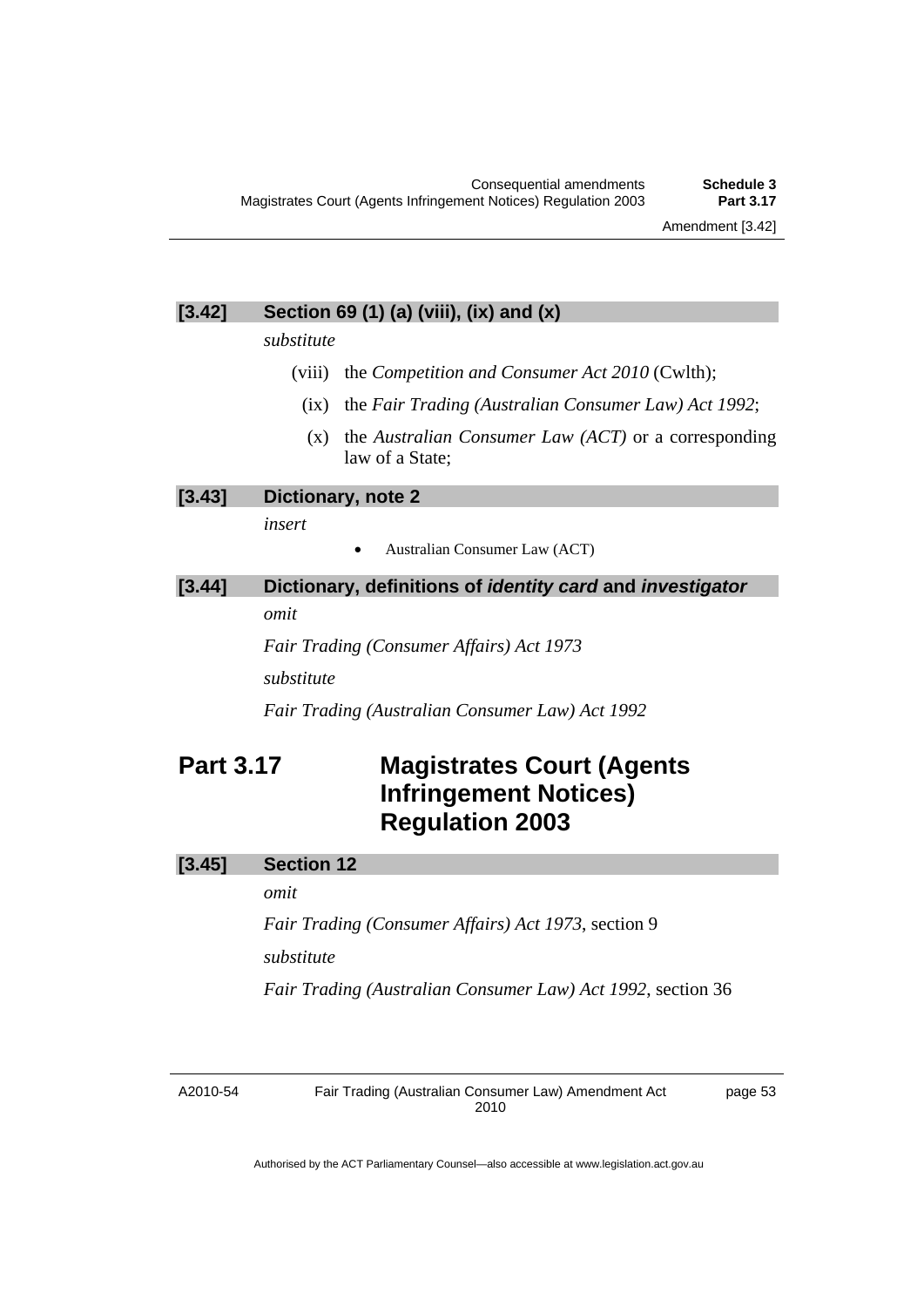<span id="page-57-0"></span>

| Schedule 3       | Consequential amendments                                                                 |
|------------------|------------------------------------------------------------------------------------------|
| <b>Part 3.18</b> | Magistrates Court (Sale of Residential Property Infringement Notices)<br>Regulation 2004 |
| Amendment [3.46] |                                                                                          |

# **Part 3.18 Magistrates Court (Sale of Residential Property Infringement Notices) Regulation 2004**

#### **[3.46] Section 11**

*omit* 

*Fair Trading (Consumer Affairs) Act 1973*, section 9 *substitute* 

*Fair Trading (Australian Consumer Law) Act 1992*, section 36

# **Part 3.19 Magistrates Court (Security Industry Infringement Notices) Regulation 2003**

#### **[3.47] Section 12**

*omit* 

*Fair Trading (Consumer Affairs) Act 1973*, section 9 *substitute Fair Trading (Australian Consumer Law) Act 1992*, section 36

A2010-54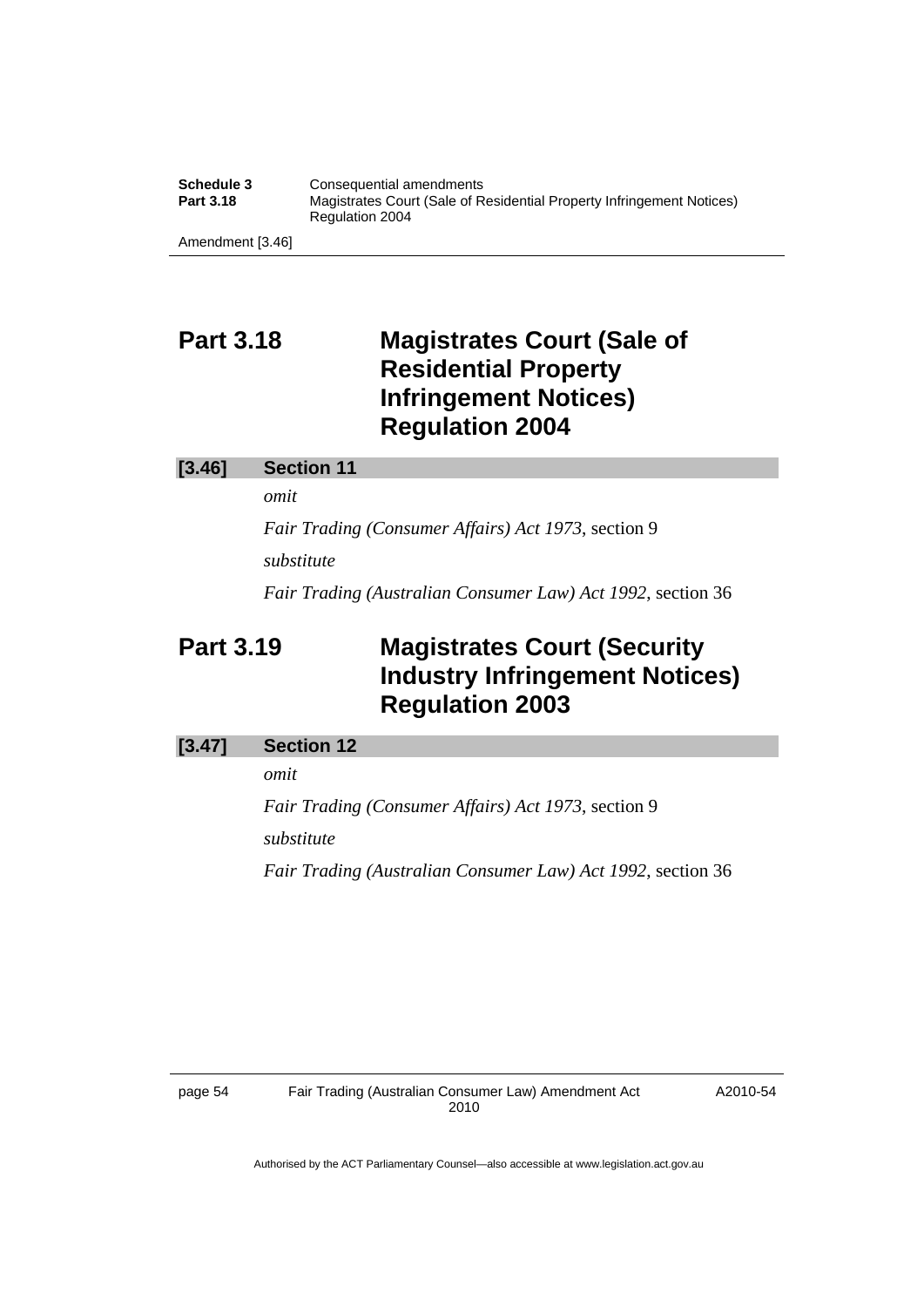Amendment [3.48]

# <span id="page-58-0"></span>**Part 3.20 Racing Act 1999**

**[3.48] Section 61X heading** 

*omit* 

**Trade Practices Act** 

*substitute* 

# **Competition and Consumer Act**

# **[3.49] Section 61X (1) and (2)**

*omit* 

*Trade Practices Act 1974* (Cwlth)

*substitute* 

*Competition and Consumer Act 2010* (Cwlth)

# **Part 3.21 Road Transport (Public Passenger Services) Act 2001**

## **[3.50] Section 8 heading**

*omit* 

**Trade Practices Act** 

*substitute* 

**Competition and Consumer Act** 

A2010-54

page 55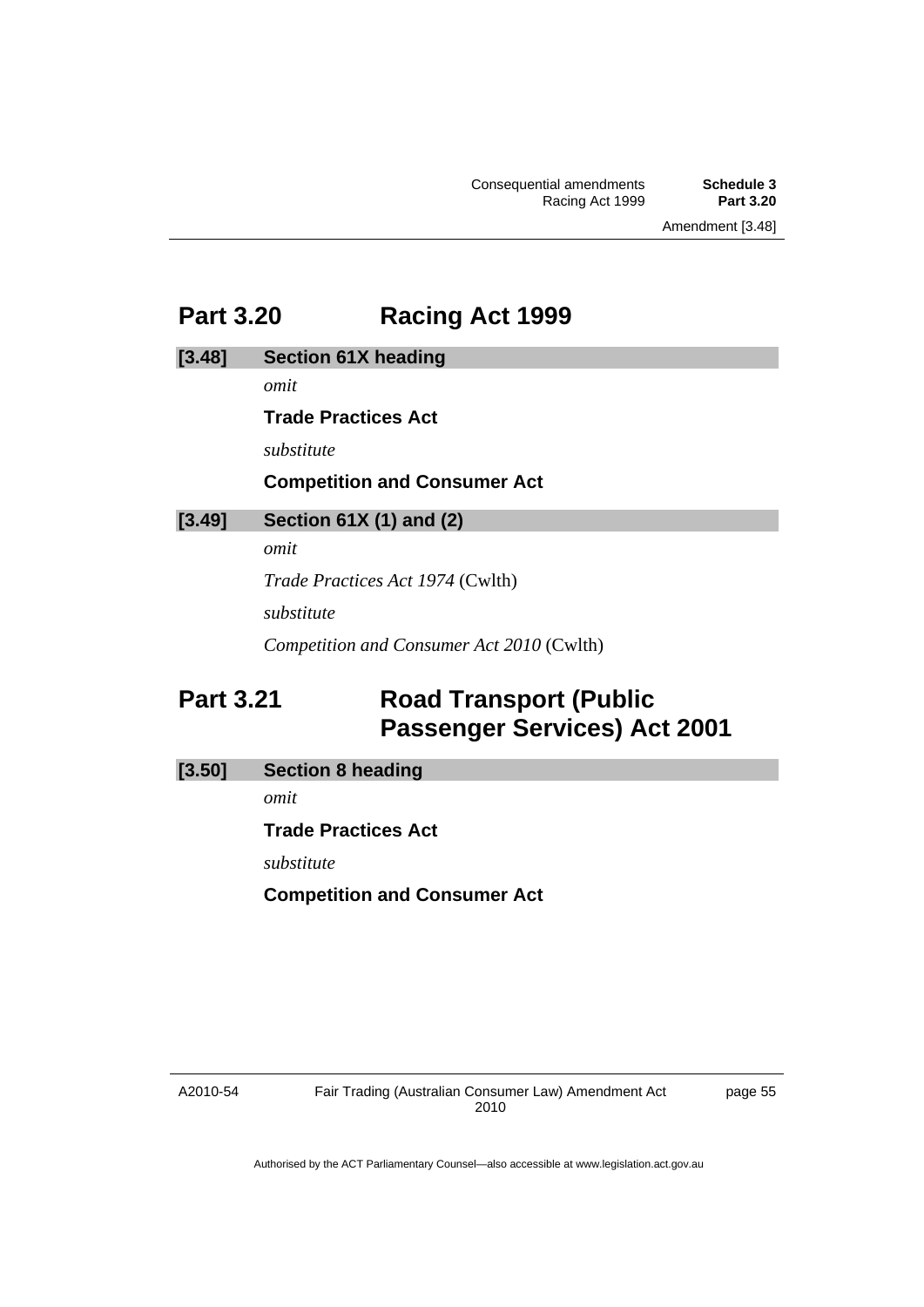<span id="page-59-0"></span>**Schedule 3 Consequential amendments**<br>**Part 3.22 Sale of Motor Vehicles Act 1** Sale of Motor Vehicles Act 1977

Amendment [3.51]

## **[3.51] Section 8**

*omit* 

*Trade Practices Act 1974* (Cwlth)

*substitute* 

*Competition and Consumer Act 2010* (Cwlth)

# **Part 3.22 Sale of Motor Vehicles Act 1977**

# **[3.52] Section 71 (7) (b) and (c)**

*substitute* 

- (b) an offence against the *Competition and Consumer Act 2010* (Cwlth); or
- (c) an offence against the *Australian Consumer Law (ACT)* or a corresponding law of a State; or

## **[3.53] Dictionary, note 2**

*insert* 

• Australian Consumer Law (ACT)

A2010-54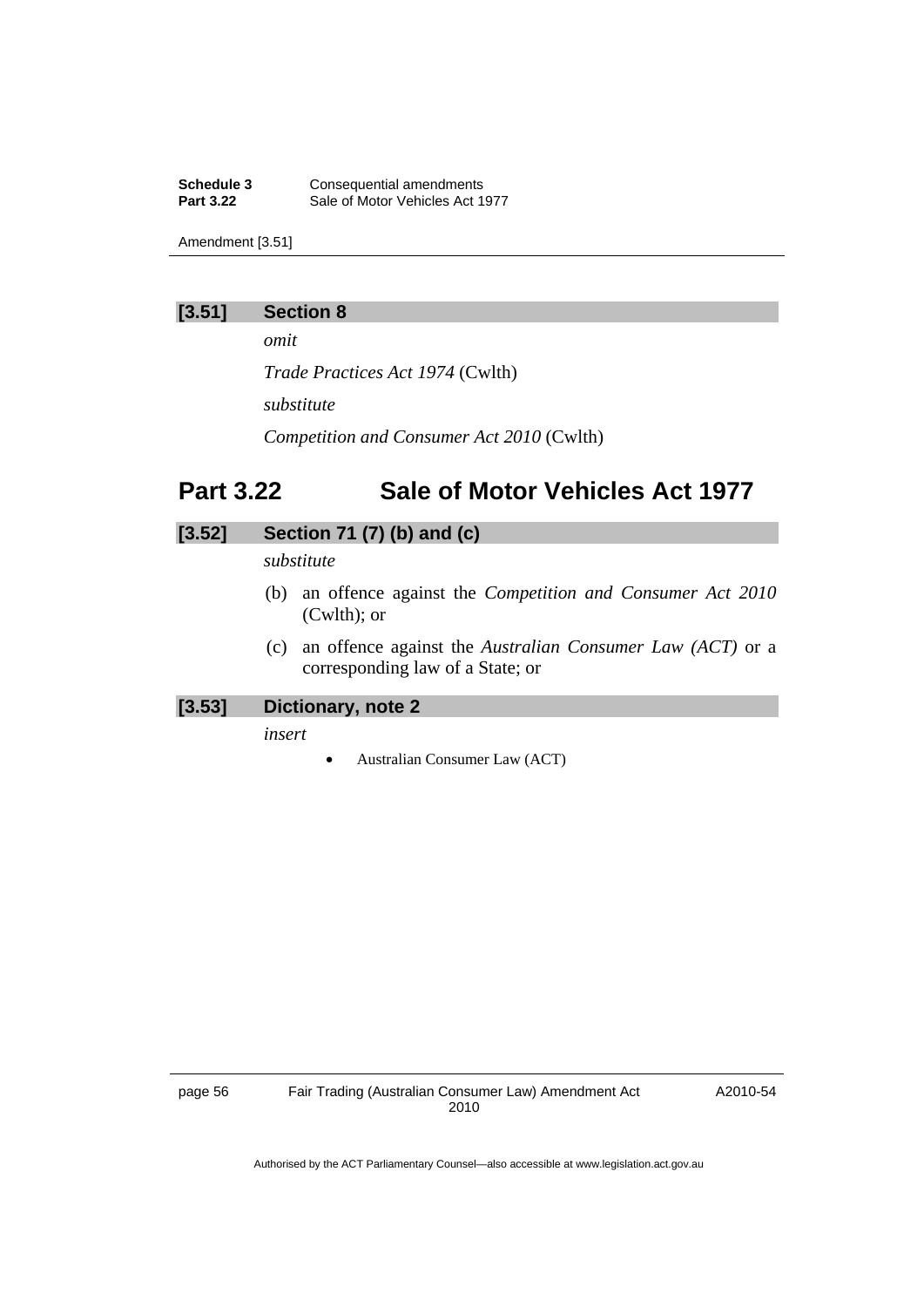Amendment [3.54]

# <span id="page-60-0"></span>**Part 3.23 Second-hand Dealers Regulation 2002**

#### **[3.54] Section 3, note 1**

*omit* 

For example, the signpost definition '*credit card*—see the *Fair Trading Act 1992*, section 28 (Unsolicited credit and debit cards).' means that the term 'credit card' is defined in that section and the definition applies to this regulation.

#### *substitute*

For example, the signpost definition '*credit card*—see the *Australian Consumer Law (ACT)*, section 2 (1).' means that the term 'credit card' is defined in that law and the definition applies to this regulation.

#### **[3.55] Dictionary, note 2**

*insert* 

• Australian Consumer Law (ACT)

#### **[3.56] Dictionary, definitions of** *credit card* **and** *debit card*

*substitute* 

*credit card*—see the *Australian Consumer Law (ACT)*, section 2 (1).

*debit card*—see the *Australian Consumer Law (ACT)*, section 2 (1).

# **Part 3.24 Security Industry Act 2003**

#### **[3.57] Section 41 (4)**

*omit* 

*Fair Trading (Consumer Affairs) Act 1973*

*substitute* 

*Fair Trading (Australian Consumer Law) Act 1992* 

A2010-54

Fair Trading (Australian Consumer Law) Amendment Act 2010

page 57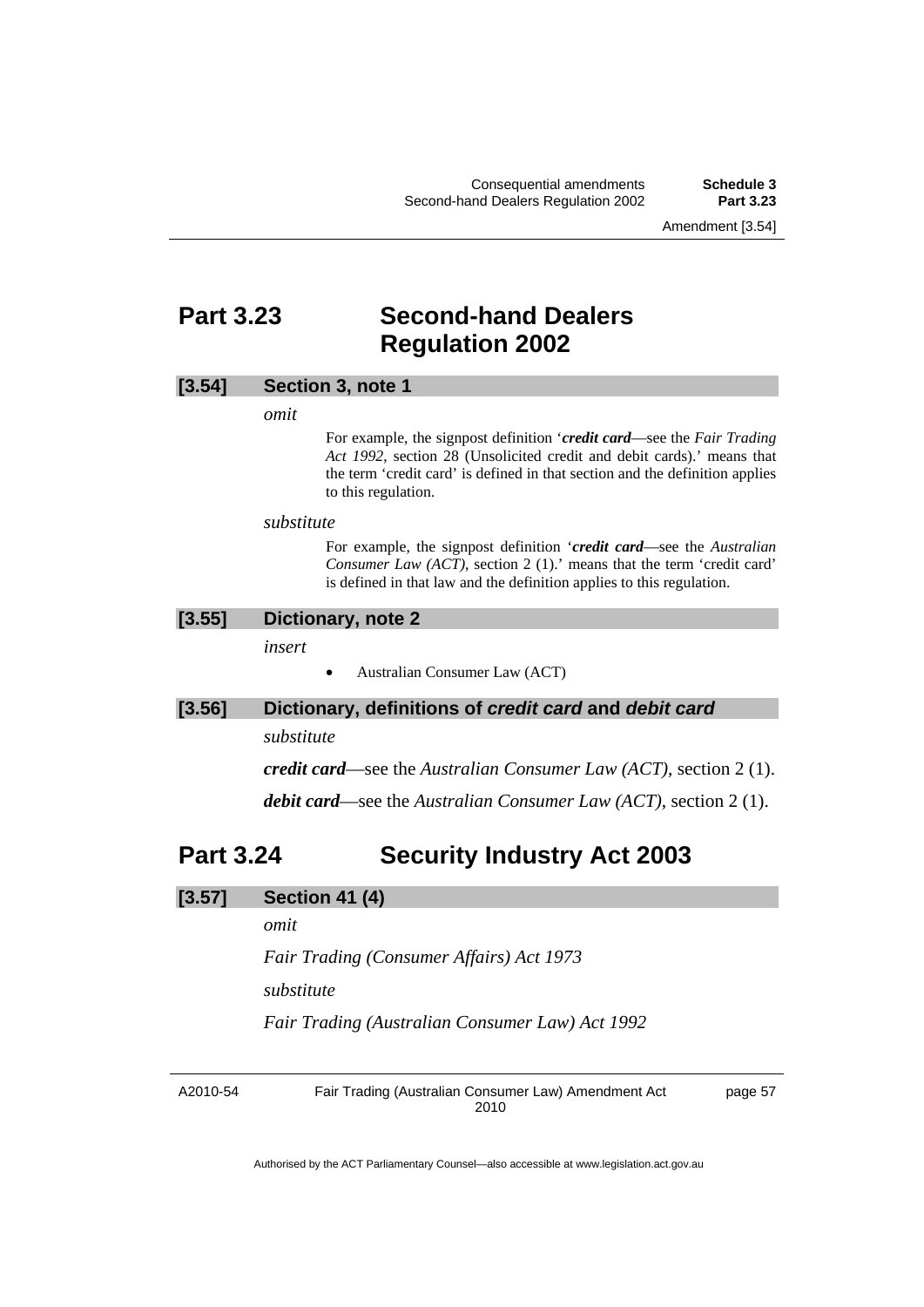<span id="page-61-0"></span>**Schedule 3 Consequential amendments**<br>**Part 3.25 Security Industry Regulation Security Industry Regulation 2003** 

Amendment [3.58]

# **Part 3.25 Security Industry Regulation 2003**

## **[3.58] Section 6 (1) (g)**

*omit* 

*Fair Trading (Consumer Affairs) Act 1973 substitute Fair Trading (Australian Consumer Law) Act 1992* 

# **Part 3.26 Territory Records Act 2002**

## **[3.59] Section 39 (5)**

*omit* 

*Trade Practices Act 1974* (Cwlth) *substitute Competition and Consumer Act 2010* (Cwlth)

# **Part 3.27 Utilities Act 2000**

## **[3.60] Section 20 (2) (d)**

*substitute* 

(d) the *Australian Consumer Law (ACT)*;

**[3.61] Dictionary, note 2** 

*insert* 

• Australian Consumer Law (ACT)

page 58 Fair Trading (Australian Consumer Law) Amendment Act 2010

A2010-54